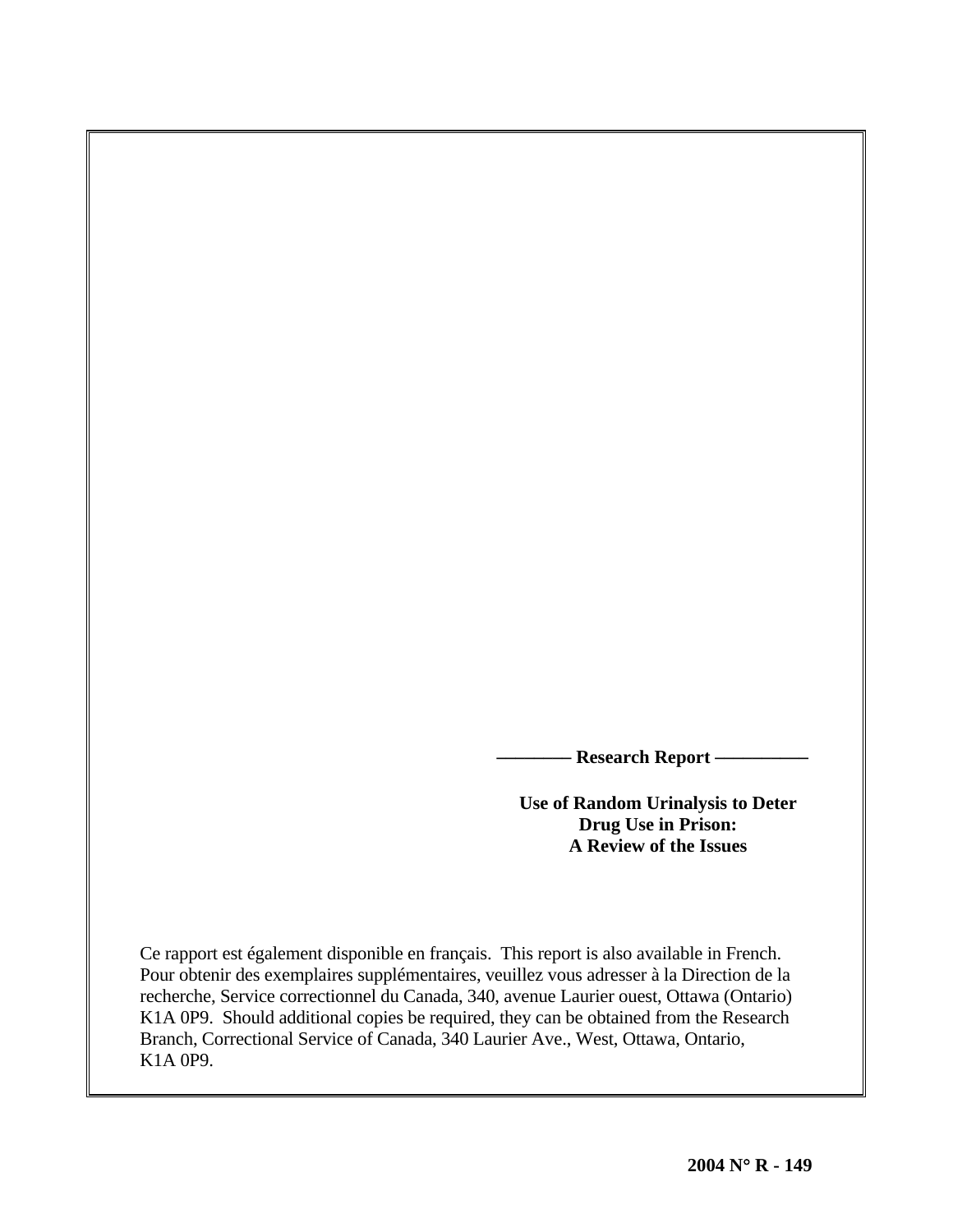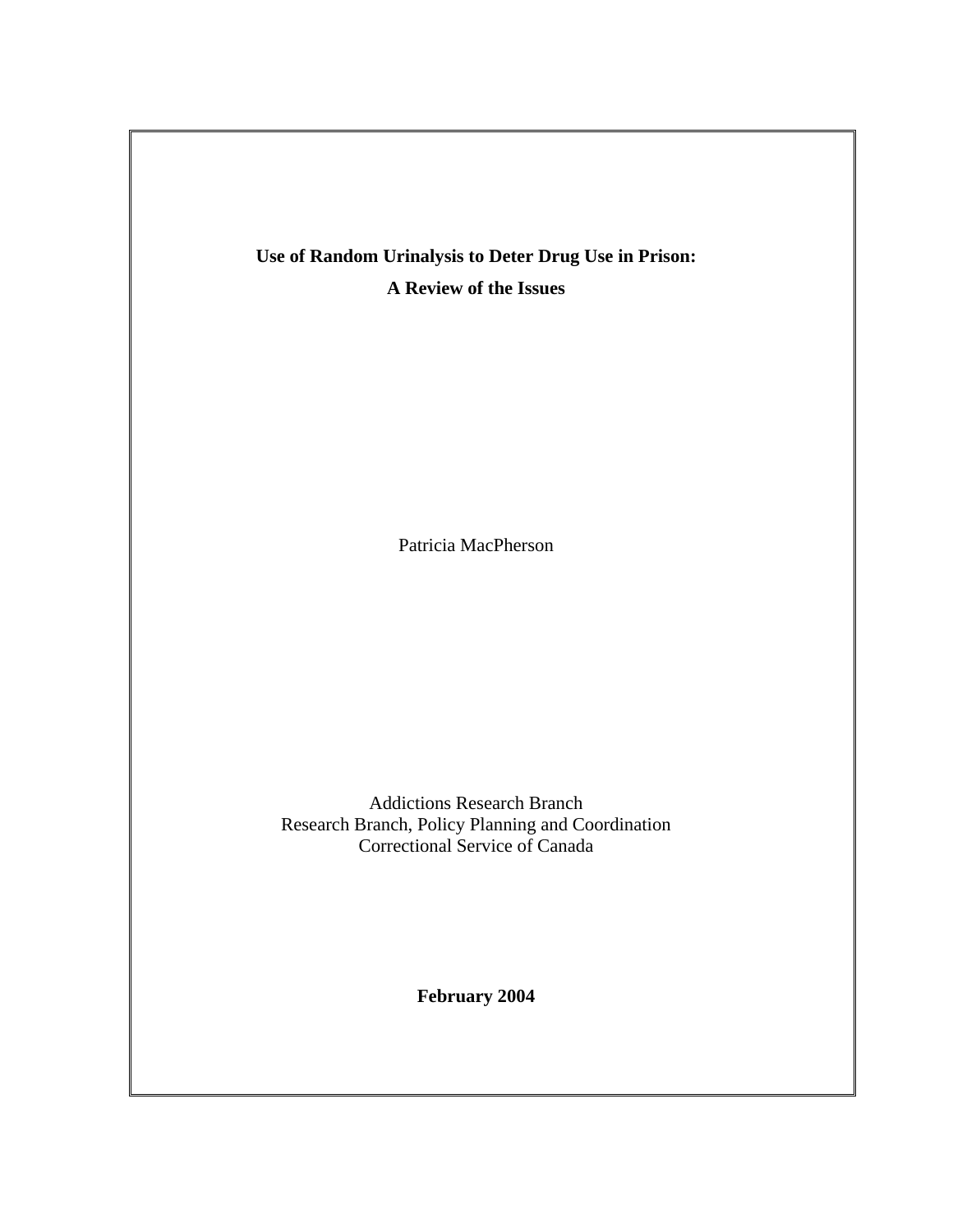# **EXECUTIVE SUMMARY**

A significant number of drug users have contact with the criminal justice system. Fully 80 percent of offenders admitted to federal corrections have substance abuse problems (Motiuk et al., 2003). It is important to identify who is using and abusing illegal substances for a variety of safety and treatment issues. While focusing on protecting society from the harms associated with drug abuse, the Correctional Service of Canada (CSC) is one of the key players in identifying the prevalence and extent of illicit drug use among offenders both in the community and in prison.

CSC and other partners in the criminal justice system are able to obtain an estimate of the extent of drug use by drug testing and self-report surveys of recent arrestees, incarcerated offenders, and offenders on conditional release in the community. This information has a profound effect on how CSC assigns programs and treatment services to those identified with drug abuse problems. The knowledge acquired will assist in the rehabilitation and supervision of offenders, which can contribute to the safety and security of institutions and to the protection of the public in communities to which offenders return.

Although urinalysis is a well-established technology, it is not without limitations. Results of urine tests must be interpreted with caution due to the myriad of possible factors that could influence the results. In addition to the technical challenges in interpretation of results, such as variability in clearance rates of drugs of abuse, differences in individual physiology, and cross-reactivity in urinalysis screening procedures, there are operational factors such as discernable patterns in sample collection that could potentially influence the accuracy of the results. These can pose serious challenges to effective implementation of a program of random urine testing.

This report outlines the major issues associated with urine testing in CSC, and provides background information on the rationale for implementing a program of random testing in institutions. Future research reports will examine a number of important topics related to CSC's experience with this program including:

- $\blacksquare$  the impact of non-random request distribution on random urinalysis outcome;
- $\blacksquare$  trends in urinalysis results;
- profiling offenders based on urinalysis outcome; and
- $\blacksquare$  the consequences of testing positive and refusing to provide.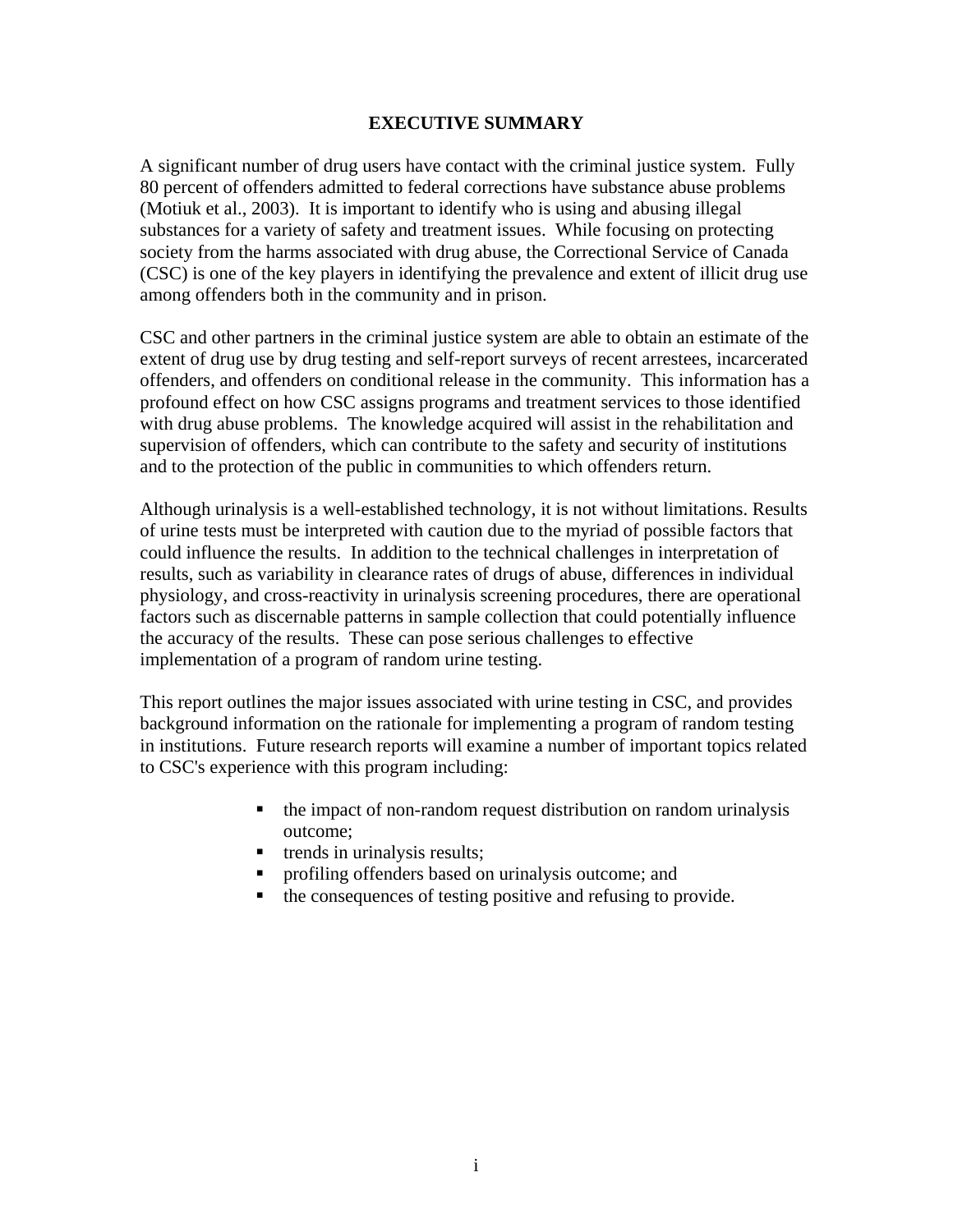# **ACKNOWLEDGEMENTS**

The author would like to thank several people who were instrumental in the completion of this report. Constructive feedback was given on various sections of the report by Brian Grant, Director of the Addictions Research Centre, and Dr. Albert Fraser of the University of Dalhousie Health Sciences Centre. Consultations with Lynn Menard, National Urinalysis Coordinator, Security Branch and with the Regional Urinalysis Coordinators, Security Branch provided information regarding operational issues relevant to Correctional Service Canada's random urinalysis program. Finally, Charlotte Fraser, Marie-France Myers, and Gil Taylor of the Addictions Research Centre assisted in the final editing and formatting of the report.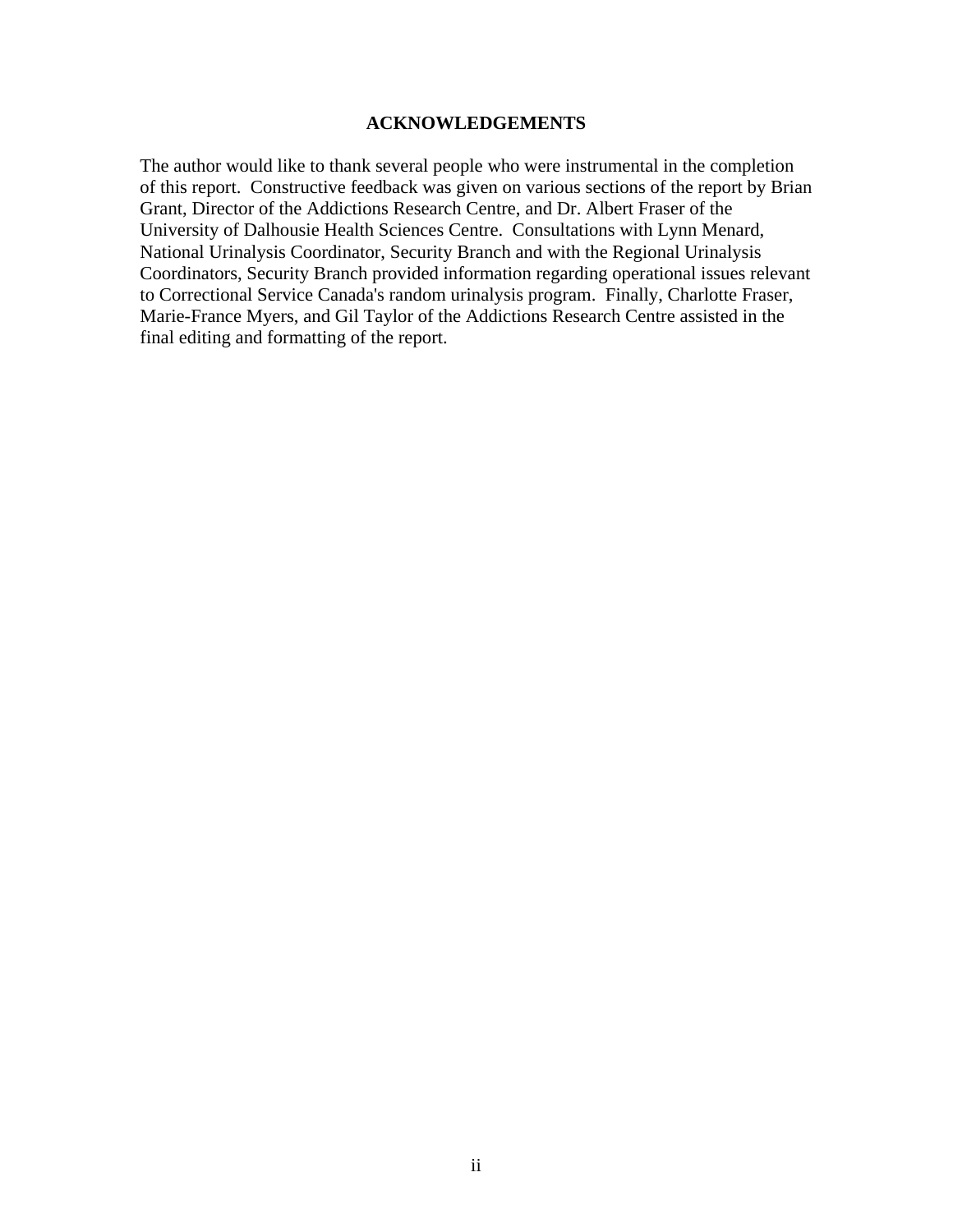# **TABLE OF CONTENTS**

<span id="page-4-0"></span>

| <b>CORRECTIONAL SERVICE CANADA URINALYSIS PROGRAM 19</b> |  |
|----------------------------------------------------------|--|
|                                                          |  |
|                                                          |  |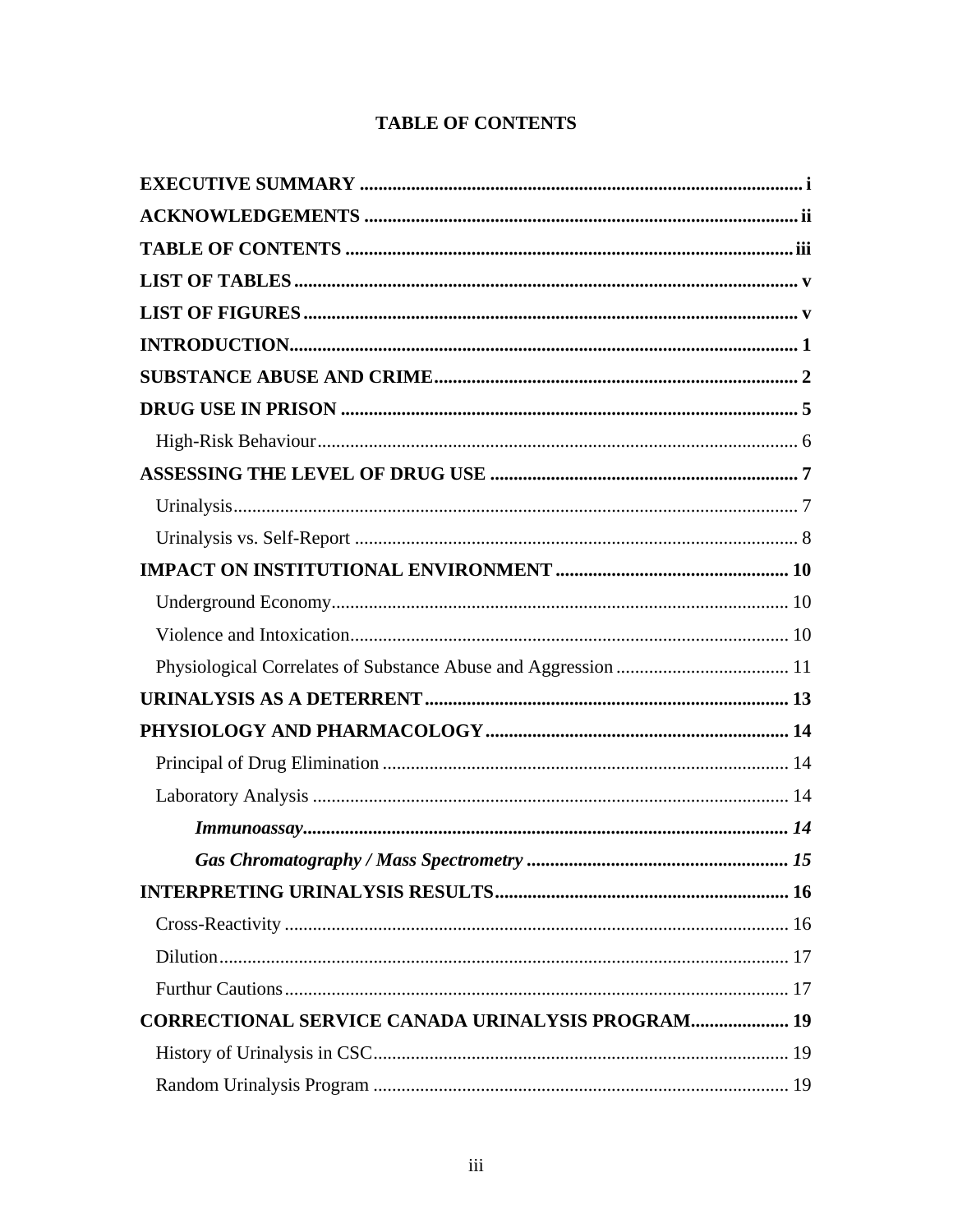| ISSUES AND CHALLENGES TO RANDOM URINALYSIS PROGRAMS IN |  |
|--------------------------------------------------------|--|
|                                                        |  |
|                                                        |  |
|                                                        |  |
|                                                        |  |
|                                                        |  |
|                                                        |  |
|                                                        |  |
|                                                        |  |
|                                                        |  |
|                                                        |  |
|                                                        |  |
|                                                        |  |
|                                                        |  |
|                                                        |  |
|                                                        |  |
|                                                        |  |
|                                                        |  |
|                                                        |  |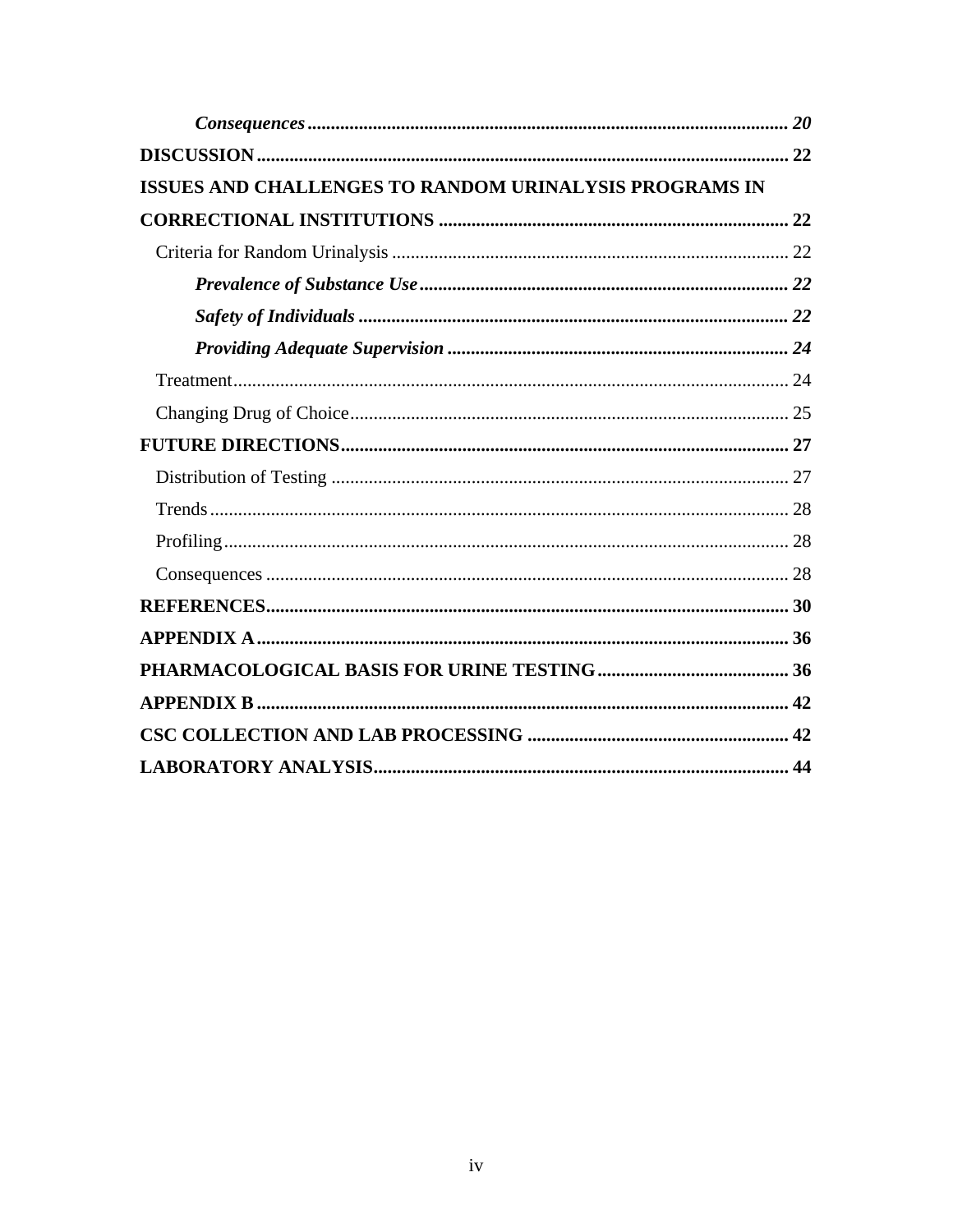# **LIST OF TABLES**

<span id="page-6-0"></span>

| Table 5: Screening and Confirmation Cut-Off Levels for CSC Urine Testing  45 |
|------------------------------------------------------------------------------|
|                                                                              |
|                                                                              |
|                                                                              |

# **LIST OF FIGURES**

|  |  | Figure 1: Procedure for Processing Samples at MAXXAM Laboratory 44 |  |
|--|--|--------------------------------------------------------------------|--|
|  |  |                                                                    |  |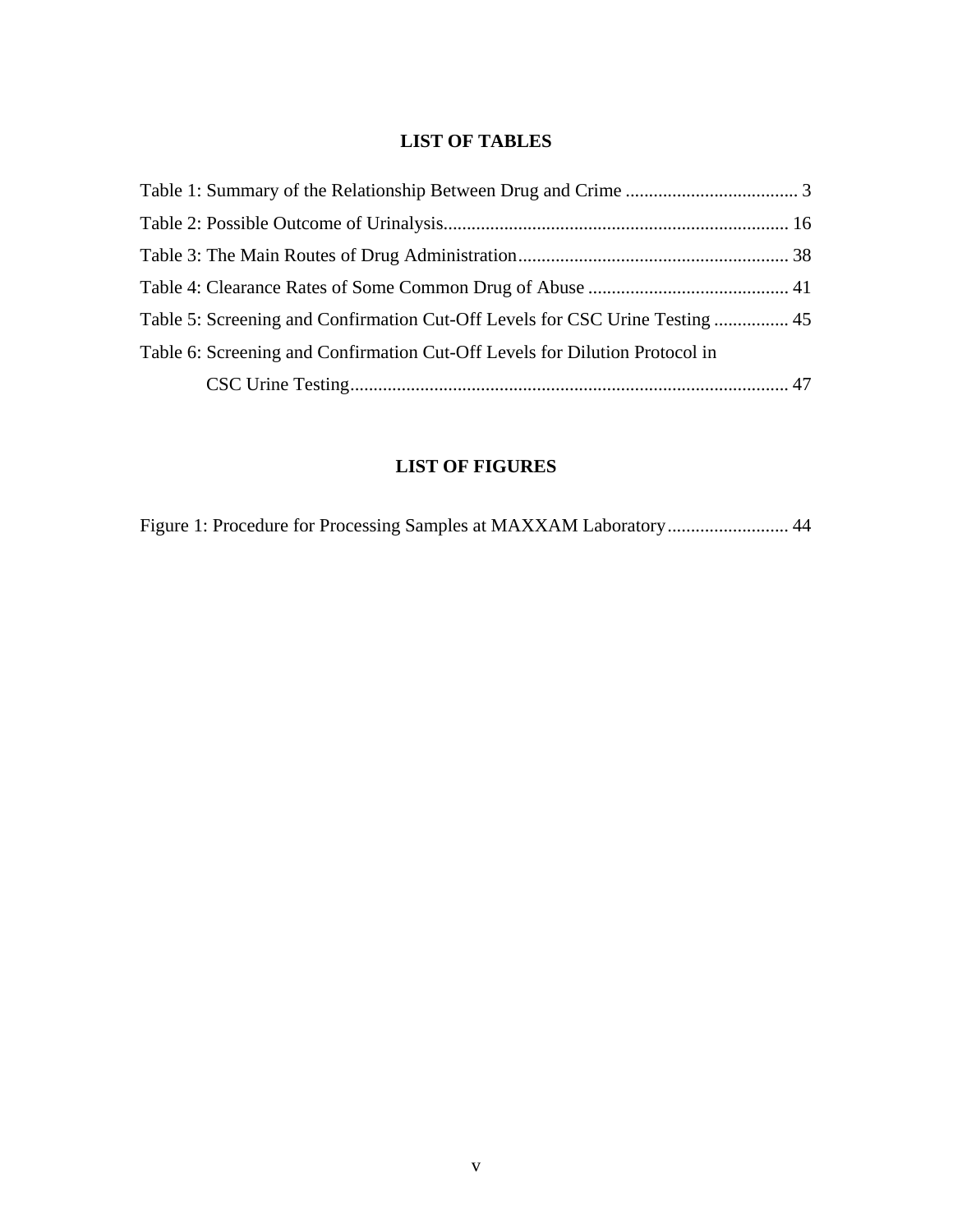# **INTRODUCTION**

<span id="page-7-0"></span>This paper provides an overview of urine testing for drugs of abuse, and discusses its use in the Correctional Service Canada's (CSC) random urinalysis program. Urine testing for illicit drugs such as cocaine, heroin, marijuana, amphetamines and others is a well-established technology and has been implemented in a wide variety of settings. Workplaces, in particular in the United States, have adopted urine testing to monitor and deter drug use among employees (ACLU, 1999). In Canada, use of workplace testing is restricted to professions whose employees are in safety-sensitive positions. For example, individuals employed by the Department of Transportation and members of the Canadian military are required to provide urinalysis samples upon request.

Urinalysis is also used extensively within criminal justice systems. The criminal justice system, and CSC, are able to obtain an estimate of the extent of drug use through the combined use of urinalysis and self-report surveys of arrestees, incarcerated offenders, and offenders on conditional releases in the community. This information has a profound effect on how CSC targets programs and treatment services to those identified with drug abuse problems.

Programs such as the Arrestee Drug Abuse Monitoring (ADAM) program in the United States (formerly the Drug Abuse Forecasting program) use urinalysis in combination with surveys of individuals who have been arrested and detained to gather information regarding the extent to which offending is associated with illegal drug use (Taylor & Benett, 1999). Recently, the ADAM program has been expanded internationally, and sites in England, Scotland, Australia (Drug Use Monitoring in Australia or DUMA), Chile, Maylasia, Netherlands and South Africa have begun conducting similar testing of recent arrestees to determine the extent of their involvement with alcohol and drugs and the relationship to criminal behaviour (Makkai, 2000; Makkai, Fitzgerald & Doak, 2000; Bennett, Holloway & Williams, 2001; McKeganey, Connelly, Knepil, Norrie & Reid, 2000).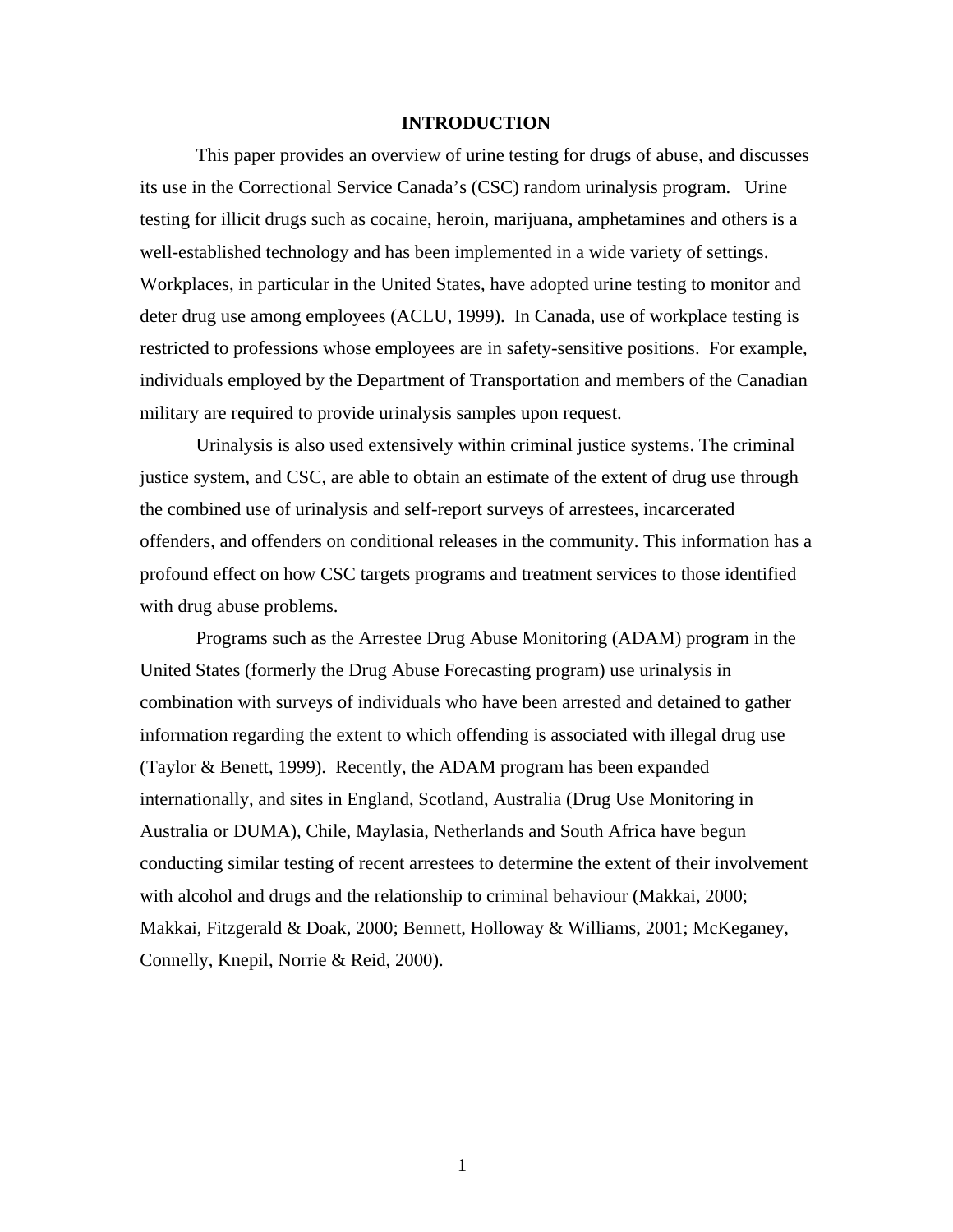## **SUBSTANCE ABUSE AND CRIME**

The link between substance abuse and crime is well documented. The relationship is complex, however, and is dependant on several factors such as type of drug consumed, level of dependence, level of income, and others (Brochu et al., 2001; Anglin and Perrochet, 1998; Hammersly, Forsyth, Morrison & Davies, 1989; Zhang, Wieczorek & Welte, 1997; Maden, Swinton & Gunn, 1992; Bennett, 1998, 2000; Walters, 1996; Greenfeld, 1998; Taylor & Bennett, 1999).

In Britain, Her Majesty's Prison Service has reported that dependency on illegal drugs is the single most serious risk for repeated offending (Home Affairs, 1999). In fact, it has been shown that those with the most serious problems with drug and alcohol are more likely to have had prior periods of incarceration (Nurco et al., 1991; McKeganey et al., 2000). Urinalysis results provide support for this conclusion, as it has been reported that arrestees who have had a prior arrest or who were incarcerated in the past 12 months were more likely to test positive for drug use (Makkai, 2000; ONDCP, 2000).

Prevalence rates of substance use and abuse for those involved in the criminal justice system are much higher than the general population. Household surveys on drug use in North America indicate that illicit drug use ranges from a high of 12.5% for THC to 0.1% for cocaine used in the past month (James, 2003; Poulin, Single & Fralick, 2002; Substance Abuse and Mental Health Services Administration, 2003). However, in Canada 80% of offenders entering the federal prison system are identified as having a substance abuse problem (Motiuk, Boe & Nafeck, 2003). Further, research in Scotland has demonstrated that 71% of arrestees (n=281) tested positive for drugs (McKeganey et.al., 2000).

Table 1 outlines several ways that behaviour linked to drugs and alcohol can intersect with the criminal justice system (ONDCP, 2000). In addition to crimes associated with the possession and use of illegal drugs, crimes related to drug use include theft motivated by the desire to fund a drug habit, crimes committed while under the influence, and smuggling and violence related to drug trafficking.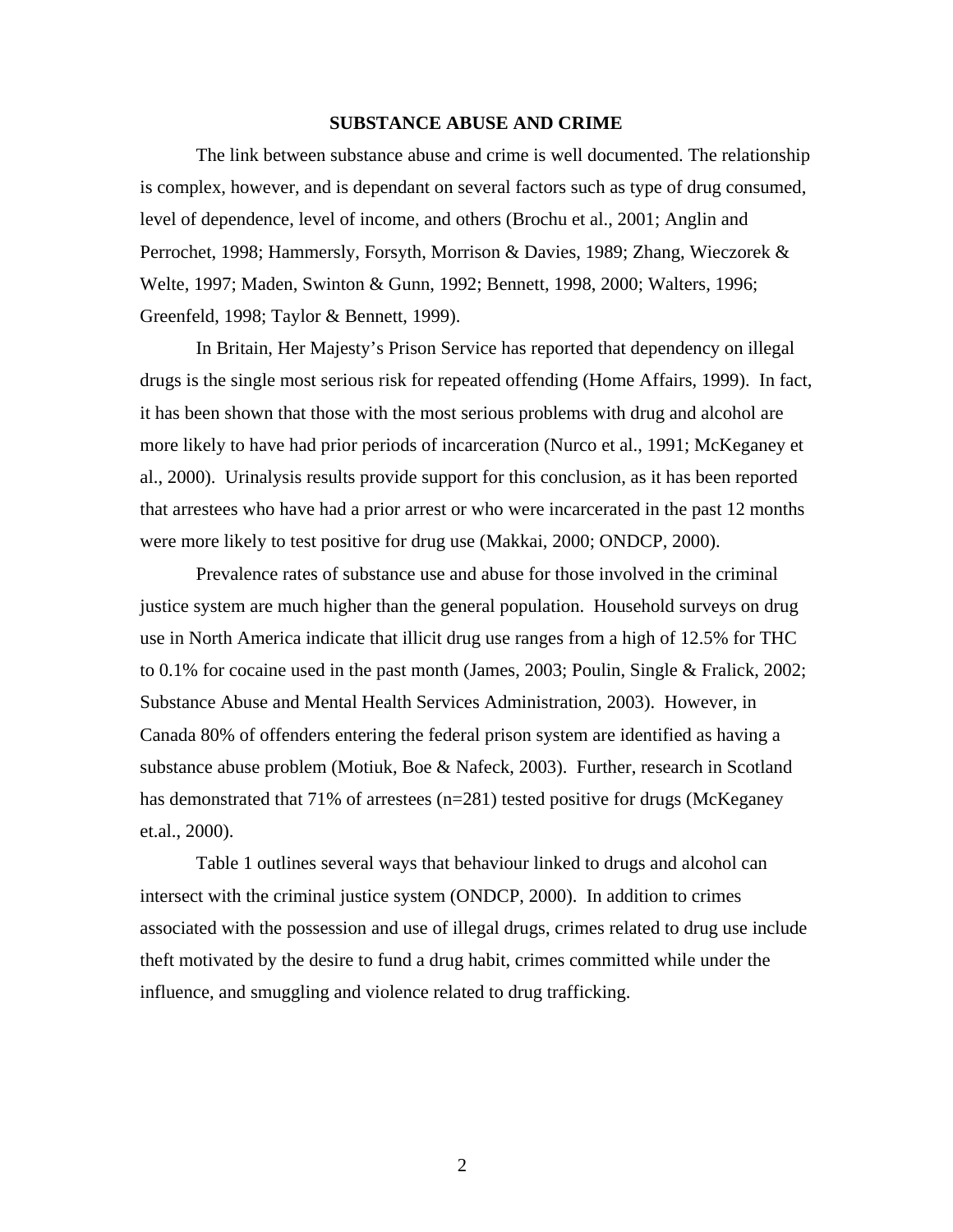| <b>Drug/Crime Relationship</b> | <b>Definition</b>                                                                                                                                                                                                                              | <b>Examples</b>                                                                                                                                                                                                                                      |
|--------------------------------|------------------------------------------------------------------------------------------------------------------------------------------------------------------------------------------------------------------------------------------------|------------------------------------------------------------------------------------------------------------------------------------------------------------------------------------------------------------------------------------------------------|
| <b>Drug-defined offences</b>   | Violations of laws<br>prohibiting or regulating the<br>possession, use, distribution<br>or manufacture of illegal<br>drugs                                                                                                                     | Drug possession or use;<br>Marijuana cultivation;<br>Methamphetamine<br>production;<br>Cocaine, heroin or<br>marijuana sales                                                                                                                         |
| <b>Drug-related offences</b>   | Offences to which a drug's<br>pharmacological effects<br>contribute;<br>Offences motivated by the<br>user's need for money to<br>support continued use;<br>Offences connected to drug<br>distribution itself                                   | Violent behaviour resulting<br>from drug effects;<br>Stealing to get money for<br>drugs;<br>Violence against rival drug<br>dealers                                                                                                                   |
| <b>Drug-using lifestyle</b>    | A lifestyle in which the<br>likelihood and frequency of<br>involvement in illegal<br>activity are increased<br>because drug users may not<br>participate in the legitimate<br>economy and are exposed to<br>situations that encourage<br>crime | A life orientation with an<br>emphasis on short-term<br>goals supported by illegal<br>activities;<br>Opportunities to offend<br>resulting from contacts with<br>offenders and illegal<br>markets:<br>Criminal skills learned from<br>other offenders |

|  | Table 1. Summary of the relationship between drugs and crime |  |  |
|--|--------------------------------------------------------------|--|--|
|  |                                                              |  |  |

Source: ONDCP, 2000

Results from a 1997 survey of state and federal offenders in the United States suggested that over half (51%) of offenders were using alcohol and drugs while committing their offence. As many as 83% reported past drug use, and 57% were using drugs in the month before their offence. However, in this sample of offenders, only 20% of prisoners were incarcerated for crimes relating to the drug trade (Wilson, 2000).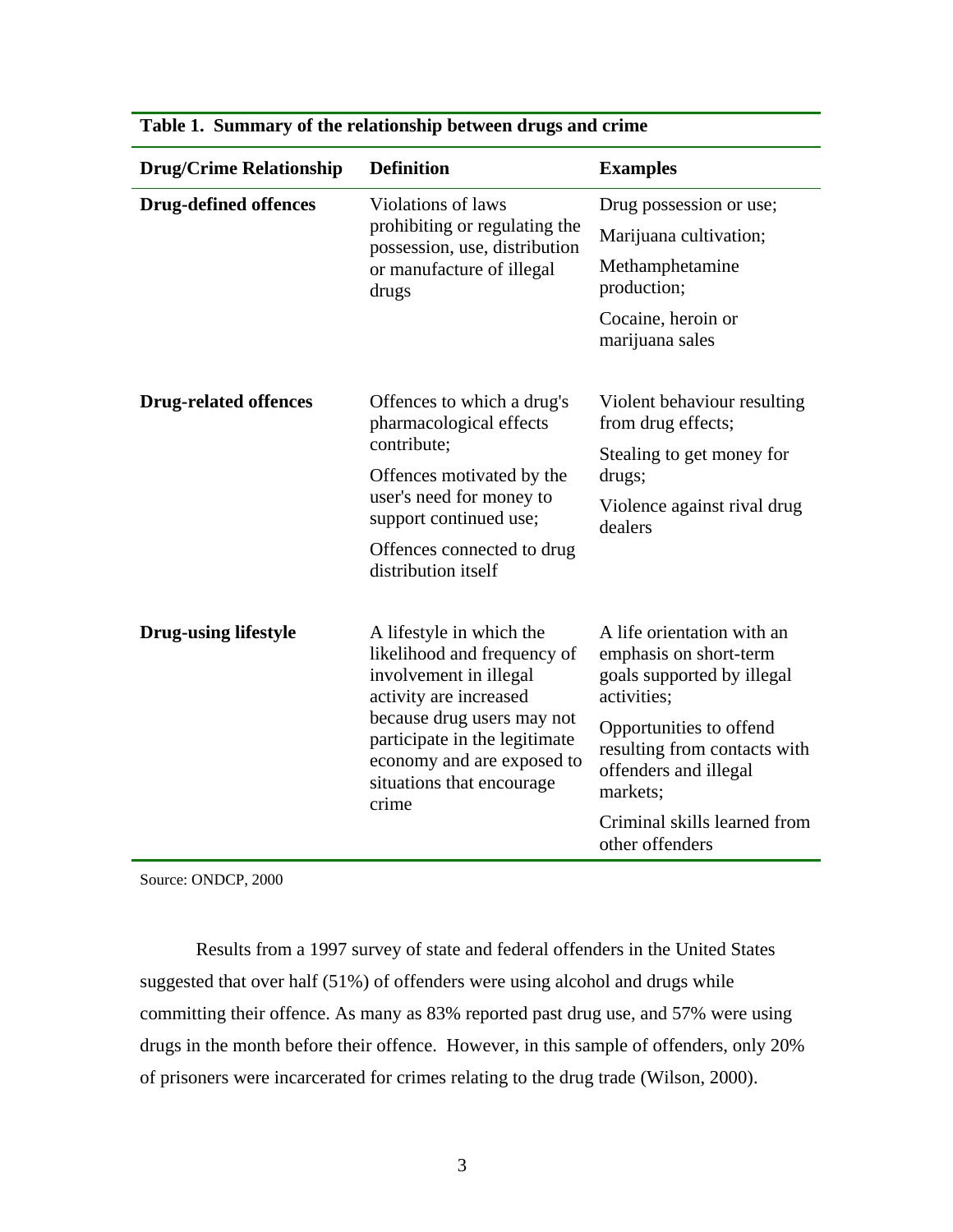Robinson, Porporino and Millson (1991) described drug use patterns among 503 male offenders from 3 institutions across Canada, using the results from the Computerized Lifestyle Screening Instrument. In the 6 months prior to arrest, 57% indicated that they had used drugs at least once, 10% said they used drugs every day, and more than 30% used drugs a few times each week. Eighty-five percent reported alcohol use in the 6 months prior to arrest. A more recent picture of the link between substance abuse and crime in Canada, reported that 54% of offenders were under the influence of alcohol and/or drugs at the time of the most serious offence for which they were currently serving a sentence (Pernanen et al. 2002).

In a sample of 133 inmates in Massachusetts, 95% had a diagnosis of dependence on drugs or alcohol, and 53% reported that drug use played a major role in the commission of the crime for which they were incarcerated (Kouri, Pope Jr., Powell, Olivia & Campbell, 1997). Bennett (1998) reported that 61% of arrestees tested positive for drug use, and 46% of arrestees stated that their drug use and crime were related. In Australia, surveys of arrestees revealed that 41% were using drugs prior to their arrest (Makkai, 2000).

The above research suggests that arrestees and offenders have a great deal of involvement, both in the recent and distant past, with drugs and alcohol (Taylor & Benett, 1999; Benett, 2000). This relationship could explain why drug use in prisons has been identified as a problem by correctional systems worldwide (Keene, 1997; Home Affairs, 1999; Wish & Gropper, 1990; Plourde and Brochu, 2002).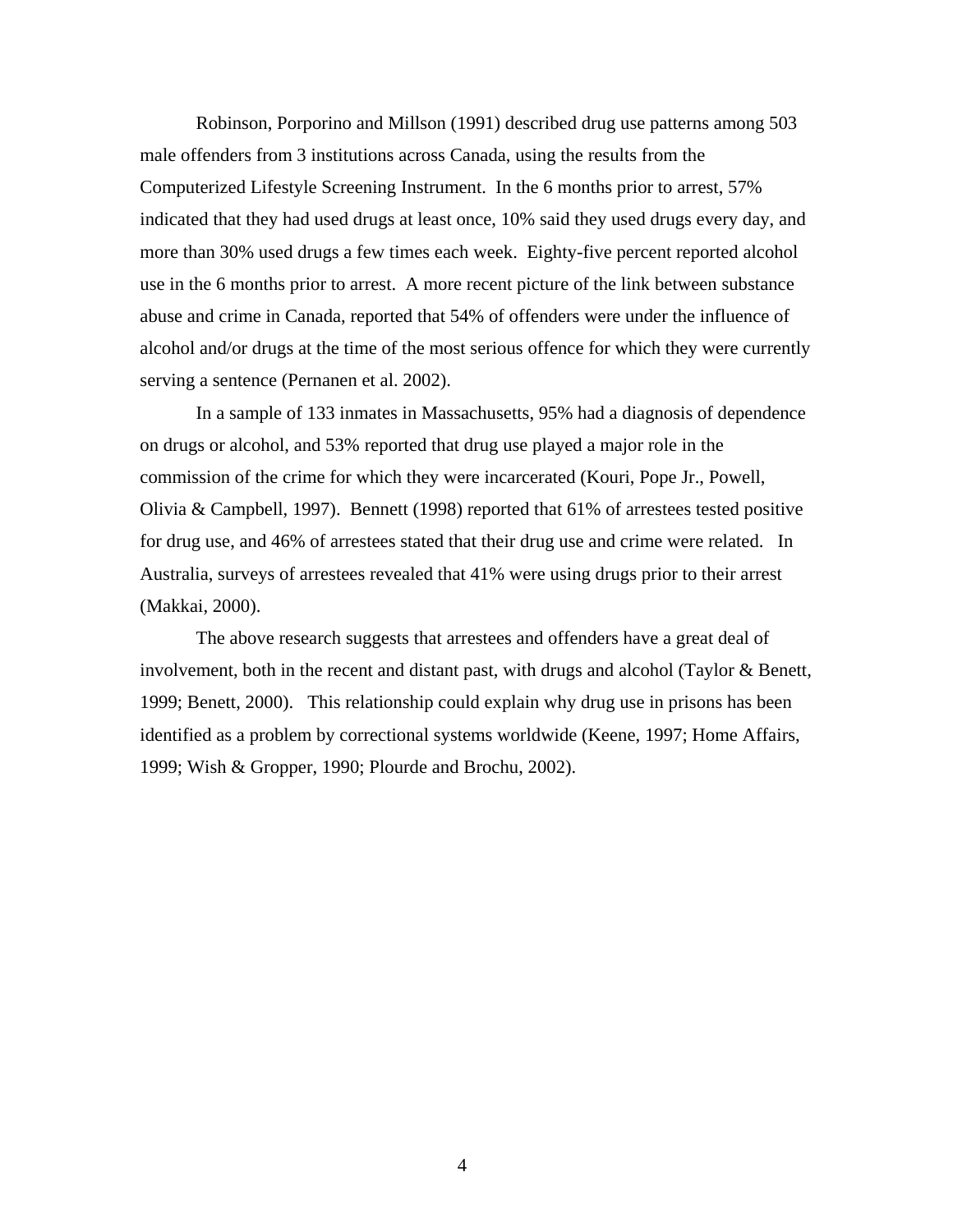# **DRUG USE IN PRISON**

Since offenders are highly likely to have involvement with substances, much effort has been expended on the part of CSC and other jurisdictions to combat the introduction of drugs into prisons. Inmates currently involved in a drug treatment program in a Delaware state prison reported on methods used to smuggle drugs into the facility (Inciardi & Lockwood, 1993). Inmates reported that visitors and correctional staff brought most drugs into the prison. Visitors were reported to have concealed drugs in clothing, in cellophane packages hidden in their mouths, or in ballpoint pens with the ink cartridge removed. Correctional staff were reported to smuggle drugs and drug paraphernalia into the prison in sports equipment, hollowed-out books, garment linings and photographic equipment. Offenders themselves reported being able to smuggle drugs into prisons. One method reported was to hide cocaine in the tongues of the shoes worn to sentencing, in order to enter the prison with a supply of drugs.

Offender surveys also reveal the prevalence of drug use in prison. A report prepared by the University of Oxford Center for Criminological Research in1996 revealed that 51% of the offenders claimed to have used drugs in prison in the past month (Edgar & O'Donnell, 1998). Seventy-six percent of the sample claimed to have used drugs at some point during their period of incarceration. A similar survey conducted in 1997 revealed that around 50% of the male prison population, and 34% of the female prison population reported using drugs at some time during their current sentence (Home Affairs, 1999).

CSC conducted a national inmate survey in 1995 (n=4285) in which 38% of inmates reported to have used an illegal substance during their current sentence. Fiftynine percent of offenders believed that marijuana was used often or daily, while 19% believed that heroin and 17% believed that crack/cocaine were used regularly (Robinson & Mirabelli, 1996). A study of randomly selected inmates  $(n=317)$  from 10 federal institutions in Quebec in 1999 revealed that 29% of inmates had used one or more substances during the three months of incarceration prior to their interview (Plourde & Brochu, 2002).

In the US, Inciardi and Lockwood (1993) reported that 60% of survey respondents admitted to drug and alcohol use in prison prior to their entry into a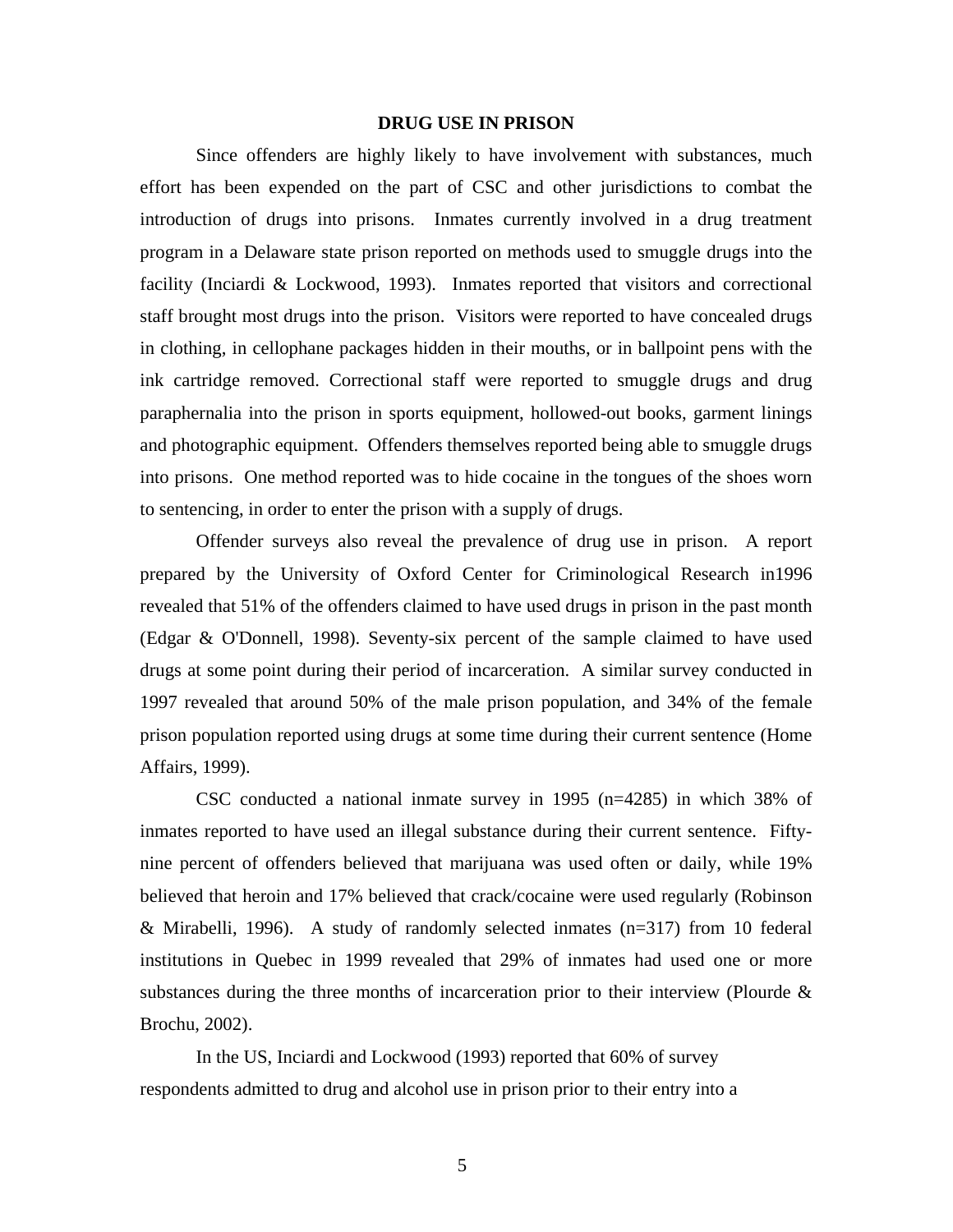treatment program, while in a sample of offenders on probation in England, the percentage who reported any drug use while in prison was as high as 75% (Keene, 1997).

#### **High-Risk Behaviour**

Due to the high proportion of offenders who report having used drugs while incarcerated, there is a concern that intravenous drug use in particular will lead to the spread of communicable diseases such as HIV/AIDS and hepatitis C. Surveys of offender intravenous drug use have attempted to shed some light on the prevalence of this type of drug use behaviour.

An offender survey conducted at a male federal institution in Ontario revealed that of a sample of 350 offenders,  $24\%$  ( $n=84$ ) reported intravenous drug use while incarcerated (CSC, 1998). A national survey of incarcerated offenders in England and Wales in 1995 revealed that of the 3142 prisoners interviewed, 4% (*n*=130) had injected drugs during incarceration (Boys, Farrell, Bebbington, Brugha, Coid, Jenkins et al., 2002). In Greece, offender surveys revealed that out of 544 inmates incarcerated for drug related offences, 35% (*n*=190) had injected drugs during their current sentence (Malliori, Sypsa, Psichogiou, Touloumi, Skoutelis, Tassopoulos et al., 1998).

Of particular concern to prison officials is the likelihood that offenders will begin to inject drugs while incarcerated. Boys et al. (2002) reported that 4% of offenders surveyed had injected while in prison, and 25% of those offenders had injected for the first time while in prison.

Surveys from 5 prisons in England in 1995 reported that 6% of the sample tried using heroin for the first time while in prison. Although these offenders had injected while incarcerated, all had discontinued use by the time the survey was administered (Edgar and O'Donnell, 1998). In Canada, CSC reported that, of those offenders admitting to injection drug use in an offender survey in Ontario, 6% reported using intravenous drugs for the first time after entering prison (CSC,1998).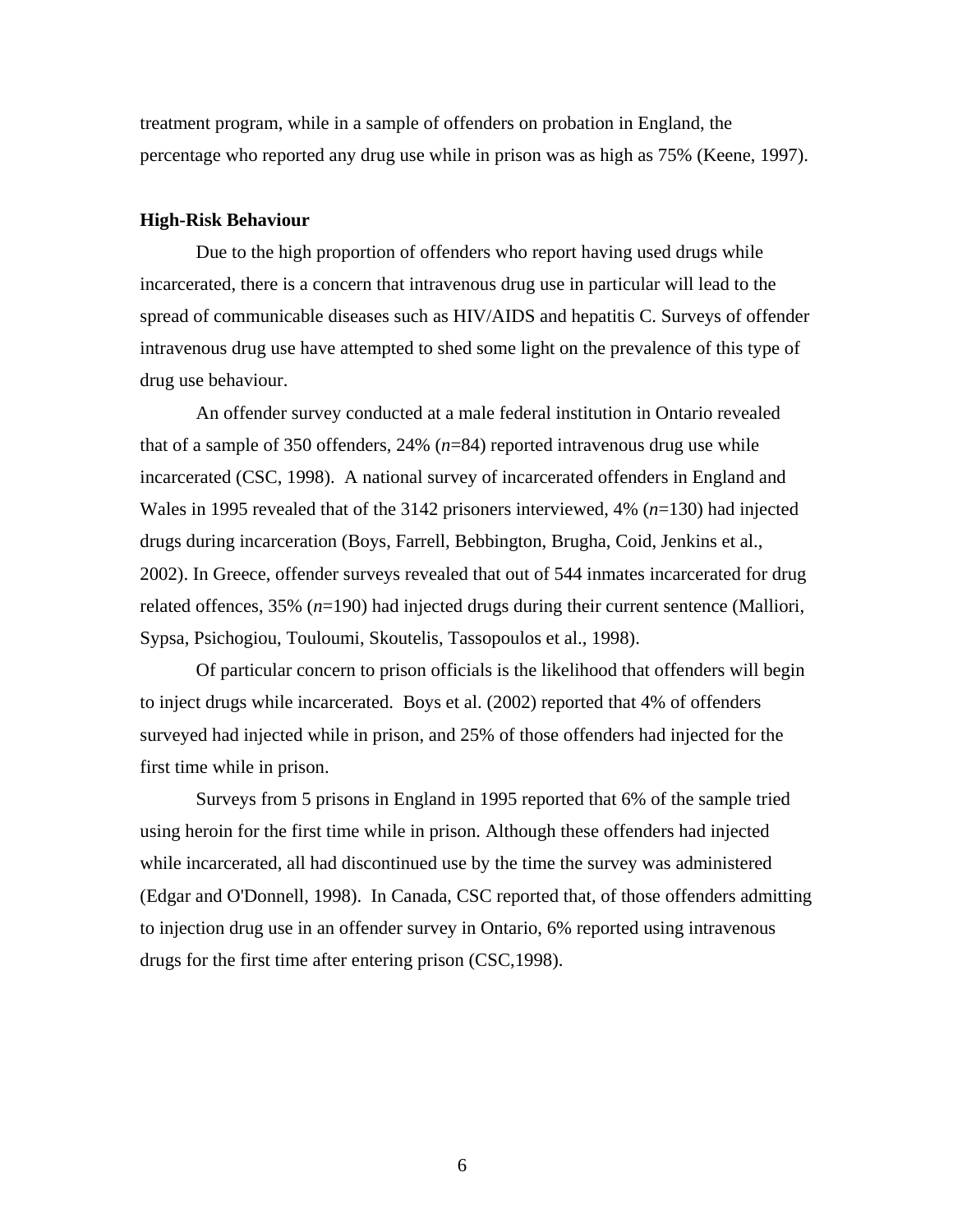# **ASSESSING THE LEVEL OF DRUG USE**

## **Urinalysis**

In an attempt to combat the use of drugs by inmates, urinalysis has been adopted as policy in several prison systems. For example, England has a program of mandatory drug testing in place, and randomly tests 10% of the prison population each month (Home Affairs, 1999). The Federal Bureau of Prisons in the US also tests inmates on a random basis, with the proportion of offenders required to submit varying by institutional security level (Pellisier & Gaes, 2001). In the US, 10% of offenders in maximum security institutions are chosen each month to provide a random sample, 3% are chosen in minimum security institutions, and 5% in all other institutions. In Canada, 5% of the federal inmate population is chosen randomly each month to provide a urine sample in all security levels (MacPherson, 2001). In these systems, and others, the goal is to reduce the use of and demand for drugs in prison.

Results from random testing in institutions have been reported for several jurisdictions. In 2000, the national positive rate in Canadian federal institutions from all random testing was 12% (MacPherson, 2001). Of the 12% who tested positive, 77% of tests were positive for cannabis, 9.8% for opiates and 1.9% for cocaine.

The results of the mandatory urinalysis program in England were recorded at one prison (HMP Lindholme) from the inception of the program in November 1995 to July 1996 (Brookes & Scott, 1997). The mean number of tests given per month was 69 with a mean positive result of 34%. Of those who tested positive, cannabis was the most prevalent at 70% followed by opiates at 47%, while the rate of cocaine was minimal at 3%. In 1999, reported positive rates from mandatory random drug testing in Her Majesty's Prison Service reported a positive rate for all drugs of 18.3% (Home Affairs, 1999).

In 1998, US state prisons with a random urinalysis program reported an average positive rate of 7% (Wilson, 2000). In a report by Pelissier and Gaes (2001), random testing in the Federal Bureau of Prisons resulted in positive rates between 1-2%, even though 57% of offenders entering their correctional system were reported to have used drugs regularly.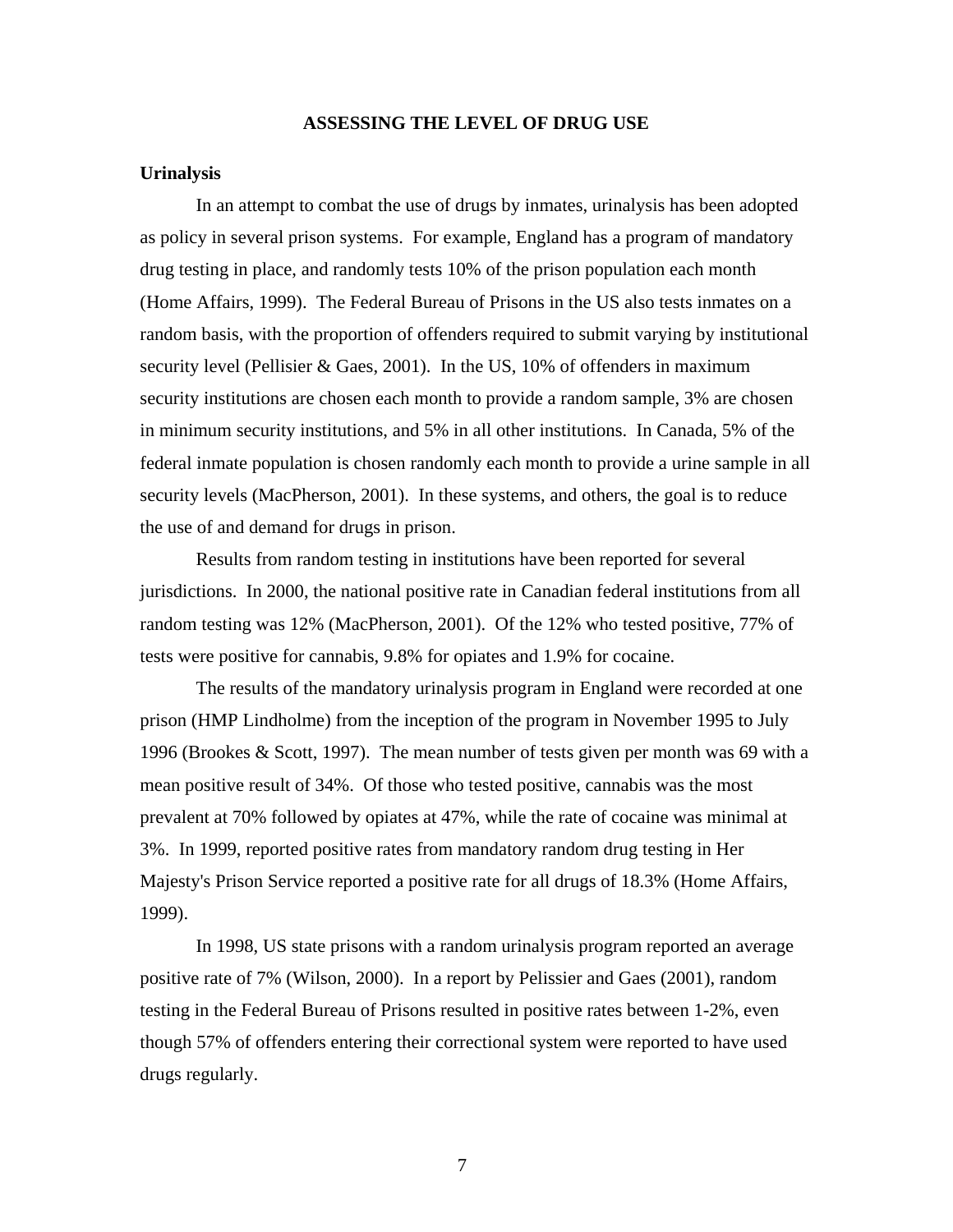#### **Urinalysis vs. Self-Report**

Prior to implementation of urinalysis, the vast majority of information on the relationship between substance abuse and criminal activity came from survey and selfreport data (Madden, Swinton & Gunn, 1992; Nurco, Hanlon & Kinlock, 1991). Although survey data and self-report have been generally considered valid, special populations, including incarcerated offenders, provide unique challenges (Davidson & Gossop, 1996).

Since offenders are not always truthful in admitting drug use during an interview, the use of urinalysis has been introduced to provide a more objective measure of recent drug use (Bennett, 1998; DeJong & Wish, 2000, Harrison, 1997). For example, recent arrestees may feel intimidated and fearful of further punishment or reprisals as a consequence of reporting behaviour known to be illegal. DeJong and Wish (2000) compared the results of urinalysis and self-reported drug use using the ADAM database and found significant underreporting of recent drug use. Of those offenders identified as having a positive urinalysis result for cocaine, less than half reported using the drug. Only 62% of offenders testing positive for heroin reported recent use. Similar results were found by Bennet (1998). In a study of 5 sites in England, it was found that arrestees consistently underreported recent use of THC, heroin, methadone, cocaine and amphetamines.

Interestingly, surveys of drug use behaviour of inmates find that urinalysis underestimates self-reported drug use while incarcerated. Compared to the underreporting of drug use by arrestees, inmates are more likely to report drug use in prison as compared to rates of detection by urinalysis (Edgar & O'Donnell, 1998; MacPherson 2001; Plourde & Brochu, 2002). Reasons for this could reflect different motivations of the two populations; arrestees may try to skew their answers to portray themselves in a more favorable light, even though assurances of confidentiality are given prior to an interview. In contrast, offenders serving prison sentences may not have the same motivation.

The discrepancy may also in part be due to the differences in research methodology. The ADAM program and others like it compare urine tests and survey information within individuals, gathering both measures for one arrestee and making direct comparisons. Research on incidence of drug use in prison compares random urine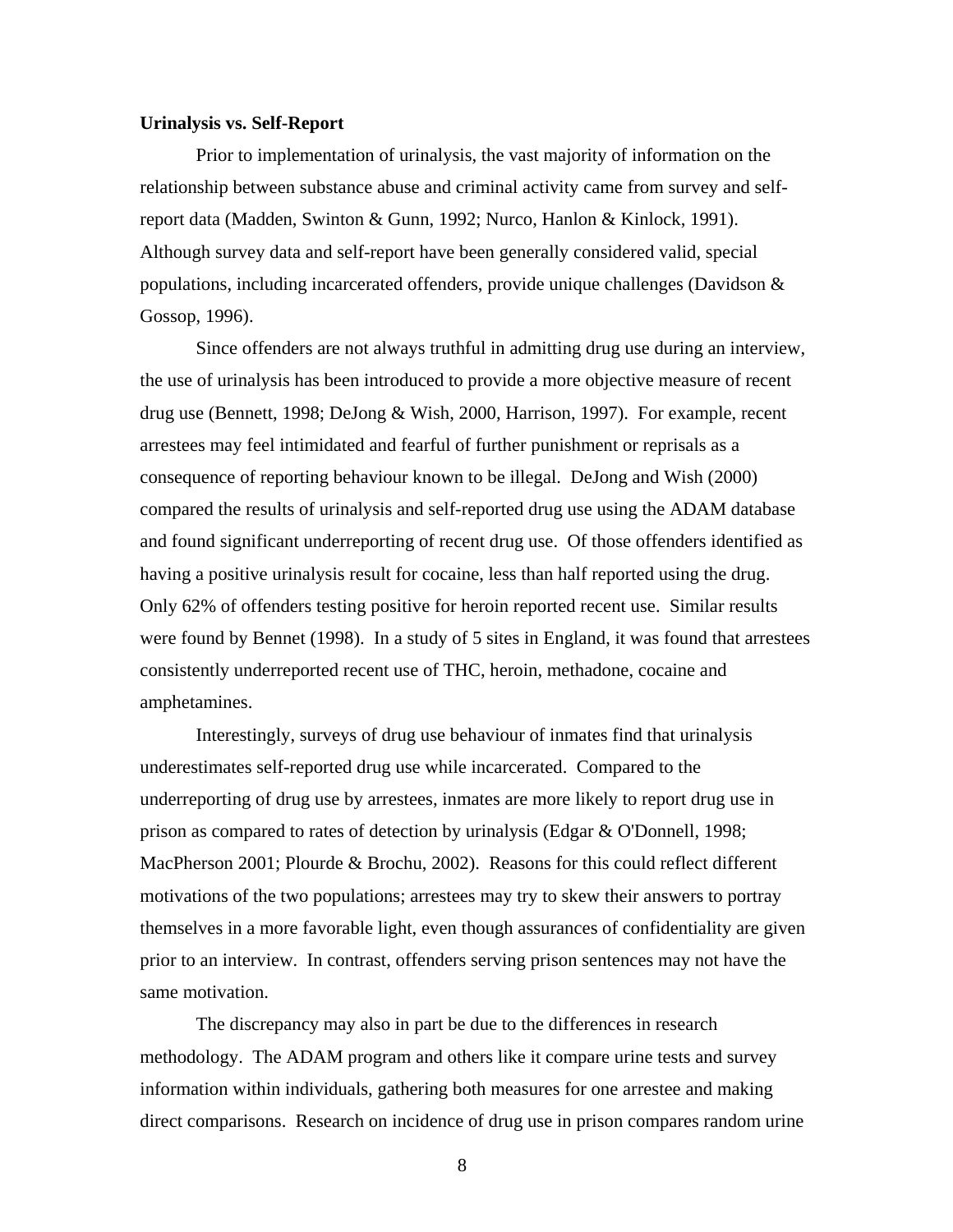test results and survey information between two separate groups of offenders. The groups are composed of different offenders, however are comparable on relevant characteristics such as being a resident in the same institution or residing within the same prison service (Edgar & O'Donnell, 1998). Random urinalysis protocols in prisons face several challenges to accurate estimation of drug use, and it is possible that within this study method, offender self-reported use may provide a more accurate description of prevalence of drug use.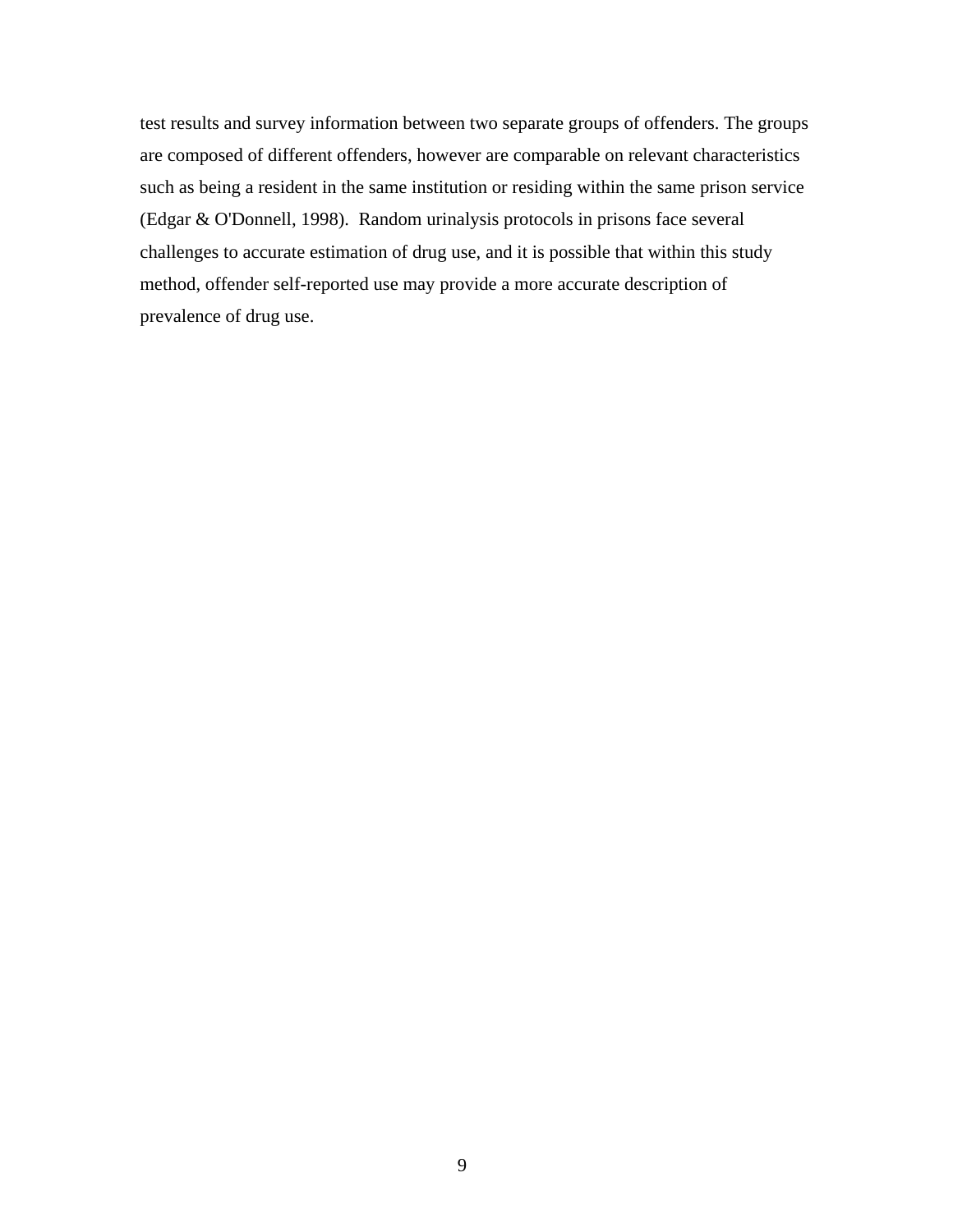# **IMPACT ON INSTITUTIONAL ENVIRONMENT**

#### **Underground Economy**

Some correctional officials believe that drug use creates a prison atmosphere charged with violence mainly caused by the underground economy related to the drug trade (McVie, 2001; Home Affairs, 1999). Common objectives for implementation of random urinalysis programs include a desire to reduce the demand for drugs and increase the safety and security of the institutional environment (MacDonald, 1997; CCRA, 1992). It has been reported that trafficking in drugs can lead to significant threats to the security of the institutions, for both offenders and staff. Often offenders will need to seek protection from dealers in the institution due to the pressure and physical threat for nonpayment of drug debts, dealers intimidate and place pressure on offenders returning from temporary release programs to bring drugs back into the institution, and threaten staff and families of offenders to carry drugs inside to maintain a supply (Home Affiars, 1999; McVie, 2001).

# **Violence and Intoxication**

Often the effects of intoxication are cited as contributing to an environment charged with tension, aggression and violence. However, the psychopharmacological effects of the most common drugs of abuse detected through urinalysis do not invoke violent reactions. For example, marijuana, which is the most commonly detected drug of abuse in prisons, has little or no effect on aggression at low doses, and moderate to high doses tend to inhibit aggression (Grilley, 1998). In fact, the most common effects of marijuana are euphoria and relaxation (Adams & Martin, 1996). Self-report surveys of inmates reveal that the main reason offenders use drugs in prison is to relax (Cope, 2000; Plourde & Brochu, 2002).

Other drugs that have been found through the use of urinalysis and self-report are the benzodiazepines, such as Valium, which reduce aggressive tendencies and are traditionally used for anti-anxiety medications (Longo & Johnson, 2000). Heroin and other opiates also have primarily analgesic and sedative effects.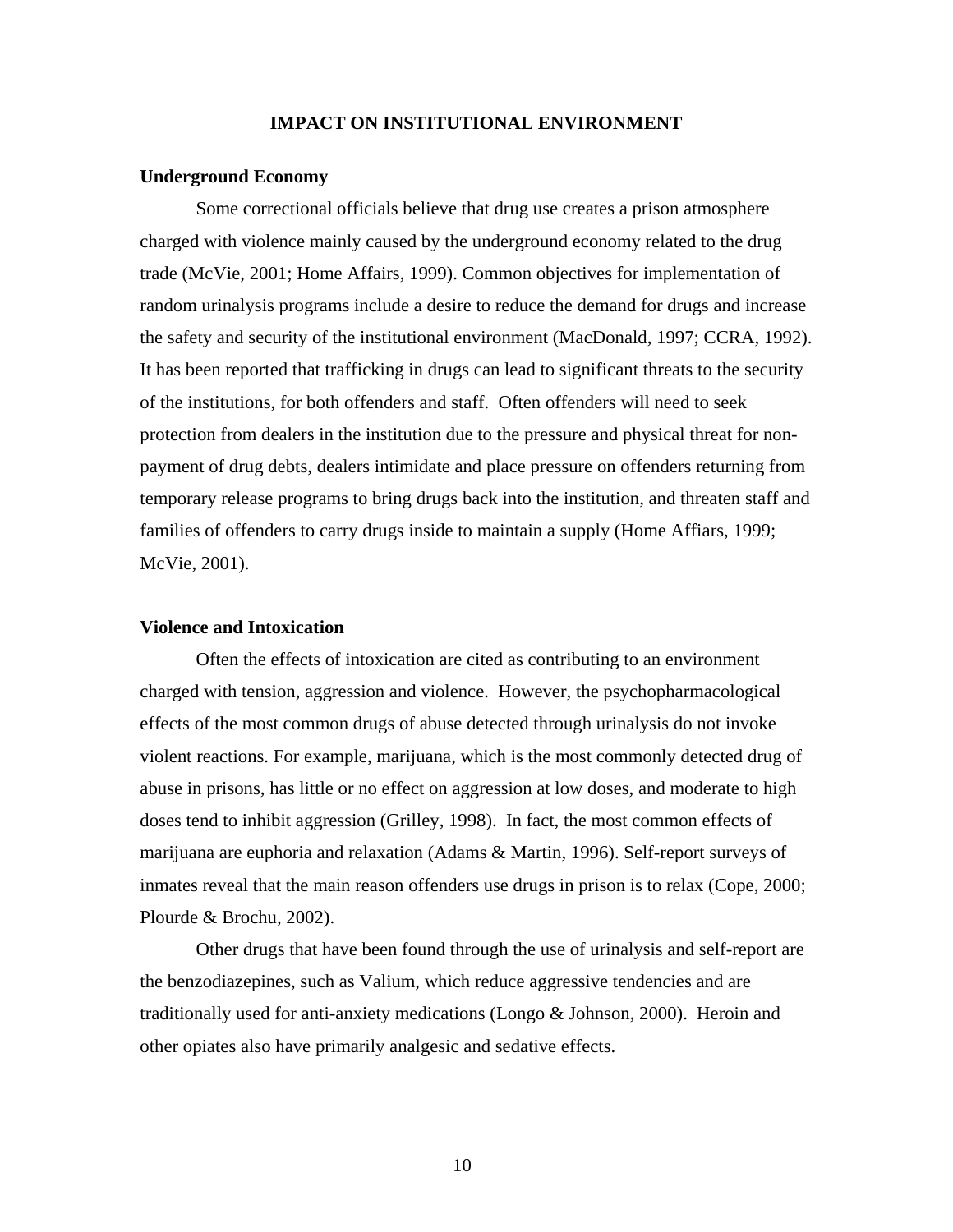The potential for violent behaviour due to intoxication does exist with stimulant drugs, such as amphetamines and cocaine, as high doses can lead to suicidal thoughts, irritability, anxiety and paranoia (Grilley, 1998). It has been suggested, however, that the ability for these drugs to lead to violent outbursts only exists in a minority of individuals, those already exhibiting other signs of psychosis (Pernanen et al., 2002). In addition, cocaine has not been found to be a common drug of choice in prison, as reported by offenders (Plourde & Brochu, 2002; Keene, 1997). In support of this, cocaine and amphetamines are found in less than 1% of all random urinalysis samples in Canadian federal institutions (MacPherson, 2001).

Alcohol has traditionally been associated with acts of violence and aggression and is the substance used most often during the commission of violent crimes (Pernanen et al., 2002, Fagan, 1990). Cocaine, amphetamines and alcohol are difficult to detect using urinalysis, however, due to the rapid clearance rate in urine. This has the potential to limit the ability of random urinalysis to effectively deter the use of these substances and others with rapid clearance rates in urine.

Withdrawal from drugs is often associated with things like irritability, depression, insomnia, and hostility towards others (Giannini, 2000). It is possible that when drug supply is low, increased hostility and tension could result due to associated withdrawal and cravings. It is also possible that through effective strategies to reduce the supply of drugs in the institutions, violence and tensions increase as drug prices may be driven higher, and increased pressure may be placed on individuals to carry drugs (McVie, 2001).

# **Physiological Correlates of Substance Abuse and Aggression**

It has been shown that substance abusers exhibit reduced glucose metabolism in an area of the brain known as the prefrontal cortex (Giancola et al., 1996; Meek, Clark, & Solana, 1989). Reduced glucose metabolism is an indication of reduced activity in this area of the brain, which is involved in higher intellectual functions such as forethought, behavioural inhibition, and capacity to learn from experience (Pincus, 1999). Individuals who are drug abusers and those who are predisposed to violence have similar patterns of activity in the prefrontal cortex. (Bechara, Damasio, Damasio & Anderson, 1994). Abnormal functioning in this area of the brain has also been shown to impair the ability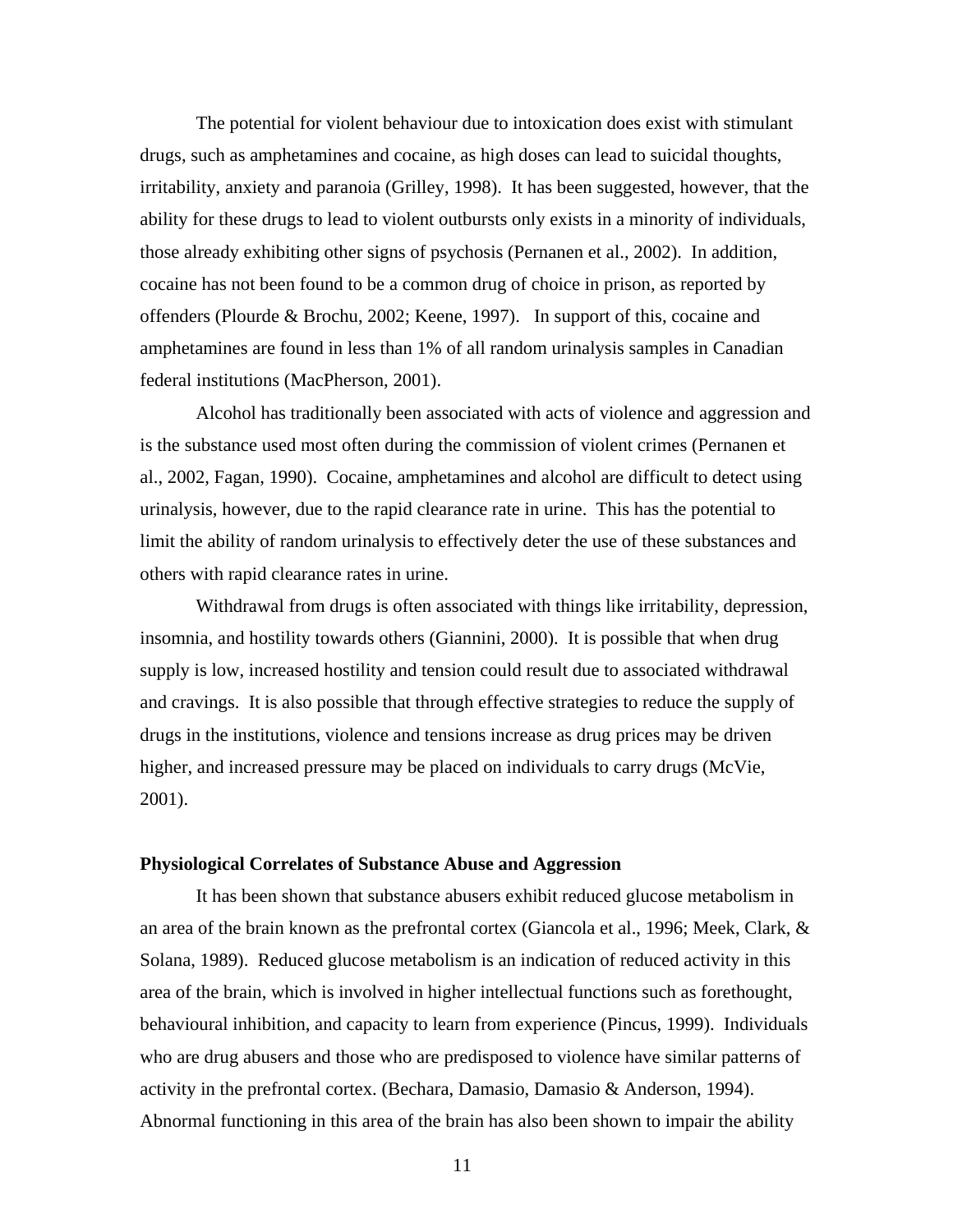to assess consequences and act on that assessment, resulting in increased impulsivity (Barratt & Patton, 1983), characteristics which also have been linked to criminal offending. It has been suggested that a subset of the population of drug abusing offenders may have a neurological predisposition to violence and impulsivity that contributes to the overall level of tension in the institutional environment (Fishbein, 2000). However, it has also been suggested that the neurological consequences of drug abuse itself contributes to the deterioration of brain areas involved in executive functioning (Vecellio, 2003; Vanderschuren et al., 2001; Zakzanis & Young, 2001). It is important to note that the causal links among these variables are unclear. Nevertheless, these similarities provide interesting links between substance abuse, aggressive behaviour and criminality.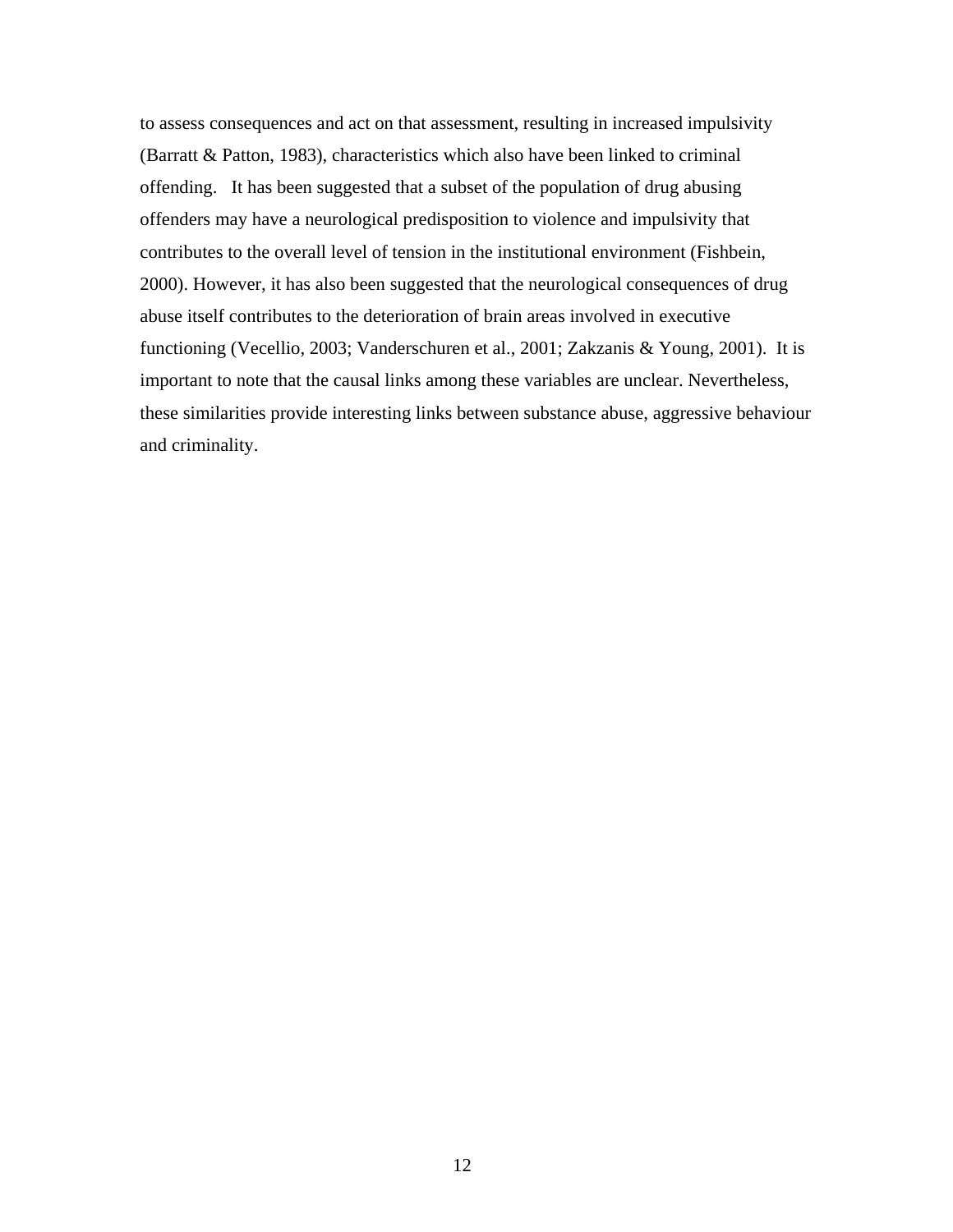# **URINALYSIS AS A DETERRENT**

There is some evidence that implementing a random urinalysis program may contribute to reducing the demand for and use of drugs in prisons. Surveys of offenders have revealed that 52% of the survey sample had altered their pattern of drug use in some way in response to Mandatory Drug Testing (MDT). Twenty-seven percent had stopped using, 15% had reduced consumption, 6% changed their pattern of use from cannabis to heroin, and 4% had experimented with heroin. Just over one third of prisoners who stopped or reduced consumption stated that they did not want to stop, but did so in response to MDT.

When HM Prison Service introduced their program of MDT in England the positive rate in institutions was shown to have dropped from 34% in 1995 to 25% in 1996. Edgar and O'Donnell (1998) compared the percentage of negative tests in the first two months after the introduction of MDT with the results a year later. The percentage of negative tests had increased in almost all sites examined, which suggests a reduction in drug use. Brookes and Scott (1997) examined urinalysis results at one site (HMP Lindholme) from the inception of the program in November 1995 to June 1996. The mean number of tests given per month was 69 with a mean positive result of 34%. There was a general downward trend in the amount of positive results from 55% in November to 19% in June.

An offender survey conducted across federal institutions in Canada reported that 32% believed that the urinalysis program had resulted in a slight decrease in drug use (Robinson & Mirabelli, 1996). In fact, a drop in the positive rate has also been reported in Canada, where an initial rate of 34% was found during the pilot phase of random testing in 1995, with a subsequent reduction in positive samples to around 11% following nationwide implementation (McVie, 2001).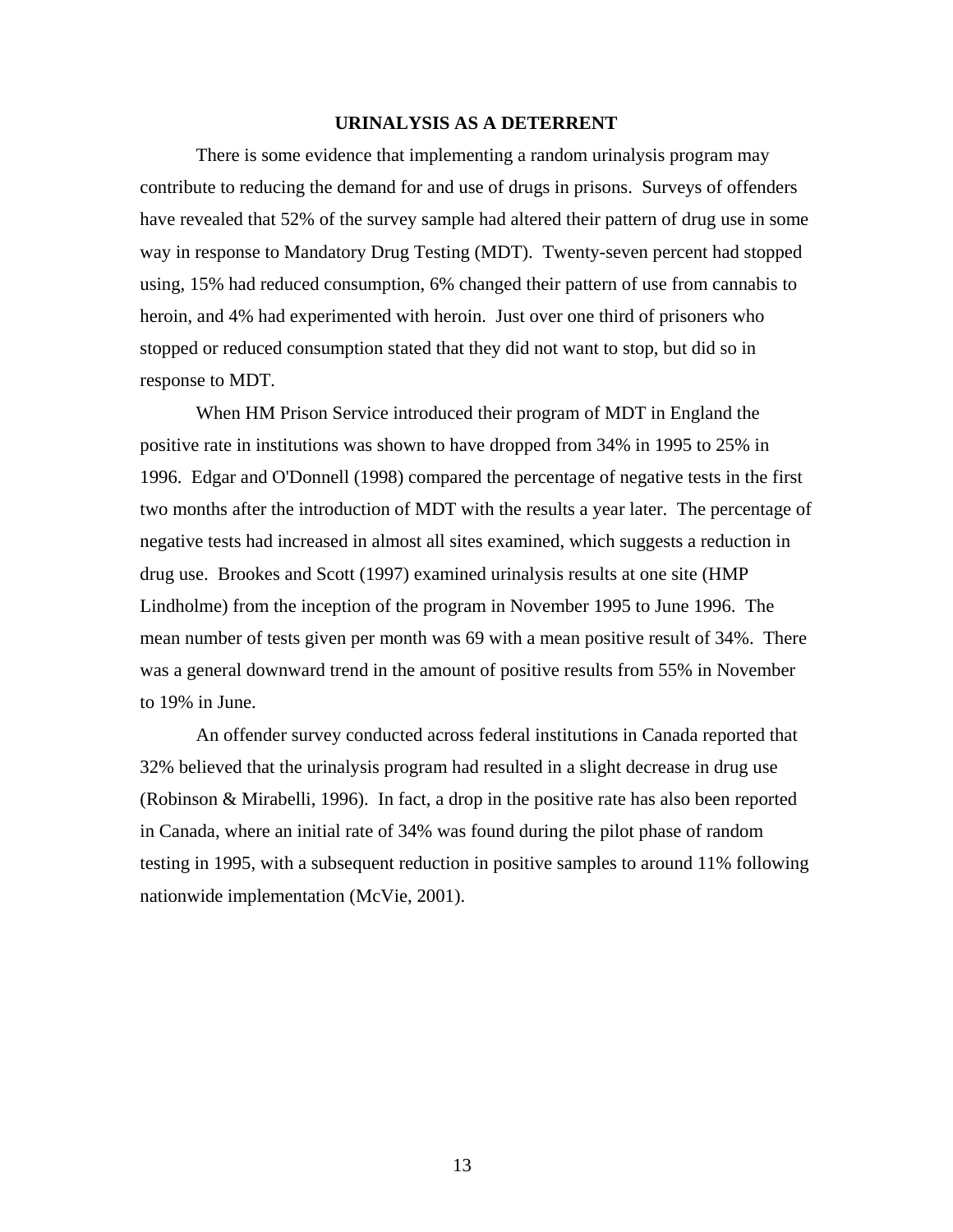# **PHYSIOLOGY AND PHARMACOLOGY**

#### **Principles of Drug Elimination**

To have a comprehensive understanding of how urinalysis works, why it is effective in detecting drug use, along with some of its limitations, it is helpful to understand how drugs are handled by the body once they are introduced. The amount of drug in the body and the length of time it stays there depends on characteristics specific to that particular drug. Each drug has its own pharmacological profile for the rate and method of absorption, distribution, metabolism and elimination. Absorption describes the process whereby a drug passes into the bloodstream. Once there, the drug is distributed to various tissues, organs and to the site of action where it exerts the desired pharmacological effects. Drugs are then eliminated from the body through metabolism and excretion. Each of these characteristics influences the ability of urinalysis to detect drug use, and how the results can be interpreted. Appendix A provides a detailed description of the pharmacological basis for urine testing, including principles of drug absorption, distribution, metabolism and excretion.

#### **Laboratory Analysis**

Because urinalysis is a well-established technology, several methods exist to detect drugs and metabolites in samples. Although there are limitations associated with most methods, properly trained technicians are able to interpret the results with a high degree of accuracy. In most urinalysis programs, including the urinalysis program of CSC, samples are tested twice: an initial screening test and a subsequent confirmation test with a highly sensitive and specific detection technique. The purpose of preliminary screening is to simply determine whether a sample is positive or negative, and eliminate negative samples from further confirmatory testing.

# *Immunoassay*

Each urine sample must undergo a separate immunoassay for each of the selected drug groups. Portions (aliquots) of urine are taken from the original container for initial immunoassay drug screening. Immunoassays are based on principles of competition between labeled and unlabelled antigen (drug/metabolite) for binding sites on a specific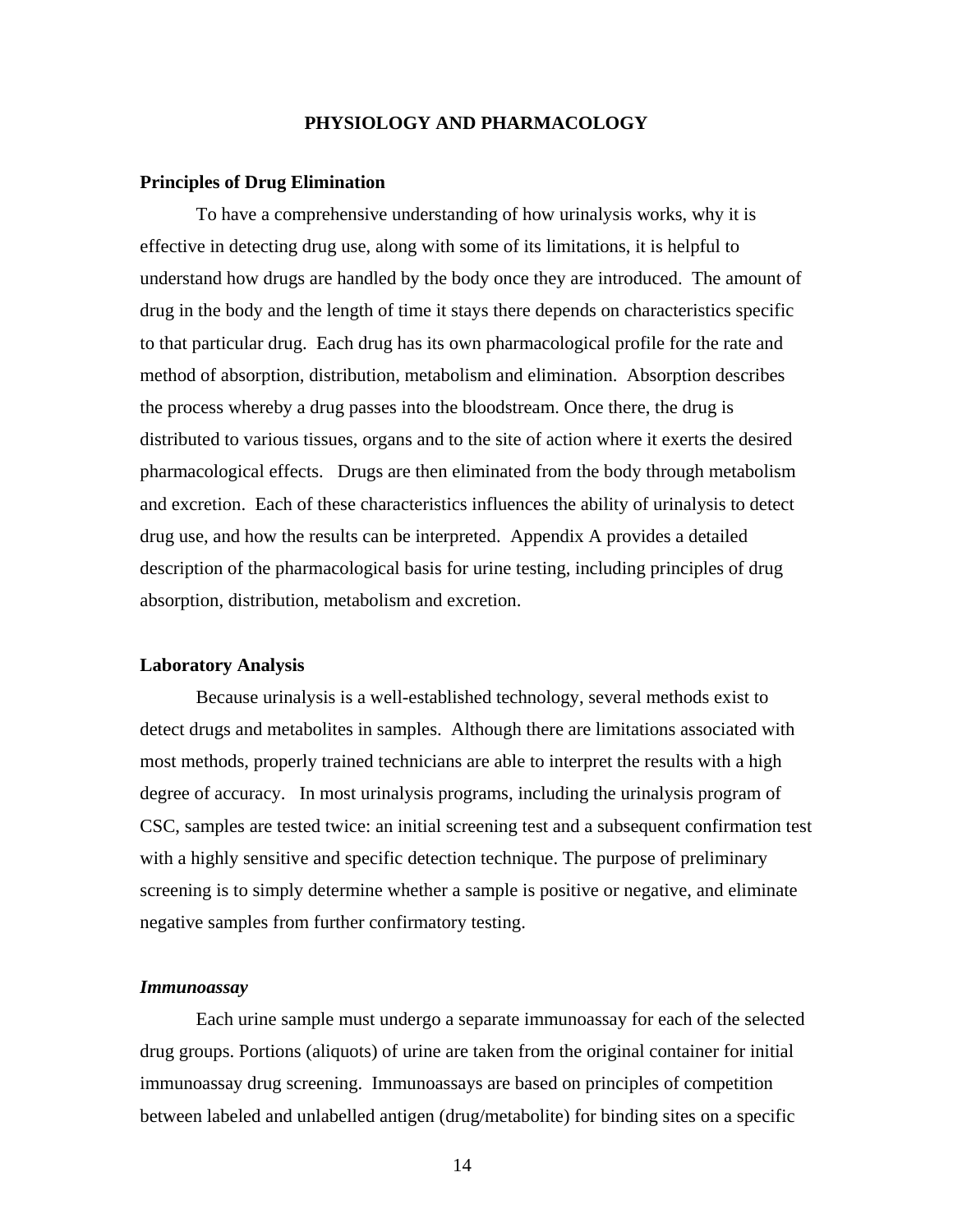antibody. Antibodies are specific proteins with sites on their surface to which specific drugs or metabolites will bind. Cloned Enzyme Donor Immunoassay (CEDIA) is the immunoassay method employed by CSC contract laboratory.

# *Gas Chromatography / Mass Spectrometry*

Gas chromatography/mass spectrometry (GC/MS) is considered the most accurate and precise confirmation test for drug detection, and is the method used by the CSC contract laboratory. GC/MS permits highly efficient separation of components in the capillary column of the chromatograph, followed by extremely selective detection in the mass spectrometer. Chromatography separates the various components in a specimen through a partitioning process. The time it takes for the drugs and metabolites to separate from the gas is used for identification of the drug, as this property differs for the various drugs and metabolites in urine. Mass spectrometry then takes the identified molecules and breaks them down into fragments, which results in a unique "fingerprint" of the particular drug or metabolite present. The intensity of the fragments is directly related to the amount of drug or metabolite present in the sample.

Cut-off limits have been established for both initial and confirmatory drug testing. These limits are similar to those used in workplace testing, however the opiate cut-off value is lower and a broader range of drugs are tested for in the CSC program. Appendix B describes CSC collection and lab processing procedures and contains a list of drugs included in the CSC urine testing program and the cut-off levels associated with each.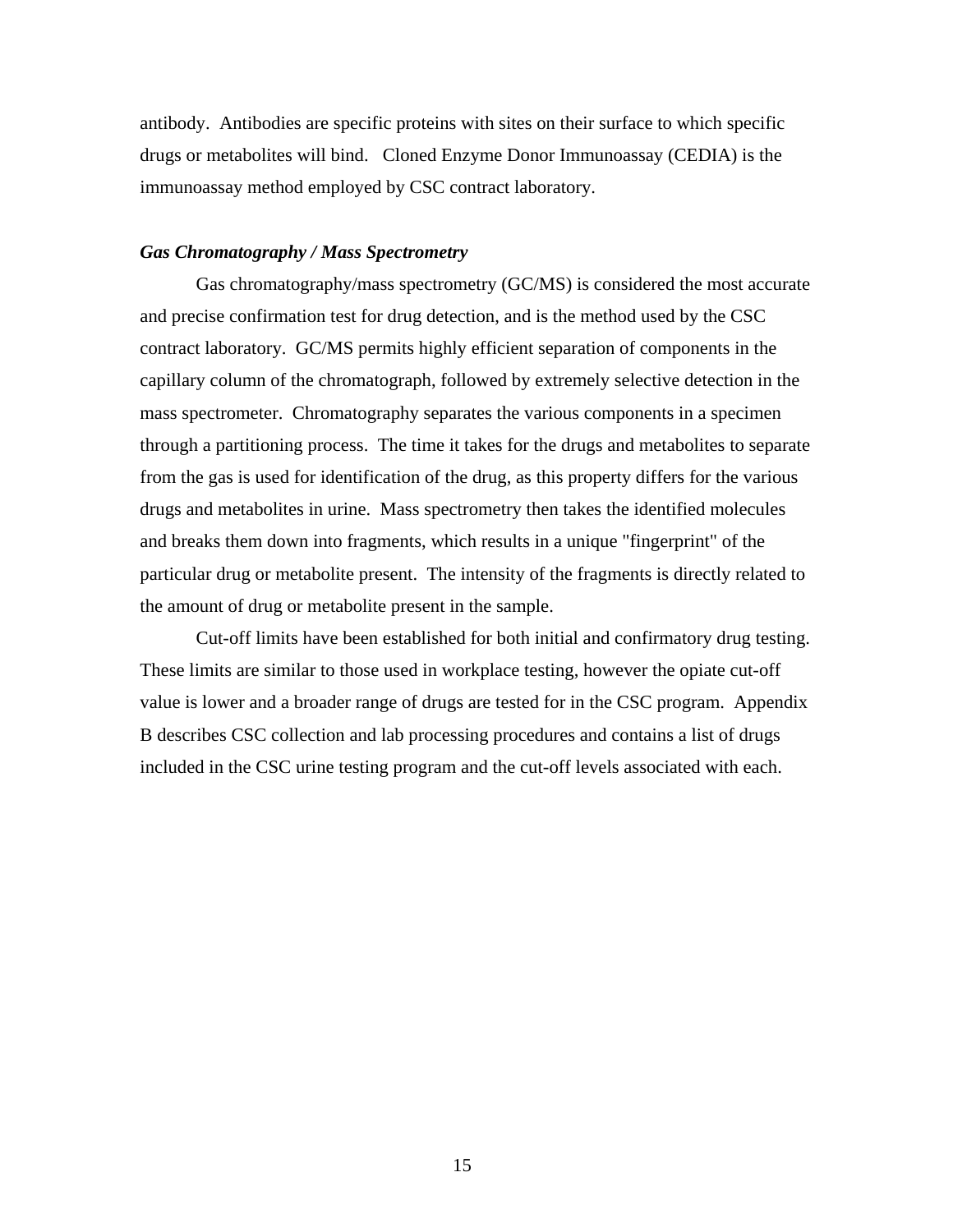# **INTERPRETING URINALYSIS RESULTS**

#### **Cross-Reactivity**

There are four possible interpretations of urinalysis results (Table 2). The two true test results correctly reflect the condition of the sample. However, false positives and negatives can occur occasionally for several reasons. False positives occur as a result of antibodies in immunoassay tests cross-reacting with related drugs, and sometimes even with unrelated compounds, resulting in incorrect identification of drugs in urine. For example, the presence of morphine in urine is often assumed to be indicative of heroin use, however, the presence of urinary morphine can also result from the consumption of codeine, other analgesic medications, or from the consumption of poppy seeds (Wolff et al., 1999). The presence of codeine alone in urine may also be indicative of illicit drug use, however, its use in cough medications and in analgesic preparations makes such an interpretation difficult (Popa, Beck & Brodin, 1998). Similarly, pseudoephedrine in common cough medications will cross-react with immunoassays for amphetamine (Morgan, 1984). This characteristic of immunoassay tests illustrates the importance of confirmation testing of presumptively positive samples.

| Table 2. Possible outcomes of urinalysis |                           |                                  |  |  |
|------------------------------------------|---------------------------|----------------------------------|--|--|
| <b>Test Result</b>                       | Person has taken the drug | Person has not taken the<br>drug |  |  |
| Positive                                 | <b>True Positive</b>      | <b>False Positive</b>            |  |  |
| Negative                                 | <b>False Negative</b>     | True Negative                    |  |  |

A negative sample, meaning the drug is not contained in the urine, also has limitations of interpretation. Since drugs have different clearance rates in urine, it is possible that a negative test could result from not sampling soon enough after drug consumption. It is also possible that the dose of the drug taken was not large enough to result in sufficient quantities of drug metabolites to be detected with the current cut-off levels of the laboratory tests. It could also be that the drugs were not used chronically. Intermittent drug use will result in periods of time where no drug or metabolite is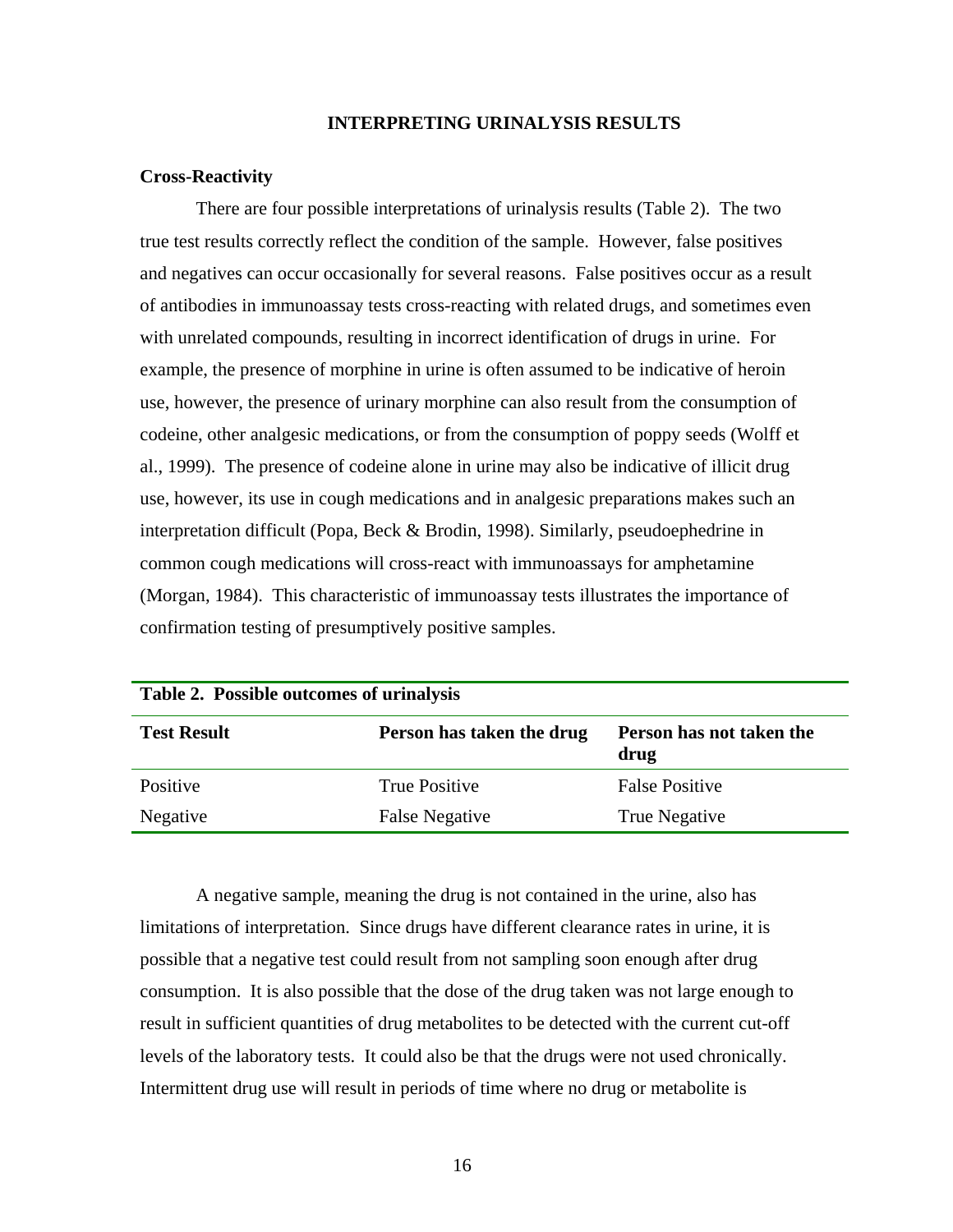contained in the sample. When a test result is negative, there is also the possibility that the drug was in the sample, and attempts had been made to mask its presence. Addition of adulterants such as bleach or vinegar directly to the sample, or diluting or flushing the system by drinking large amounts of liquids prior to sample collection are two methods used to evade detection. Monitoring pH and visual inspection of the sample at the laboratory will identify the majority of samples where an adulterant was added. There are also procedures in place at the laboratory that are able to identify diluted samples.

# **Dilution**

Offenders dilute their urine by consuming various amounts of liquid before they are tested for illegal drug use. Dilution forces the kidney to rapidly eliminate excess liquid, which results in reduced drug concentrations in urine. It is possible to reduce the concentration of a drug in urine below the established cut-off levels, resulting in a falsenegative sample. However, there are ways for the laboratory to identify dilute urine samples. Initial screening includes an assay for creatinine levels. Creatinine is produced by the metabolism of creatine and creatine phosphate in skeletal muscle (Elbert, 1997). The rate of metabolism of creatine and the concentration of creatinine in urine is constant in healthy individuals. A creatinine value of below 20 mg/dL indicates that a sample is dilute, and is subjected to follow-up testing for specific gravity. Specific gravity measures the total solids content of a urine sample and reflects its degree of concentration or dilution. This is done by comparing the weight of a drop of water  $(1.000 \text{ g/L})$  to the weight of a drop of urine. A specific gravity less than 1.003 g/L is considered to be dilute.

# **Further Cautions**

A negative urine sample alone cannot be taken as proof that that individual has not used drugs such as cocaine or opiates, which have relatively fast clearance rates in urine. It can only be stated that this individual has not used in the past 1-3 days. On the other hand, for chronic users of THC whose detection time in urine is much longer, a positive urinalysis for THC is not conclusive evidence of recent use. Chronic users who have discontinued use will still test positive for THC in urine for quite some time, due to the highly-lipid soluble nature of the drug and metabolites and to the storage and slow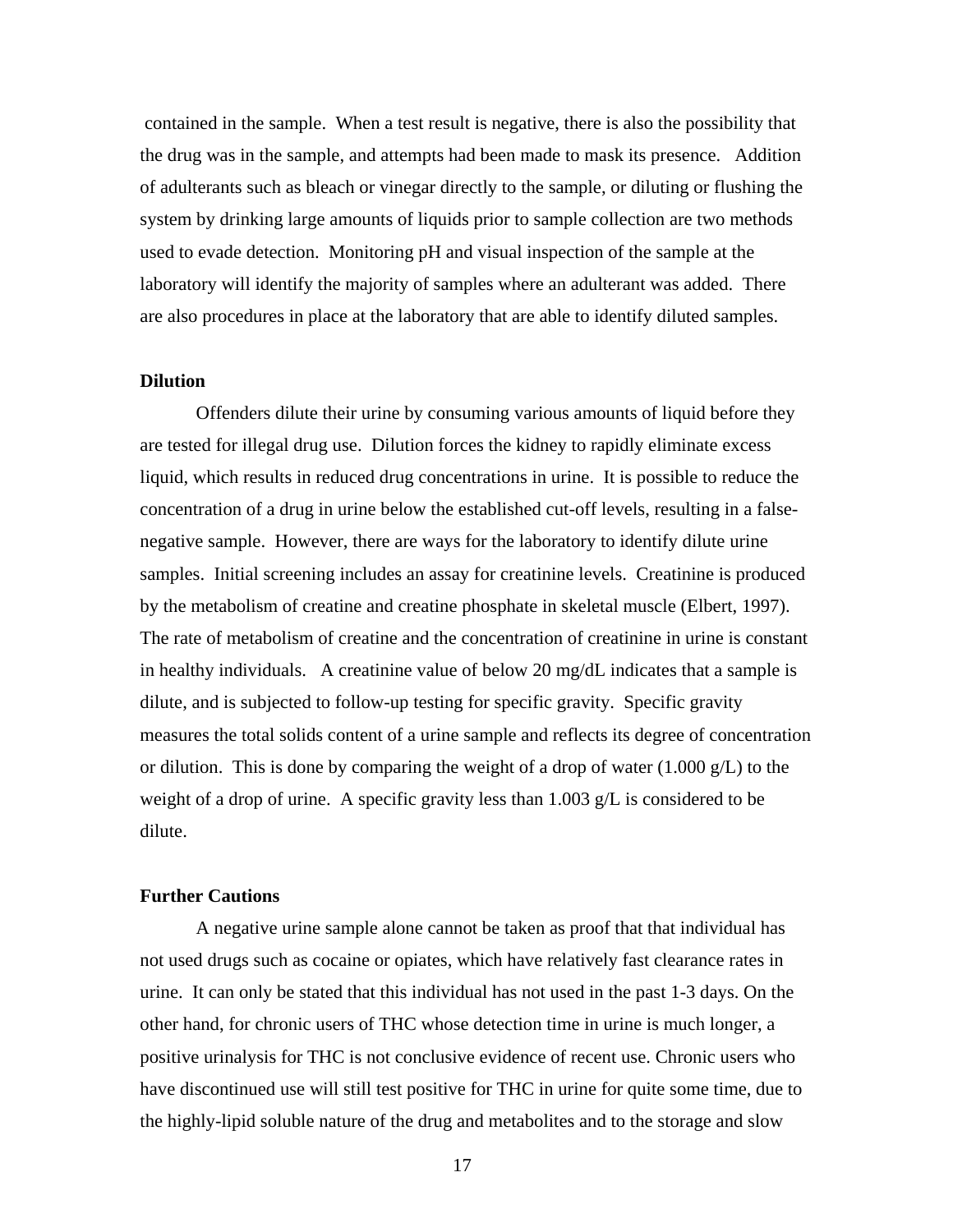release from adipose tissue (Hawkes & Chiang, 1986). In addition, there are individual differences in physiological characteristics that can influence interpretation of urinalysis tests. For example, there are a small number of individuals who are unable to convert codeine into morphine due to an absence of the necessary metabolic enzyme (Hedenmalm et al., 1997).

The individual goals regarding the type of information desired of urinalysis testing programs must be considered when interpreting the results. Issues specific to the drug use episode itself cannot be determined by urinalysis testing. Specifically, urinalysis cannot determine when the drug was used, the specific dose of the drug used, or the degree of impairment associated with the drug use. In addition, urinalysis cannot determine whether the substance detected was from a legitimate (such as a prescription) or illegitimate source, or how it was administered. For example, urinalysis cannot tell whether the drug taken was consumed orally, smoked or injected. (Manno, 1986).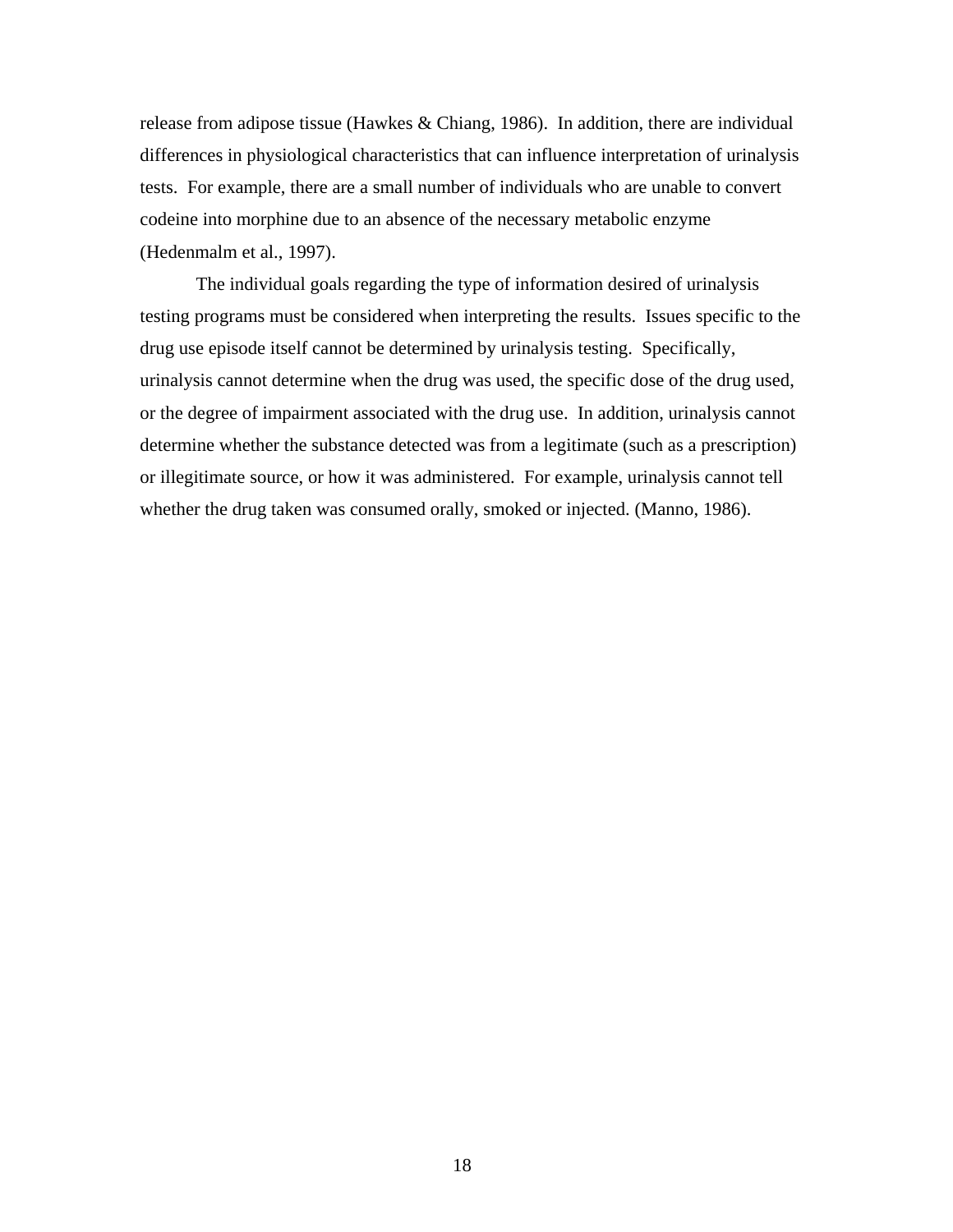# **CORRECTIONAL SERVICE CANADA URINALYSIS PROGRAM**

#### **History of Urinalysis in CSC**

In 1985, CSC regulations were amended to make the act of using an intoxicant a disciplinary offence. It was also amended to allow for a member of CSC to require an offender to provide a urine sample. Before this, the National Parole Board sometimes imposed urinalysis as a special condition of release. Ensuing operational issues and offender court challenges delayed the implementation of urinalysis nationally (for a historical account of urinalysis implementation in CSC, see CCRA Review, 1995). Urinalysis testing was re-introduced following the Corrections and Conditional Release Act (CCRA) and related Corrections and Conditional Release Regulations (CCRR), which came in effect in November of 1992. The legal requirements and guidelines are now clearly outlined in policy, which gives CSC the necessary authority to require offenders to provide urinalysis samples.

Urinalysis in federal institutions can be requested for several reasons. Offenders can be asked to provide a sample when there are reasonable grounds to suspect the offender is using or has used in the recent past. If offenders are participating in a program or activity involving community contact, and this contact may provide the offenders with access to intoxicants, they may be required to provide a sample as a condition for participation. Urinalysis may be required as part of a condition of participation in a substance abuse treatment program. Finally, offenders are required to provide a sample if their name has been chosen to participate in the random testing program.

# **Random Urinalysis Program**

In 1993, three pilot sites were chosen for the random urinalysis program, Leclerc, Kent and Rockwood Institutions. Preliminary results showed a positive rate of 37.4% from these institutions (CSC, 1998). CSC expanded the random selection program to remaining institutions across the rest of the country in April 1994. Random urinalysis became mandatory April 1, 1995.

Initially, institutions were asked to randomly select 0% to 5% of their monthly populations, and the average requested was 3%. This practice changed late in 1996,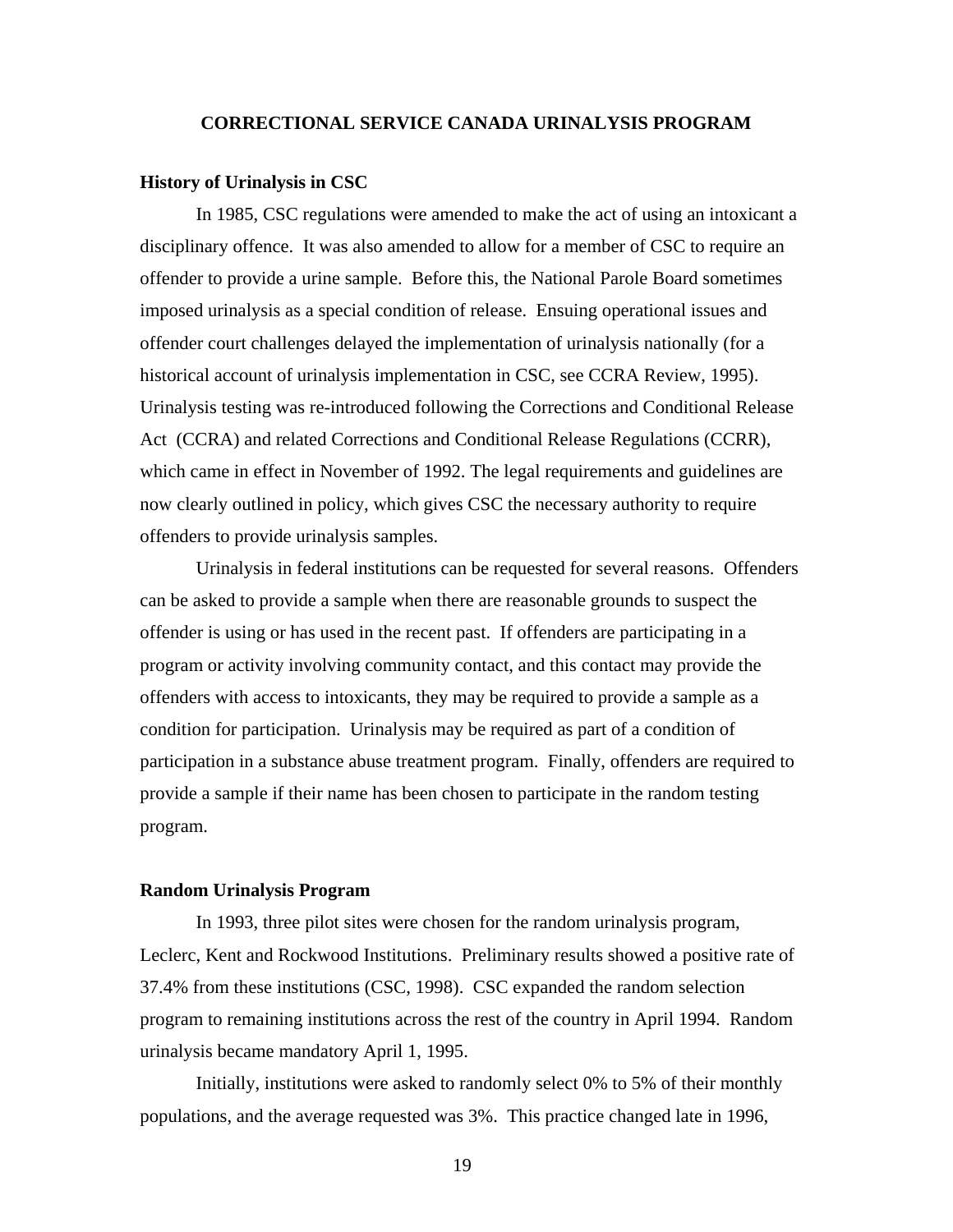when it became mandatory that institutions request a minimum of 5% and maximum of 10% each month. Random selection is carried out at National Headquarters, where a list of offenders, based on the total on-count institutional population, is generated each month using a random selection computer program. The list is then forwarded to the Institutional Urinalysis Program Coordinator, who has 30 days from receipt of the list to complete testing. All lists are now sent on the first working day of the month, however, in 1995 until about the fall of 1998, a few institutions received their lists mid-month. The rank order of the list must be followed. If an offender is not available when his or her name is reached, that offender's name falls to the bottom of the list and a demand cannot be made to provide a sample until all other offenders on the list have been requested to provide a sample. Once the Urinalysis Program Co-ordinator receives a new monthly list, the previous list is discarded.<sup>[1](#page-26-0)</sup>

# *Consequences*

If offenders test positive, they can be charged with the disciplinary offence of taking an intoxicant. An offender who is found guilty of this offence faces one or more of the following consequences: a warning or reprimand, a loss of privileges, an order to make restitution, a fine, performance of extra duties, or segregation from other offenders for a maximum of thirty days. Administrative sanctions that can be ordered as a consequence of a positive urinalysis include transfer to a higher security environment, withholding or refusing recommendations for temporary absence, or referral to a substance abuse program. An offender also has the option to refuse a request to submit a urine sample. If this occurs, staff may attempt to resolve the matter informally, where possible. However, the offender can be charged with the disciplinary offence of failing or refusing to provide a urine sample. The possible consequences of being charged with refusing to provide a sample are the same as for a positive sample. If an offender does refuse, however, CSC is not able to infer that the reason for refusal is due to the fear of a positive test result (Roy, 1990). If there are a large number of refusals, there are implications for the results of the random urinalysis program. The data collected on institutional drug use may provide an underestimate of drug use in institutions, if

<span id="page-26-0"></span><sup>&</sup>lt;sup>1</sup> A more detailed description of the procedures for urinalysis testing may be found in Appendix B: Collection Procedures.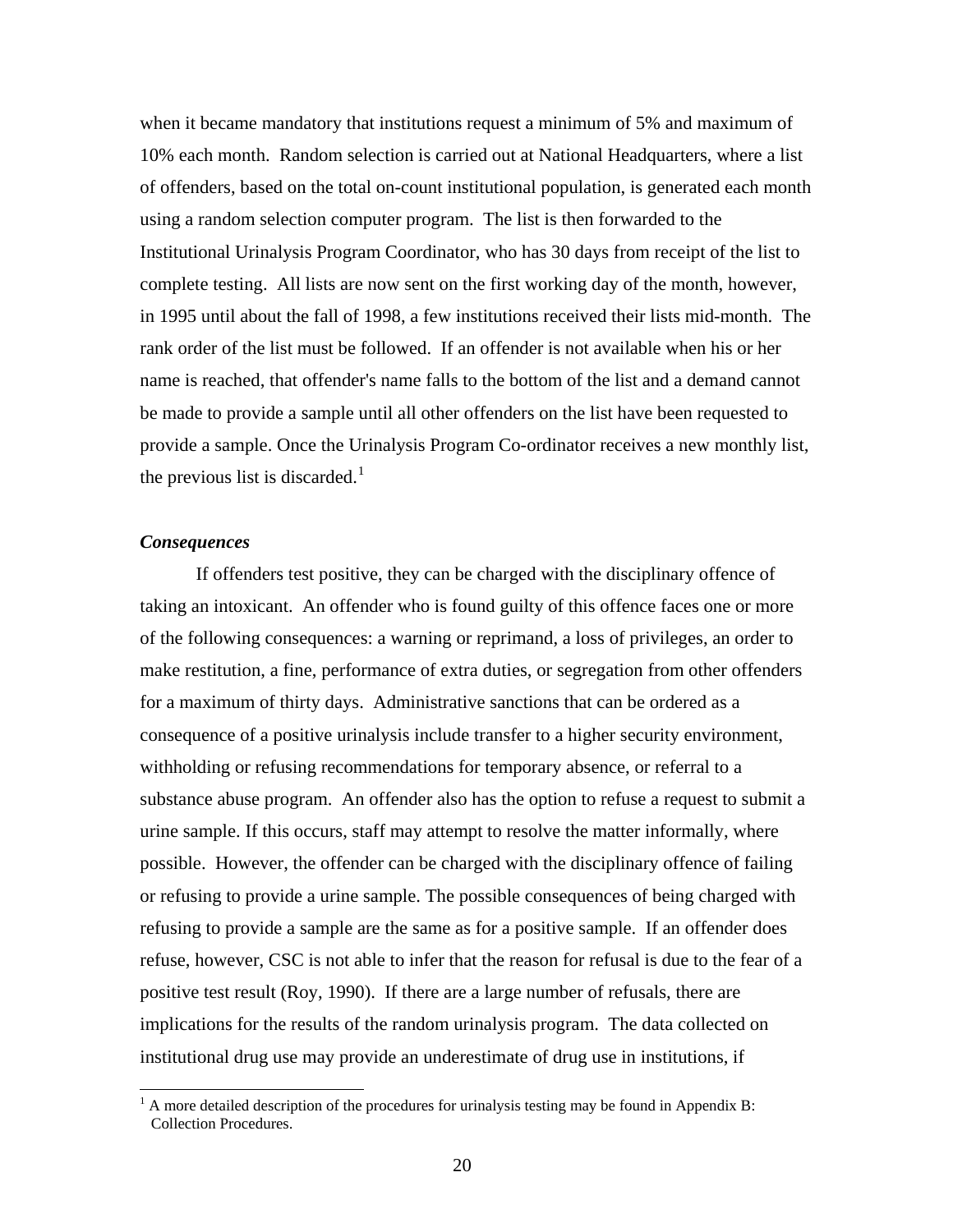offenders who refuse would have otherwise tested positive. Refusals also result in a reduction in the proportion of offenders tested to less than the minimum 5% required by CSC, thereby further reducing the ability to generalize the results to the greater offender population. In addition, if offenders perceive a benefit to refusing to provide a sample, the number of offenders refusing may increase to the point that the results of random testing have no practical utility in a correctional setting.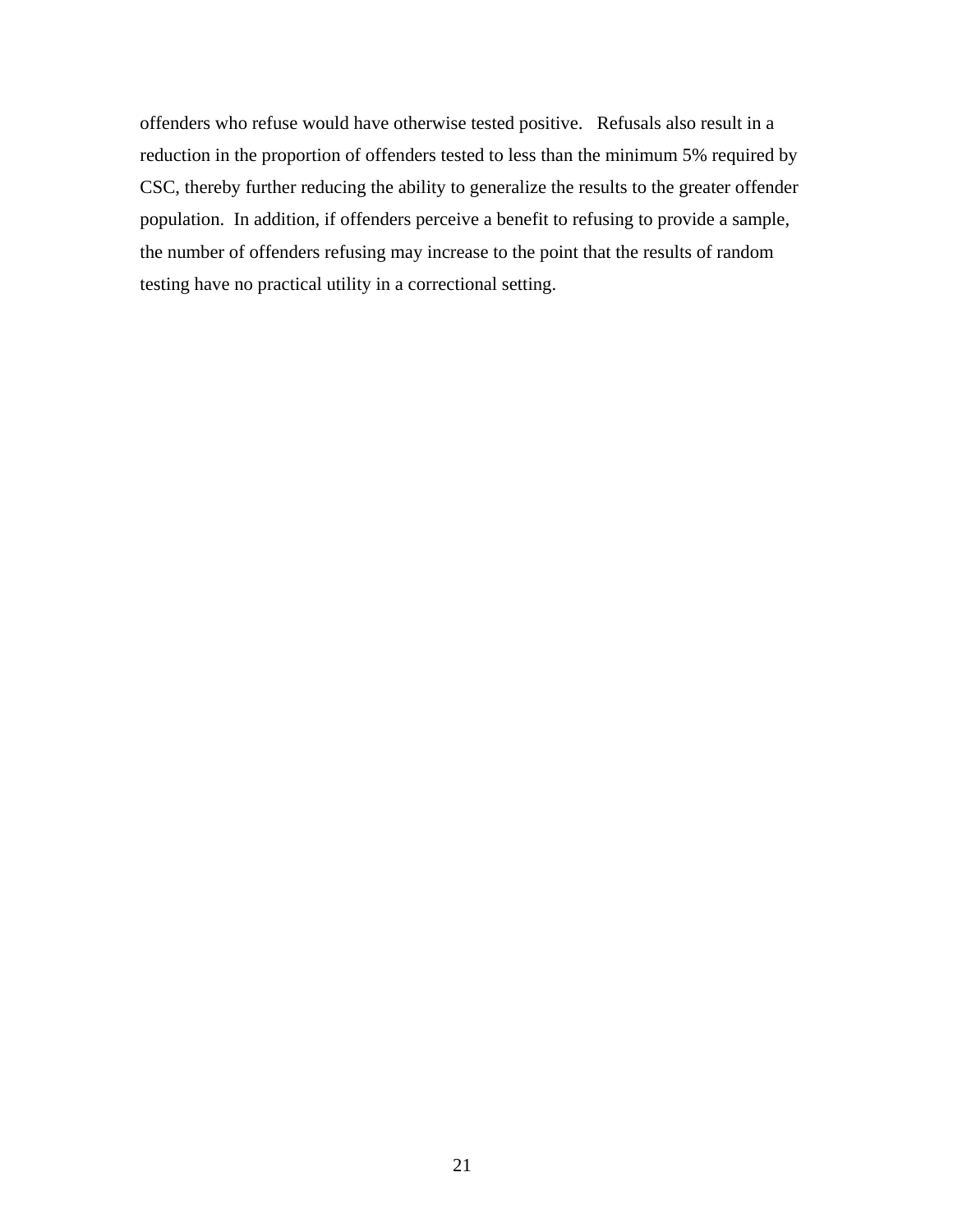# **DISCUSSION**

# **ISSUES AND CHALLENGES TO RANDOM URINALYSIS PROGRAMS IN CORRECTIONAL INSTITUTIONS**

To act as an effective deterrent, random urinalysis programs in correctional institutions require that all offenders, regardless of suspicion of drug use, be equally likely to be chosen to provide a sample. In this way, a random testing program actually presumes guilt without setting any criterion of reasonable suspicion of use. Urinalysis is also an intrusive process, as direct observation of an individual during sample collection is necessary to prevent tampering of samples. However, it has been demonstrated that the majority of offenders asked to provide a urine sample will test negative for drug use (MacPherson, 2001, Gaes et al., 2001, Edgar and O'Donnell, 1998. To protect individuals from being unduly subjected to this intrusive process, the Office of the Privacy Commissioner of Canada outlined three criteria which justify targeting a group of individuals for random testing (Government of Canada, 1990).

# **Criteria for Random Urinalysis**

# *Prevalence of Substance Use*

One criterion set out by the Privacy Commissioner states that random testing may be justified if there are reasonable grounds to believe that there is a significant prevalence of drug use or impairment within the group. In the case of offender populations, this condition is met. As has been described here and elsewhere, substance abuse problems occur with greater frequency within the offender population than with members of society in general. There is also substantial anecdotal and empirical evidence of drug use in institutions.

# *Safety of Individuals*

A random testing program may also be justified if drug use or impairment poses a substantial threat to the safety of the public or other members of the group, and if there are reasonable grounds to believe that drug testing can significantly reduce the risk to safety. In an institutional environment, the drug trade can contribute to increased risk of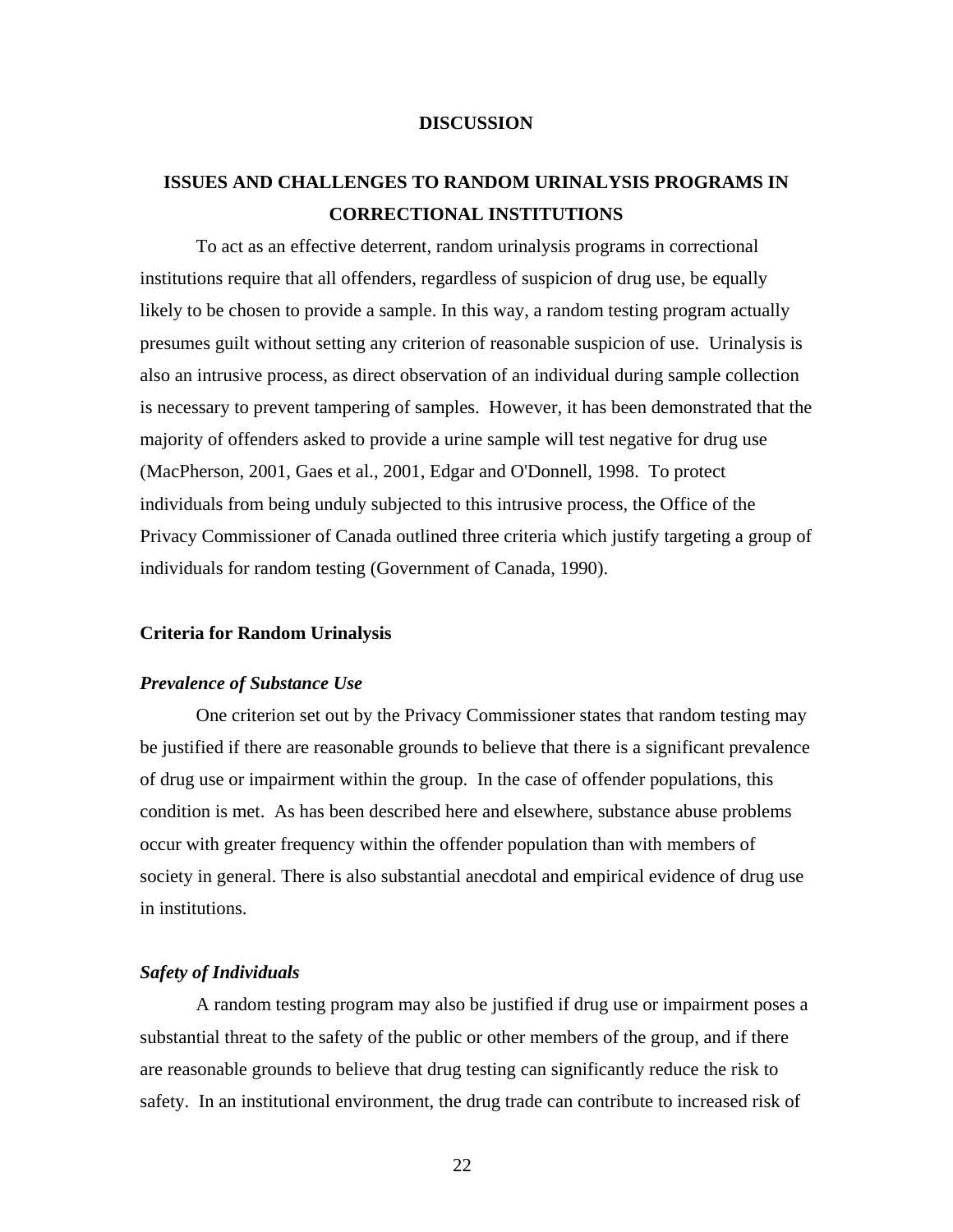violence towards offenders, visitors and staff through intimidation techniques and threats. Intoxication may also lead to an unsafe environment if offenders are in an altered or dissociative state. In addition, institutional drug use by offenders undermines the rehabilitative goals of treatment, and reduces the effectiveness of programming designed to increase successful reintegration, reduce re-offending, and improve the safety of the communities to which the offenders return.

It has been reported, however, that implementation of a random testing program itself may contribute to increased tensions between offenders and staff. Edgar and O'Donnell (1998) revealed that the majority of adult offenders believed that random testing was not truly random and that staff used random testing to target or harass particular offenders. In addition, there was the perception that random testing was used solely for punitive or deterrent purposes, without any use of test results to benefit the offender. Possible benefits included gaining privileges or increasing the number of home leaves for evidence of abstinence. The perception of the unbalanced nature of random testing was reported to have resulted in an increase in the overall tension within the prison and increased resentment of staff. Two-thirds of the offenders surveyed agreed that random testing had increased staff-offender tensions.

A report prepared by the University of Central England in Birmingham revealed similar attitudes of offenders towards mandatory drug testing by both offenders and correctional staff (MacDonald, 1997). Both groups reported that mandatory drug testing had increased violent incidents and had increased tensions in the institution. Sixty-four percent of staff respondents felt that offenders perceived the selection procedure to be unfair, and 65% reported that offenders believed the consequences for positive tests and refusals to be too harsh.

Attitudes such as these have the potential to undermine goals of the random testing program. This issue is a complex one and requires further research based on empirical data, rather than reliance on offender and staff reporting, to determine if the implementation of a program of random urinalysis decreases incidents of violence in prison. Future research should also examine the more subtle fluctuations in institutional environment, with the goal of determining if a correlation exists between prevalence of drug use assessed by positive urinalysis results and acts of violence and aggression in prison.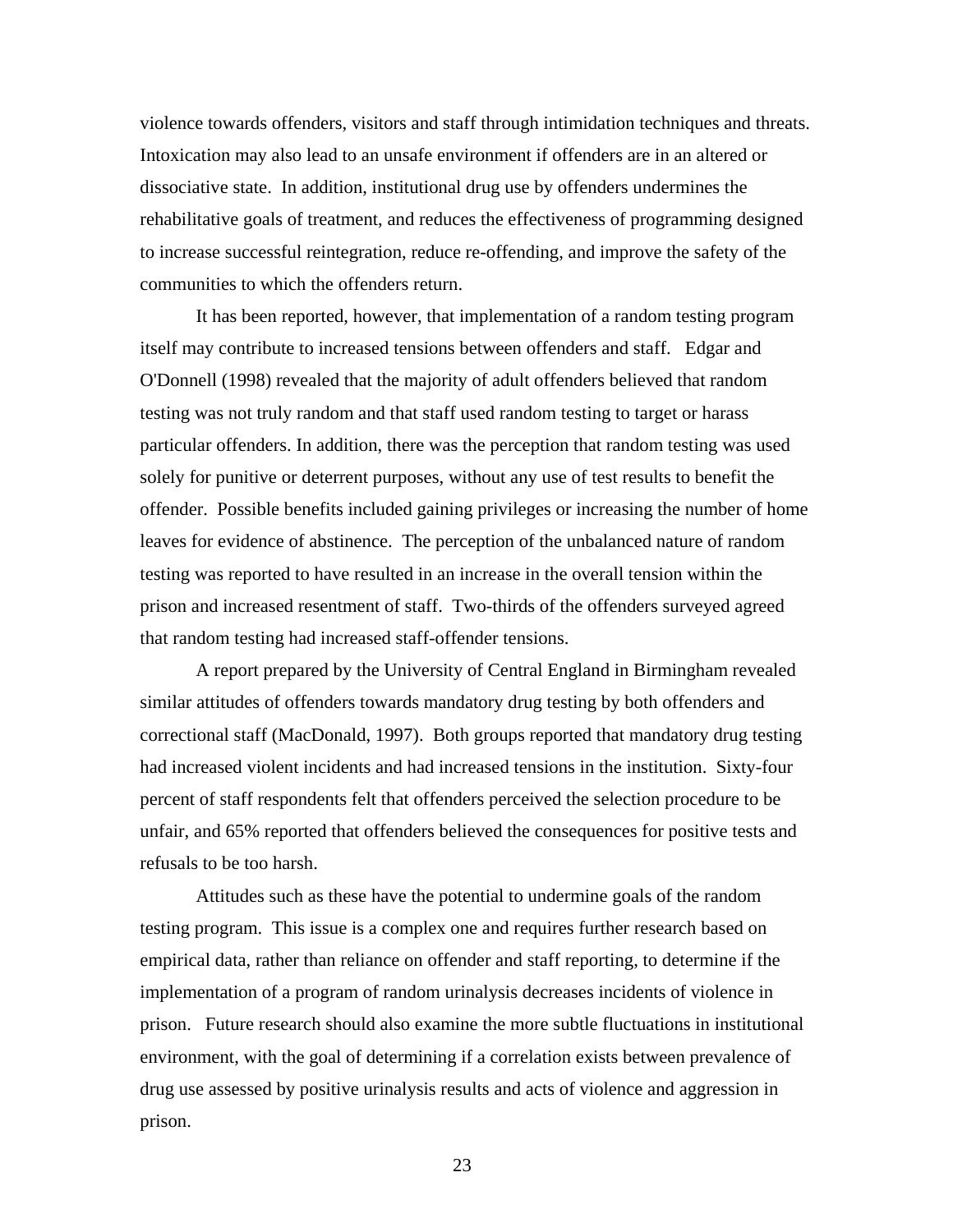# *Providing Adequate Supervision*

Finally, a random testing program may be justified if the use of less intrusive alternatives such as regular medical exams, education, counselling or some combination of these cannot adequately supervise the behaviour of individuals in the group. Again, CSC has demonstrated that it meets this criterion. Nevertheless, CSC has put in place a comprehensive strategy to reduce drug use among offenders and to prevent the introduction of drugs into institutions. Canadian federal institutions currently are equipped with ion scanners used to check individuals on entry into the institution, and drug dogs who routinely conduct searches of visitors and of institutional living units. With just cause, correctional staff conduct searches of offenders, visitors, and regularly patrol institutional grounds and perimeter searching for drugs. In addition, CSC offers a wide variety of substance abuse treatment programming for offenders with an identified substance abuse problem, and each institution offers offenders the opportunity to live in intensive support units, drug-free units where offenders agree to increased searching and voluntary urine testing. Even with all these security and rehabilitative measures in place, drugs still enter institutions. Random urinalysis is often seen as an additional tool, used by security, to combat drug use and identify those offenders using drugs.

# **Treatment**

One objective often stated for random testing in institutions is to identify offenders in need of treatment. Random testing alone cannot be used to assess an offender's long-term drug use, the existence of a chronic problem or the need for treatment. Random urinalysis will detect occasions of drug use, however, as we have seen, the interpretations must be made with caution given variable detection for different types of drugs, individual physiology, frequency of use and dose of drug consumed.

Until 2003, CSC had the ability to impose, as an administrative consequence for providing a positive sample, the requirement to provide monthly samples until the offender provided three consecutive negative samples. This would allow the offender to demonstrate abstinence from drug use over a significant period of time. It also provided an objective measure of drug use that could be used in determining need for treatment. However, a court ruled in 2003 that CSC could no longer request urinalysis samples for this purpose.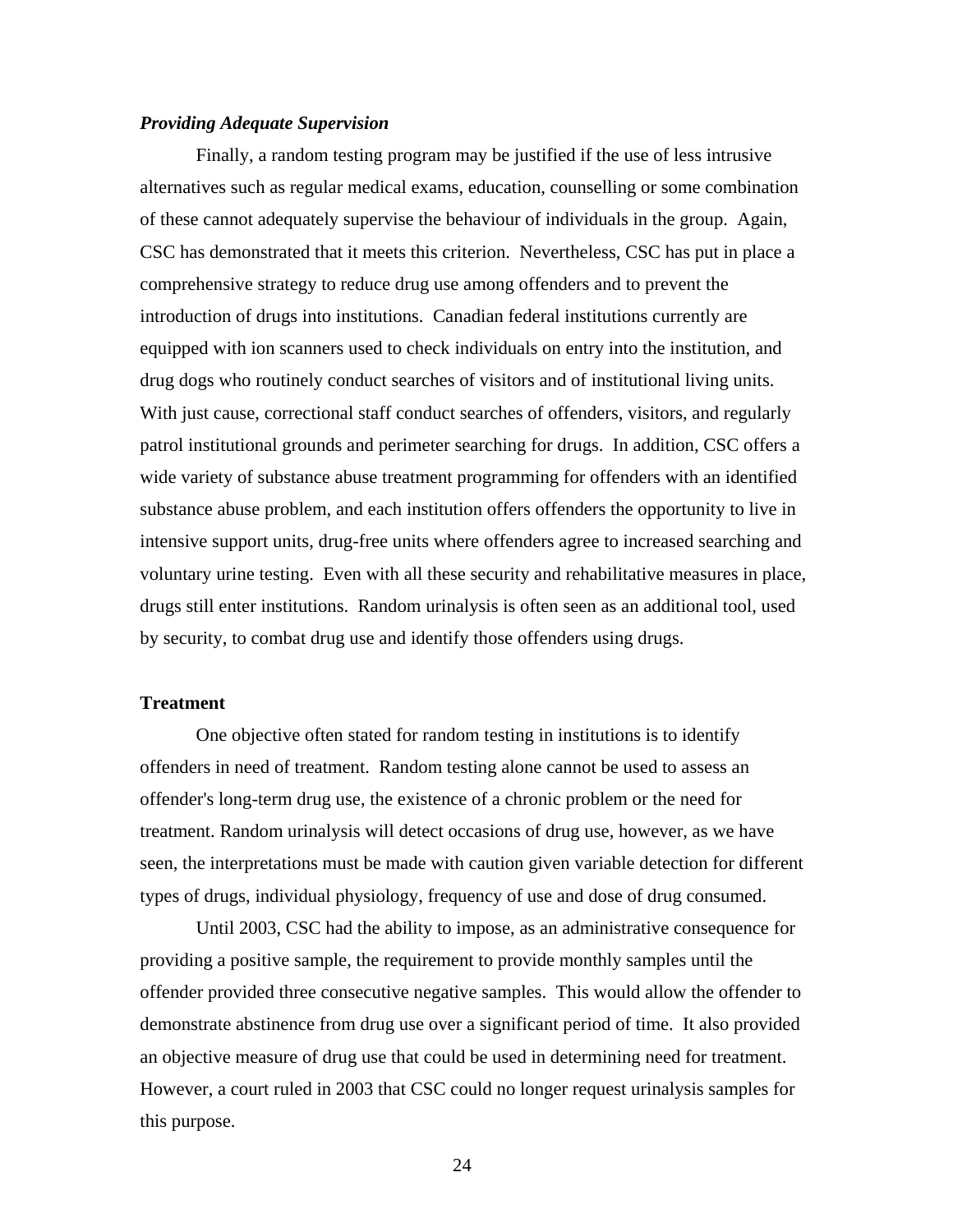Currently, when offenders test positive under random urinalysis, the vast majority are charged with an offence and sent to disciplinary court. One option open to CSC is to refer offenders for treatment. However, not all offenders who test positive for drug use in prison require substance abuse treatment. Although 80% of offenders entering the Canadian federal correctional system have some type of substance abuse problem (CSC, 2003), Pernanen et al. (2002) reports that only 47% were shown to be dependent on alcohol or drugs as assessed using the Drug Addiction Severity Test (DAST) and the Alcohol Dependence Scale (ADS), and only 54% had consumed drugs or alcohol just prior to committing their current offence.

Offenders entering the federal correctional system in Canada undergo extensive assessment of criminogenic factors during the Offender Intake Assessment process. Dynamic risk factors (factors subject to change in response to intervention) are identified using an assessment of the offender's employment, marital/family, associates/social interaction, substance abuse, community functioning, personal/emotional orientation, and attitudes. A comprehensive evaluation of the offender's need for treatment also uses supplementary assessment results and collateral information regarding the relationship between the offender's drug or alcohol use and the crime for which he has been sentenced (CSC, 2003). Through this evaluation, treatment needs are identified and a correctional plan generated prior to placing an offender in an institution. Current inclusion criteria for CSC's substance abuse programs require evidence that the offender's current crimes were directly related to substance abuse. However, a positive urinalysis result could be used to identify individuals not previously found to have a significant dependence on drugs or alcohol. CSC policy guidelines for monitoring offender progress in institutions allows for a reassessment of substance abuse treatment needs upon receipt of new information relating to the offender's potential for reintegration into the community (CSC, 2003). However, a single positive result on random urinalysis alone cannot provide sufficient justification for a reassessment of an offender's need for substance abuse treatment.

# **Changing Drug of Choice**

An often-stated claim is that implementation of a random urinalysis program will result in offenders changing their use of drugs by switching from cannabis, which has a relatively long detection time in urine, to heroin and cocaine, drugs which are cleared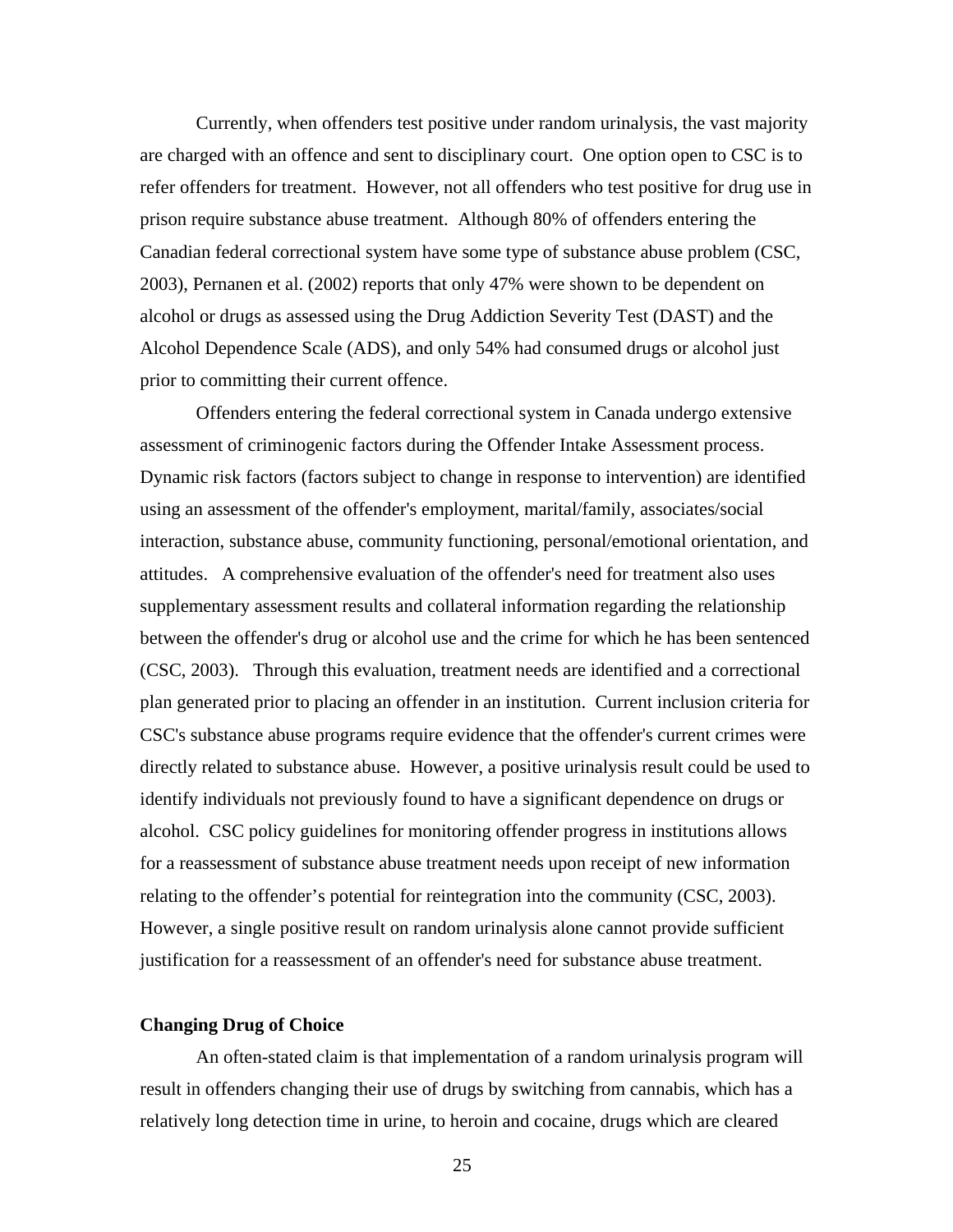more rapidly and are far more difficult to detect. The belief that offenders 'switch' their drug of choice to avoid detection has been reported in narrative reviews, and surveys of offenders and correctional staff often reveal similar attitudes (Robinson & Mirabelli, 1996; MacDonald, 1997). However, the data does not support this idea.

A study conducted by the National Addiction Centre in London on mandatory drug testing of incarcerated offenders in England and Wales reported that there was no evidence for switching from cannabis to opiate use based on an analysis of the trends in positive test results (Farrell, Macauley & Taylor, 1998). Since mandatory testing was introduced, there has been a decrease in positive cannabis tests, but no increase in positive opiate tests. Edgar and O'Donnell (1998) asked inmates about their drug use patterns and found very little evidence of switching to harder drugs. Only four percent of their sample reported experimenting with heroin for the first time in prison, and none had persisted in their use. Six percent of offenders who used drugs in prison reported altering the balance of their use from cannabis to heroin. Similarly in Canada, examination of the random urinalysis data did not show any increase in positive tests for opiates or cocaine since the program's inception (MacPherson, 2001). The empirical data does not support the widely held belief that random testing contributes to significant changes in the types of drugs used by offenders.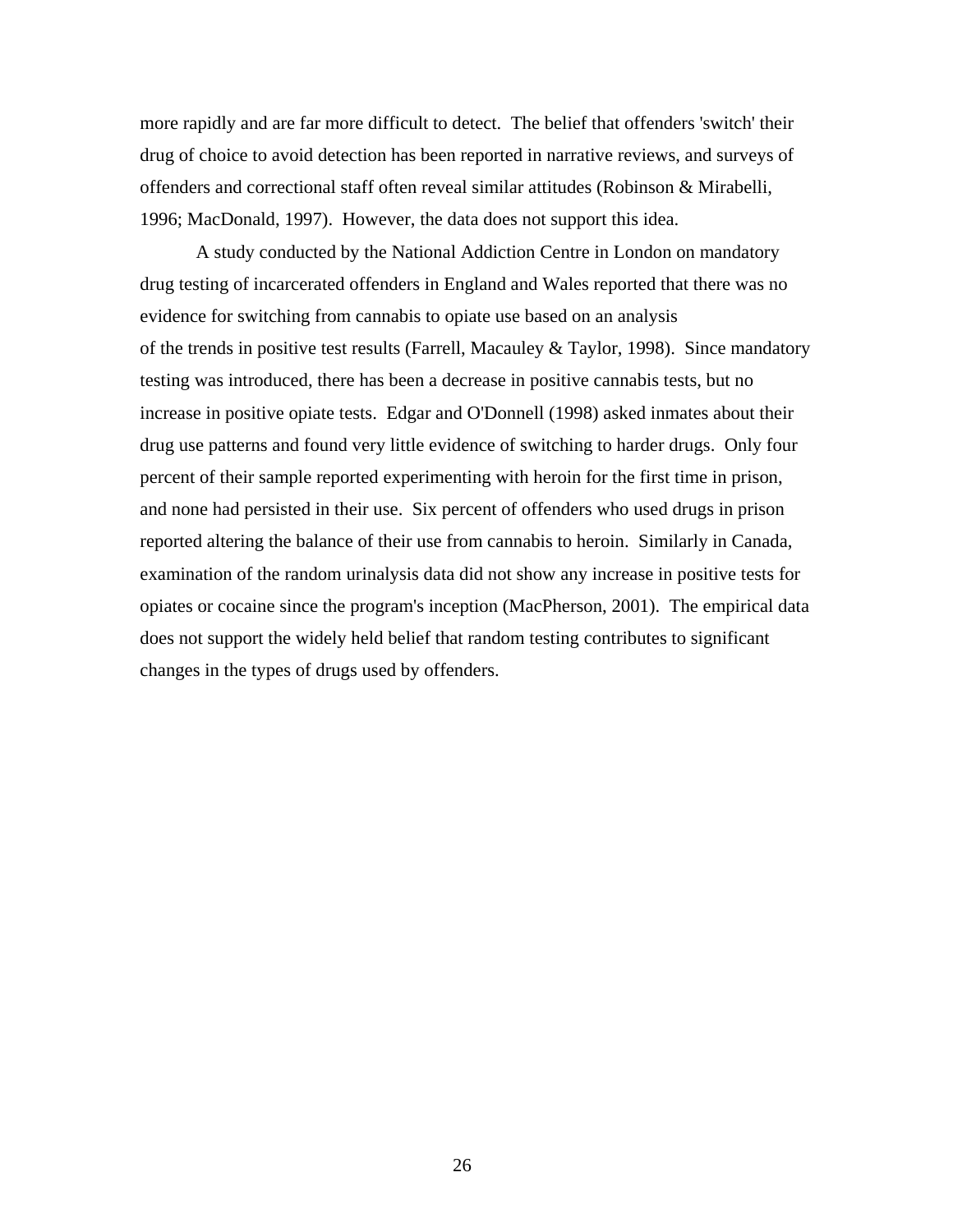# **FUTURE DIRECTIONS**

It is clear that much research needs to be done to determine if CSC's random urinalysis program is meeting the stated objectives of reducing the demand for drugs and contributing to a safer institutional environment. Although urinalysis is a wellestablished technology, it is not without limitations. Results of urine tests must be interpreted with caution due to the myriad of possible factors that could influence the results. Because all drugs have unique pharmacological properties that influence the half-life, the amount of time it takes for drug to be eliminated from the body is variable. The rate of elimination of the drug in urine can vary from 1-2 days for heroin and morphine, and up to 21 days for chronic users of marijuana.

In addition to the technical challenges that urinalysis presents, there are also operational, or institutional, factors that can influence the accuracy of the results. These can pose serious challenges to effective implementation of a program of random urine testing. It is possible for urine tests to be contaminated or diluted, either by adding a substance to the sample such as bleach, or by drinking large amounts of fluids prior to testing. There is also the possibility that the inmate will refuse to be tested, which can bias results. In particular with a program of random testing, prior knowledge of when the tests will occur could make it possible to evade detection by discontinuing use for a period of time before the test. This depends again on the type of drug used and the rate the drug is cleared from the urine. Discontinuing use will most effect testing for drugs that have short half-lives, and could lead to an underestimation of the prevalence of use for those particular drugs.

# **Distribution of Testing**

For random urinalysis programs to be most effective, the element of unpredictability in the testing schedule must be adhered to. Operational issues such as availability of offenders to be tested when their name is reached on the random list, and availability of trained urinalysis collectors at all times in the institution have the potential to restrict urinalysis schedules to the point where they are no longer random. In a report released by the National Addiction Centre in London (Farrel et al.,1998), it was shown that random tests were not being conducted on weekends, which could lead to increased drug use late in the week if offenders determined the collection schedule. While the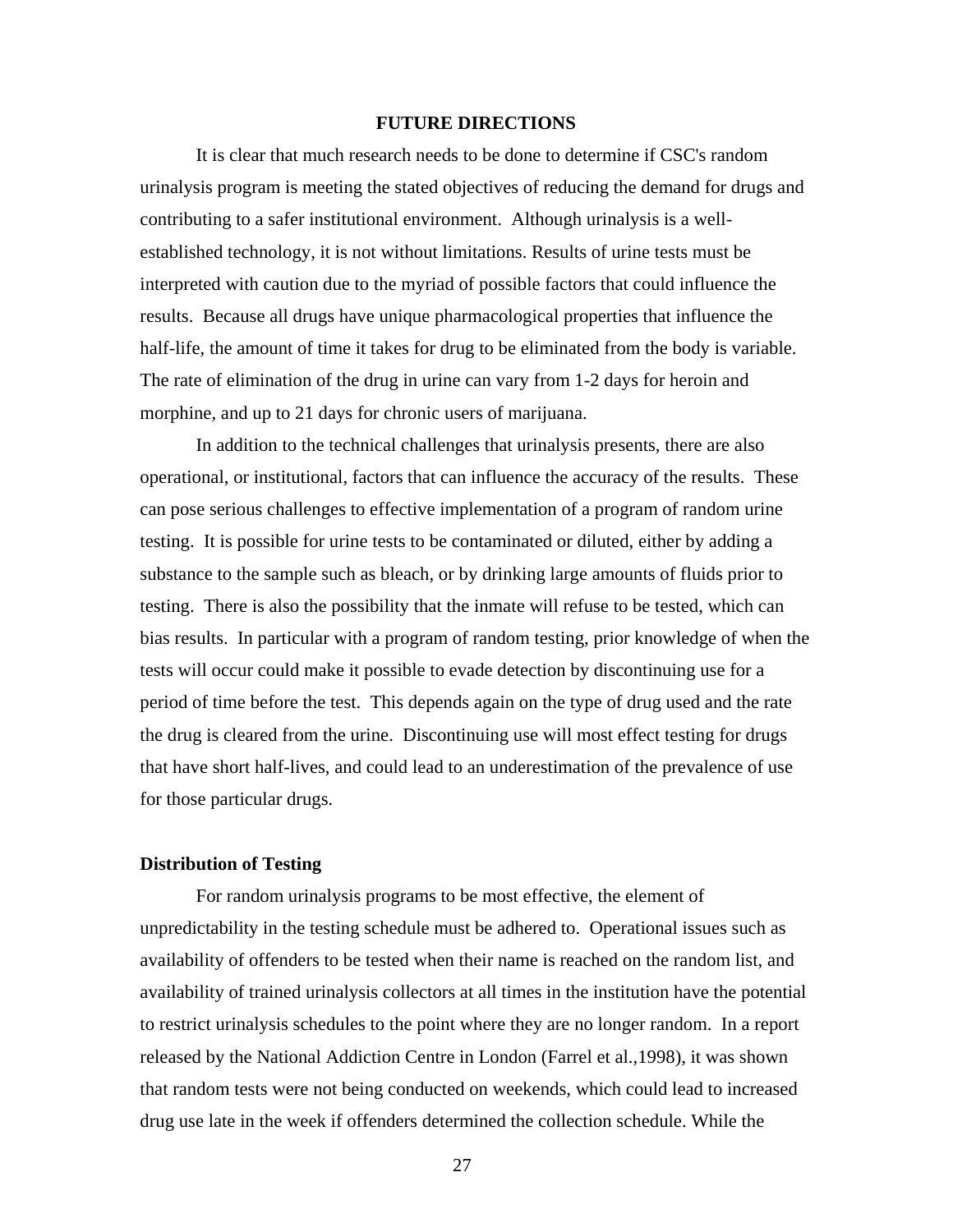patterns of refusals and positive tests examined in the data did not reflect this trend, this area requires further study. Future research reports using the results from CSC's random urinalysis program will address the issue of testing distribution and its impact on the results of random testing.

# **Trends**

Future research will also describe the results of random testing, focusing on institutional positive rates, types of drugs found, refusal rates, and incidence of dilution and adulteration of samples. Trends will be outlined in each of the above areas, examining the results over time, between regions of Canada, and between institutional security levels.

# **Profiling**

Other initiatives currently underway include the construction of profiles of offenders testing positive and offenders refusing to be tested, using demographic information as well as information gathered through the Offender Intake Assessment process, the offenders' level of substance abuse problem, and a review of the offender's criminal history. Since refusal rates for random urinalysis testing are increasing in CSC (MacPherson, 2001), it is important to identify not only those offenders who test positive for drug use, but also those offenders most likely to refuse. It is of interest to determine whether the profile offenders who refuse is similar to the profile of offenders using drugs. This will provide CSC with valuable information for developing effective strategies for dealing with offender refusals.

#### **Consequences**

Increases in refusals to be tested by CSC have also prompted an examination of the consequences of testing positive as compared to the consequences for refusing to be tested. There exists within CSC policy a potential explanation of why refusing to be tested and being charged in disciplinary court is preferred to submitting a positive sample and being charged with taking an intoxicant. In CSC, if an offender is convicted in disciplinary court of taking an intoxicant, a record of substance abuse is placed on the offender's file. When the National Parole Board examines the offender's case to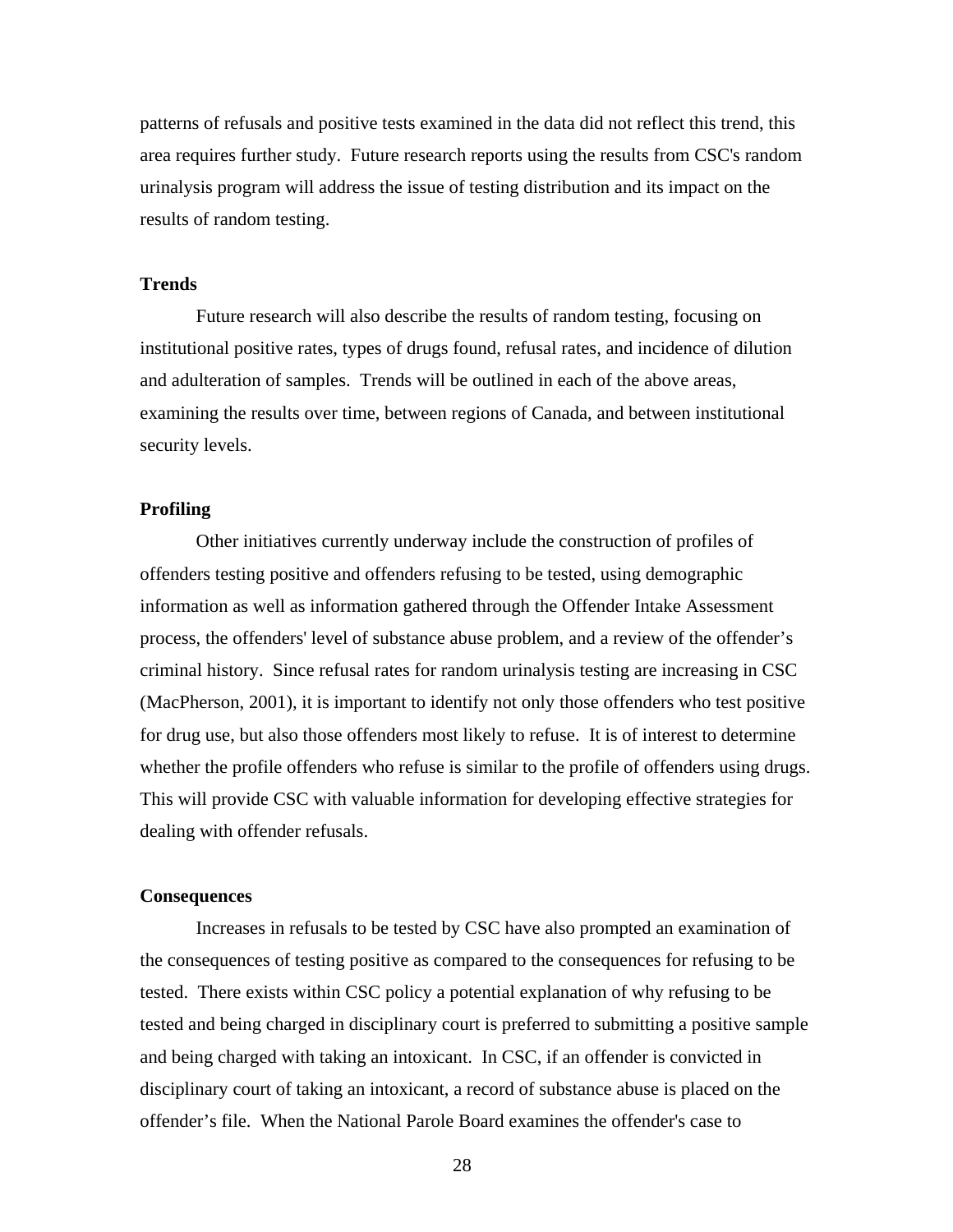determine the need for special conditions of release, a record of substance abuse may result in the imposition of an order of abstinence from all substances. As a method of monitoring abstinence conditions, parole officers are required to devise a schedule of urinalysis testing for the offender that occurs with a prescribed frequency but at irregular intervals. Therefore if offenders in the institution know that conviction of taking an intoxicant as a result of submitting a positive sample will likely lead to the requirement of providing urinalysis samples in the community, they might be more likely to refuse. Current research into the consequences of testing positive and refusing is focusing on the outcomes of disciplinary court charges for both groups, along with a review of parole officer reports used by the National Parole Board and others to make decisions regarding offenders' liberties.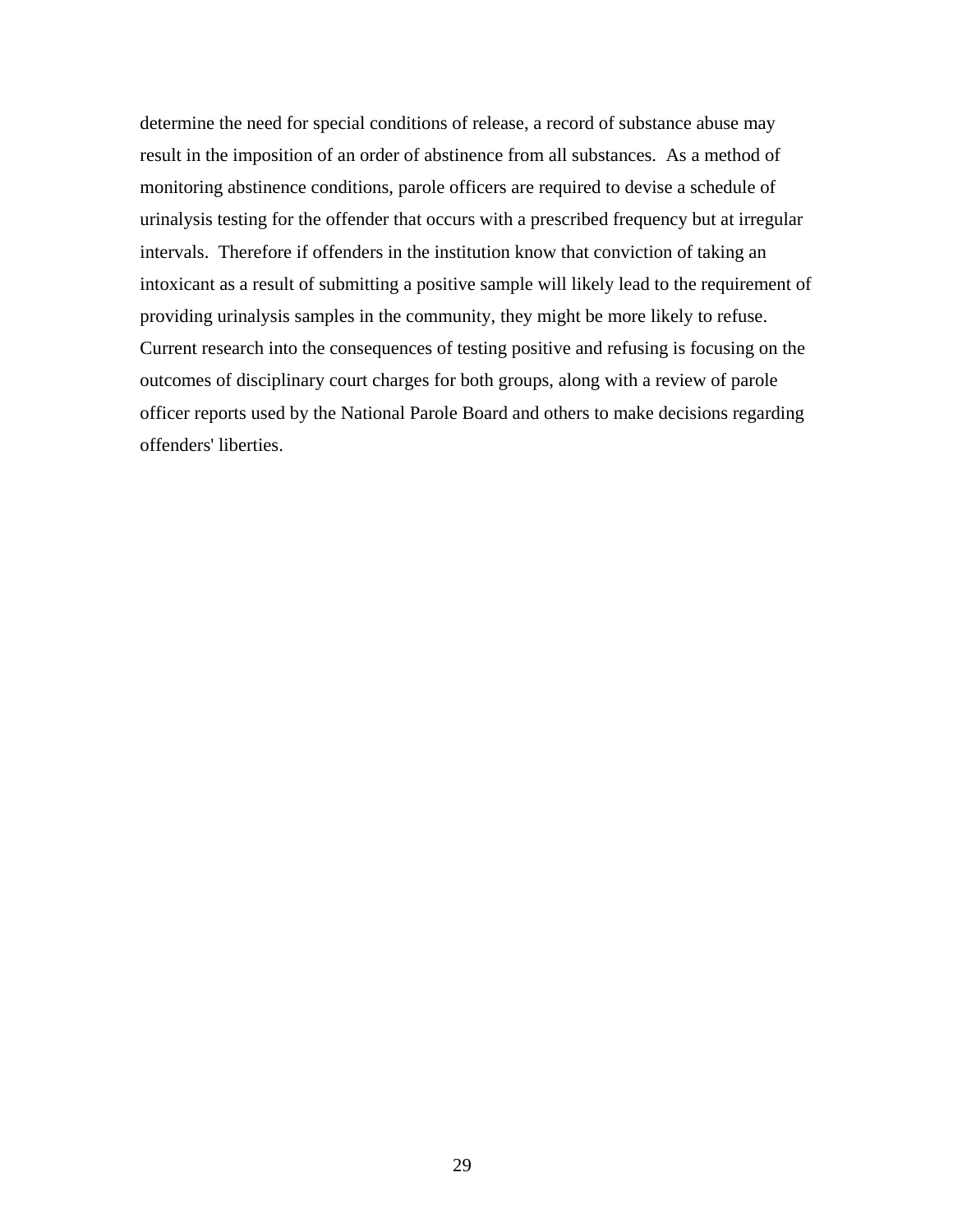#### **REFERENCES**

ACLU. *Drug Testing: A Bad Investment*. (1999). American Civil Liberties Union.

Adams, I.B., & Martin, B.R. (1996*). Cannabis: Pharmacology and Toxicology in Animals and Humans*. Addiction, 91(11), 1585-1615.

Anglin, M.D., & Perrochet, B. (1998). *Drug use and crime: A historical review of research conducted by the UCLA drug abuse research centre*. Substance Use & Misuse. 33 (9), 1871-1914.

Barratt, E.S., & Patton, J.H. (1983). *Impulsivity: Cognitive, behavioral and psychophysiological correlates*. In M. Zuckerman (Ed.), Biological bases of sensation seeking, impulsivity and anxiety. (pp. 77-116). Hillsdale: Laurence Erlbaum.

Bechara, A., Damasio, A.R., Damasio, H., & Anderson, S.W. (1994). Insensitivity *to future consequences following damage to human prefrontal cortex.* Cognition, 50, 7-15.

Bennett, T. (2000). *Drugs and crime: The results of the second developmental stage of the NEW-ADAM programme*. Home Office Research Study 205. London: Research Development and Statistics Directorate.

Bennett, T. Drugs *and crime: The results of research on drug testing and inteviewing arrestees*. (1998). London: Home Office: Research and Statistics Directorate.

Bennett, T., Holloway, K., & Williams, T. (2001). *Drug use and offending: Summary results from the first year of the NEW-ADAM research programme.* Home Office Research Study 148. London: Research Development and Statistics Directorate.

Boys, A., Farrell, M., Bebbington, P., Brugha, T., Coid, J., Jenkins, R., Lewis, G., Marsden, J., Meltzer, H., Singleton, N., & Taylor, C. (2002). *Drug use and initiation in prison: results from a national prison survey in England and Wales*. Addiction, 97*,* 1551-1560.

Brochu, S., Cousineau, M.M., Gillet, M., Cournoyer, L.G., Pernanen, K., & Motiuk, L. (2001*). Drugs, alcohol, and criminal behaviour: A profile of inmates in Canadian federal institutions*. Forum on Corrections Research, 13, (3), 20-23.

Brookes, M., & Scott, H. (1997). *Patterns of drug taking in prison in relation to voluntary and mandatory testing: Perceptions and test results*. In Stephenson, G. M. and Clark, N. K. (Eds.), Procedures in Criminal Justice: Contemporary Psychological Issues*.* 63-70.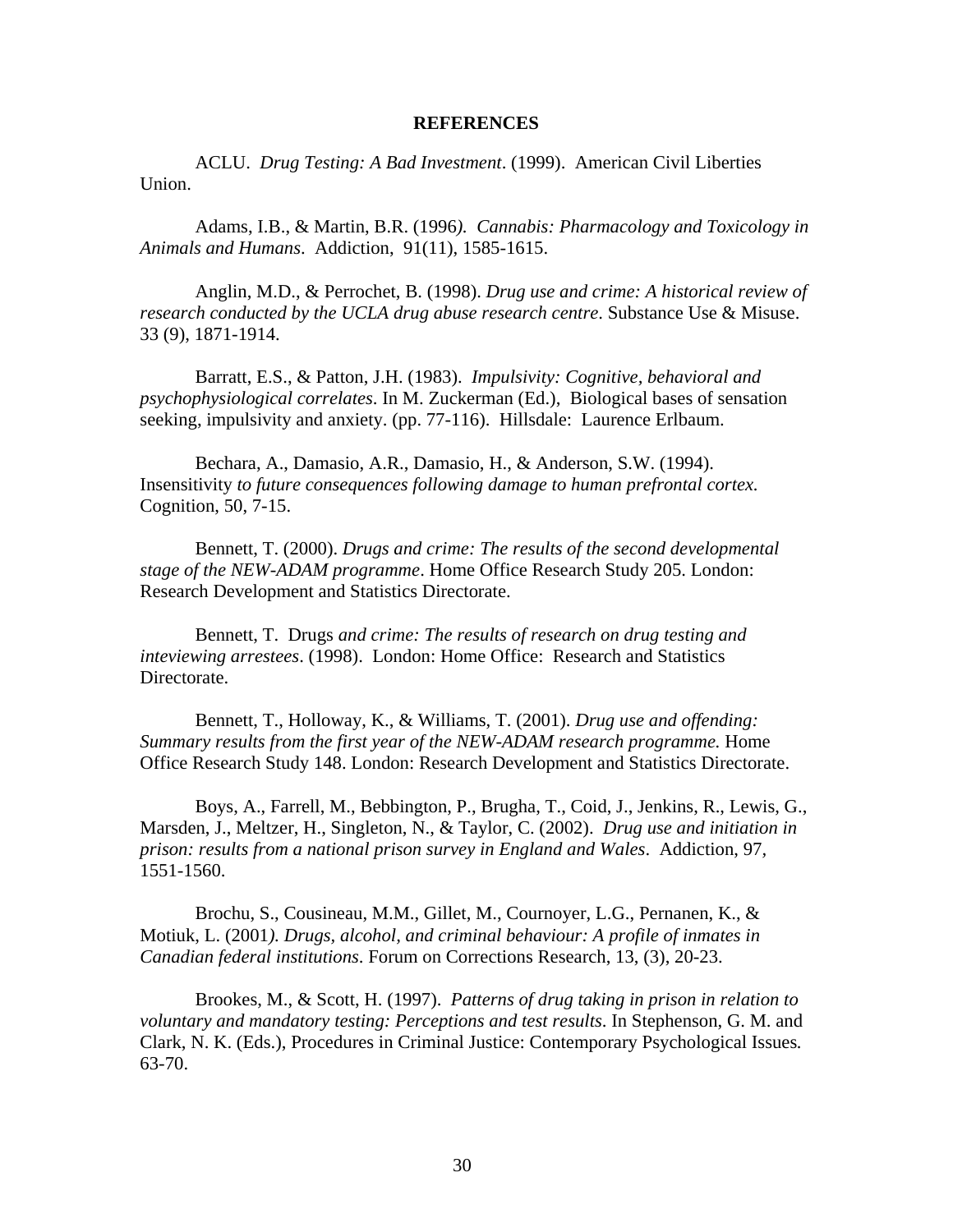Cope, N. (2000). Drug *use in prison: The experience of young offenders.* Drugs: education, prevention and policy, 7, *(4),* 355-266.

Correctional Services of Canada. CCRA *Review: Urinalysis Testing Program*. (1998). Ottawa: Government of Canada.

Correctional Service Canada. (1992*) Corrections and Conditional Release Act.* Correctional Service Canada, Ottawa ON.

Correctional Service Canada. (1992) Corrections *and Conditional Release Regulations*. Correctional Services Canada, Ottawa ON.

Correctional Service Canada. (2003) *Overview of urine drug testing 2003*. Security Branch, Correctional Services of Canada, Ottawa ON.

Correctional Service Canada (2003). *Progress Monitoring* - Institution Standard Operating Practices 700-05. Commissioner, Correctional Services Canada, Ottawa ON.

Correctional Service Canada.(2003) *Offender Intake Assessment and Correctional Planning*, Standard Operating Practices 700-04. Commissioner, Correctional Services Canada, Ottawa ON.

Correctional Service Canada.(2003*) Commissioner's Directive* 566-10: Uirnalysis Testing in Institutions. Commissioner, Correctional Services Canada, Ottawa ON.

Davison, S., & Gossop, M. (1996). *The problem of interviewing drug addicts in custody: A study of interrogative suggestibility and compliance*. Psychology, Crime & Law. 2, 185-195.

DeJong, C., & Wish, E.D. (2000*). Is it advisable to urine test arrestees to assess risk of rearrest? A comparison of self-report and urinalysis-based measures of drug use.* Journal of Drug Issues, 30(1), 133-146.

Edgar, K., & O'Donnell, I. *Mandatory drug testing in prisons: the relationship between MDT and the level and nature of drug misuse*. (1998). London, England: Research and Statistics Directorate.

Elbert, M.J. (1997). *The use of creatinine and specific gravity measurement to combat urine test dilution*. Federal Probation, 61(4), 3-11.

Fagan, J. (1990). *Intoxication and aggression*. In M. Tonry & J. Q. Wilson (Eds.), Drugs and Crime. (pp. 241-320). Chicago: University of Chicago Press.

Farrell, M., Macauley, R., & Taylor, C. (1998). *An analysis of the mandatory drug testing programme: Key findings*. London, ENG: National Addiction Centre.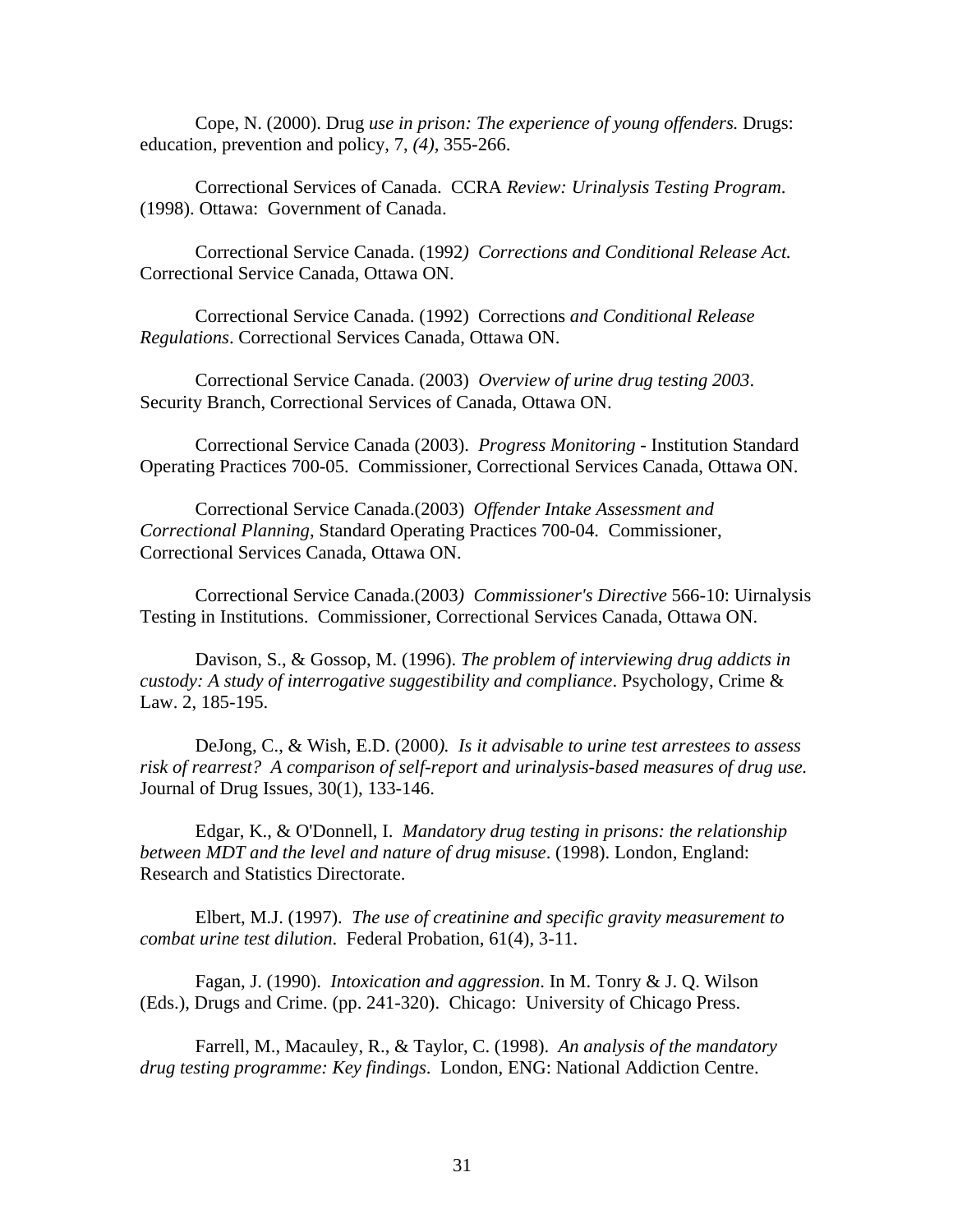Fishbein, D. (2000). *Neuropsychological Function, Drug Abuse and Violence*. Criminal Justice and Behavior, 27(2), 139-159.

Giancola, P.R. (1996). *Evidence for dorsolateral and orbital prefrontal cortical involvement in the expression of aggressive behavior*. Aggressive Behavior, 21, 431-450.

Giannini, A.J. (2000). *An approach to drug abuse, intoxication and withdrawl.* American Family Physician, 61(9), 2763-2774.

Greenfeld, L.A. (1998). *Alcohol and crime. An analysis of national data on the prevalence of alcohol involvement in crime*. Bureau of Justice Statistics. Office of Justice Programs. US Department of Justice.

Grilley, D.M. (1998*). Psychostimulants. In Drugs and Human Behavior*. (pp. 177-217). Toronto: Allyn and Bacon.

Grilley, D.M. (1998). Psychotomimetics*, Psychedelics, and Hallucinogens*. In Drugs and Human Behavior. (pp. 242-279). Toronto: Allyn and Bacon.

Grant, B. (2001). The role and function of addictions research in the Correctional Service of Canada. Forum on Corrections Research, 13, *(3),* 30-32.

Hammersly, R., Forsyth, A., Morrison, V., & Davies, J.B. (1989*). The relationship between crime and opiod use*. British Journal of Addiction. 84, 1089-1043.

Harrison, L. (1997*). The validity of self-reported drug use in survey research: an overview and critique of research methods*. NIDA Research Monograph, 167, 17-36.

Hawkes, R.L., & Chiang, C.N. (1986). *Examples of Specific Drug Assays*. NIDA Research Monograph,

Hedenmalm, K., Sundgren, M., Granberg, K., Spigset, O., & Dahlqvist, R. (1997). *Urinary excretion of codeine, ethylmorphine, and their metabolites:* relation to the CYP2D6 activity. Therapeutic Drug Monitor, 19(6), 643-649.

Horowitz, J.M., & Torres, G. (1999*). Cocaethylene: effects on brain systems and behavior*. Addiction Biology, 4, 127-140.

Inciardi, J.A., & Lockwood, D. (1993). *Drug use in prison: Patterns, processes and implications for treatment.* Journal of Drug Issues, 23(1), 119-130.

James, D. (2003). Canadian *Community Epidemiology Network on Drug Use* (CCENDU). Calgary Summary. Alberta Alcohol and Drug Abuse Commission (AADAC).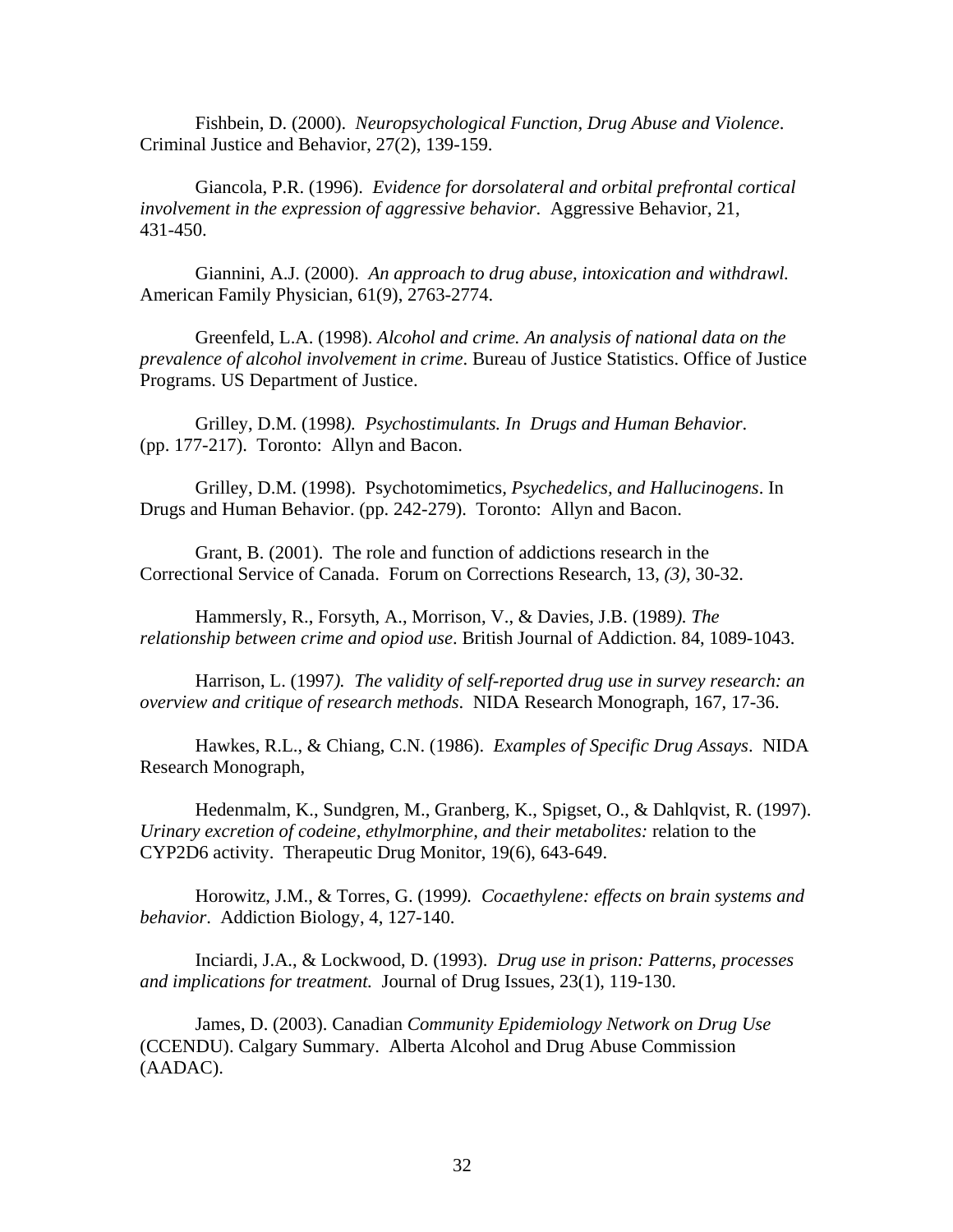Keene, J. (1997) *Drug use among prisoners before, during and after custody*.. Addiction Research, 4, *(4)*, 343-353.

Kouri, E.M., Pope Jr., H.G., Powell, K.F., Olivia, P.S., & Campbell, C. (1997). *Drug use history and criminal behavior among 133 men*. American Journal of Drug and Alcohol Abuse. 23, (3), 413-420.

Longo, L.P., & Johnson, B. (2000). Addiction: Part I. *Benzodiazepines - Side Effects, Abuse Risk and Alternatives.* American Family Physician, 61, (7), 2121-2128.

MacDonald, M. (1997). *Mandatory drug testing in prisons*. Birmingham University of Central England in Birmingham, Center for research into quality. Birmingham EN.

MacPherson, P. (2001). *Random Urinalysis Program: Policy, practice and research results.* Forum on Corrections Research, 13, (3), 54-57.

Maden, A., Swinton, M., & Gunn, L. (1992*). A survey of pre-arrest drug use in sentenced prisoners*. British Journal of Addiction. 87, 27-33.

Makkai, T. (2000). *Drug use monitoring in Australia. Report Number 25*. The Australian Institute of Criminology Research and Public Policy.

Makkai, T., Fitzgerald, J., & Doak, P. (2000) *Drug use among police detainees*. Crime & Justice. 49, 1-8.

Malliori, M., Sypsa, V., Psichogiou, M., Touloumi, G., Skoutelis, A., Tassopoulos, N., Hatzakis, A., & Stefanis, C. (1998). *A survey of bloodborne viruses and associated risk behaviors in Greek prisons*. Addiction, 93, (2), 243-251.

Manno, J.E. (1986*). Interpretation of urinalysis results*. NIDA Research Monograph, 54-61.

McKeganey, N., Connelly, C., Knepil, J., Norrie, J., & Reid, L. (2000). *Interviewing and drug testing of arrestees in Scotland*: A pilot of the Arrestee Drug Abuse Monitoring (ADAM) methodology. Crime and Criminal Justice Research Findings. Scottish Executive.

McVie, F. (2001). Drugs *in federal corrections. The issues and challenges.* Forum on Corrections Research, 13 (3), 7-9.

Meek, P.S., Clark, H.W., & Solana, V.L. (1989). *Neurocognitive impairment: the unrecognized component of dual diagnosis in substance abuse treatment.* Journal of Psychoactive Drugs, 21, 153-160.

Morgan, J.P. (1984). Problems *of mass urine screening for misused drugs.* Journal of Psychoactive Drugs, 16(4), 305-317.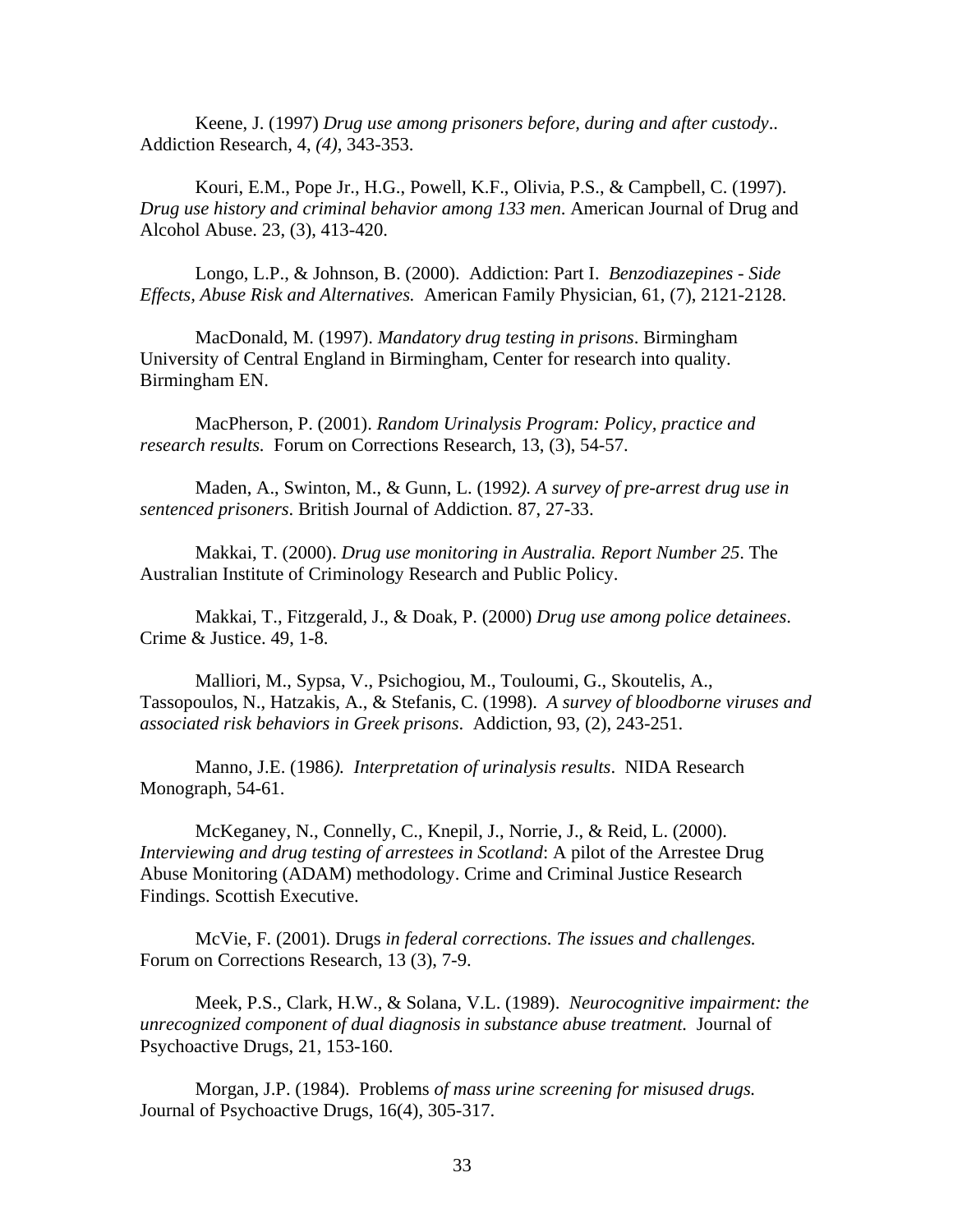Motiuk, L., Boe, R., & Nafekh, M. (2003). *The safe return of offenders to the community.* Correctional Service Canada, Research Branch, Ottawa: ON.

Nurco, D.N., Hanlon, T.E., & Kinlock, T.W. (1991). *Recent research on the relationship between drug use and crime.* Behavioral Sciences and the Law 9, 221-242.

ONDCP*. Drug-related crime*. (2000). Washington DC: Office of National Drug Control Policy.

Pelissier, B., & Gaes, G.G. (2001). *United States federal prisons: Drug users, drug testing, and drug treatment*. Forum on Corrections Research, 13, (3), 15-17.

Pernanen, K., Cousineau, M.M., Brochu, S., & Sun, F.S. (2002*). Proportions of crimes associated with alcohol and other drugs in Canada*. Canadian Centre of Substance Abuse

Pincus, J.H. (1999). *Aggression, criminality and the frontal lobes.* In B. L. Miller & J. L. Cummings (Eds.), The Human Frontal Lobes. (pp. 547-556). New York: Guileford Press.

*Plourde, C., & Brochu, S. (2002). Drugs in prison: A break in the pathway.*  Substance Use & Misuse, 37, (1), 47-63.

Popa, C., Beck, O., & Brodin, K. (1998*). Morphine formation from ethylmorphine: implications for drugs of abuse testing in urine.* Journal of Analytical Toxicology, 22(2), 142-147.

Poulin, C., Single, E., & Fralick, P. (2002). *Canadian Community Epidemiology Network on Drug Use (CCENDU)* Second National Report 1999. Canadian Centre for Substance Abuse

Robinson, D., & Mirabelli, L*. Summary of findings of the 1995 CSC national inmate survey.* (1996). Ottawa: Research Division, Correctional Services of Canada.

Robinson, D., Porporino, F., & Millson, B. *Patterns of Alcohol and Drug Use Among Federal Offenders as Assessed by the Computerized Lifestyle Screening Instrument.* (1991). Correctional Service of Canada: Research and Statistics Branch.

Roy, G. (1990). *Urinalysis: The legal viewpoint*. FORUM on Corrections Research, Vol 2(4).

Select Committee on Home Affairs*. Drugs and Prisons*. (1999). England: Fifth report.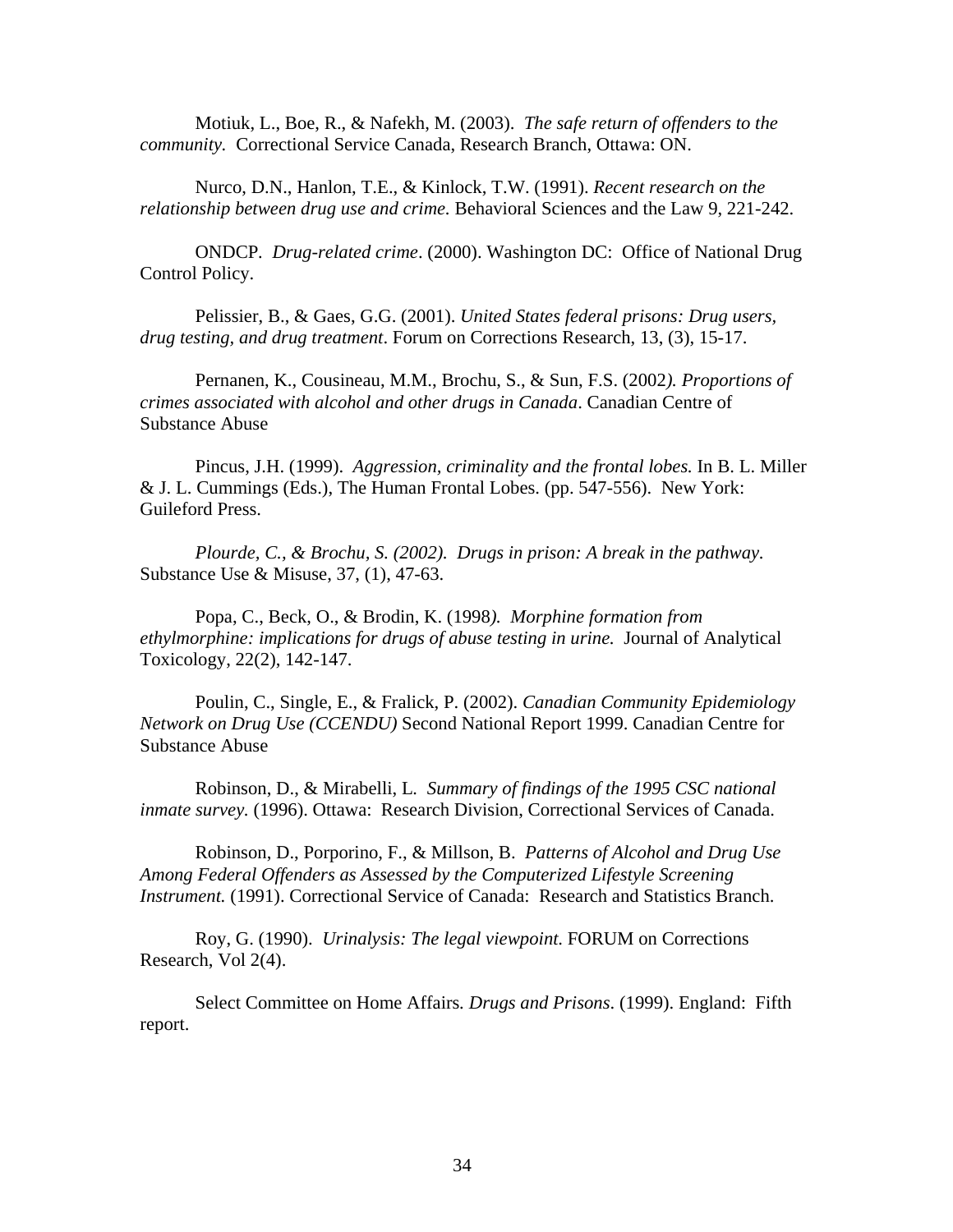Substance Abuse and Mental Health Services Administration. (2003). *Results from the 2002 National Survey on Drug Use and Health: National Findings.* Office of Applied Studies, NHSDA Series H-22, DHHS Publication No. SMA 03-3836. Rockville, MD.

Taylor, B., & Bennett, T. (1999). *Comparing drug use rates of detained arrestees in the United States and England*. Office of Justice Programs. US Department of Justice.

Vanderschuren, L.J., De Vries, T.J., Wardeh, G., Hogenboom, F.A., & Schoffelmeer, A.N. (2001). *A single exposure to morphine induces long-lasting behavioral and neurochemical sensitization in rats*. European Journal of Neuroscience. 14, (9), 1533-1538.

Vecellio, M. (2003). *Neuropsychiatric consequences (atypical psychosis and complex-partial seizures) of ecstasy use: Possible evidence for toxicity-vulnerability predictors and implications for preventative and clinical care.* Journal of Psychopharmacology. 17, (3), 342-345.

Walters, G.D. (1996). *The natural history of substance misuse in an incarcerated criminal population*. Journal of Drug Issues. 26, (4), 943-960.

Wilson, D.J. (2000). *Drug use, testing and treatment in jails*. Bureau of Justice Statistics Special Report,

Wish, E.D., & Gropper, B.A. (1990). *Drug Testing by the Criminal Justice System:Methods, Research and Applications*. In M. Tonry & J. Q. Wilson (Eds.), Drugs and Crime. (pp. 321-391). Chicago: University of Chicago Press.

Wolff, K., Farrell, M., Marsden, J., Monteiro, M.G., Ali, R., Welch, S., & Strang, J. (1999). *A review of biological indicators of illicit drug use, practical considerations and clinical usefulness*. Addiction, 94, (9), 1279-1298.

Zakzanis, K.K., & Young, D.A. (2001). *Executive function in abstinent (MDMA) ('ecstasy') users*. Medical Science Monitor: international medical journal of experimental and clinical research. 7, (6), 1292-1298.

Zhang, L., Wieczorek, W.F., & Welte, J.W. (1997). *The nexus between alcohol and violent crime.* Alcoholism: Clinical and Experimental Research. 21, (7), 1264-1271.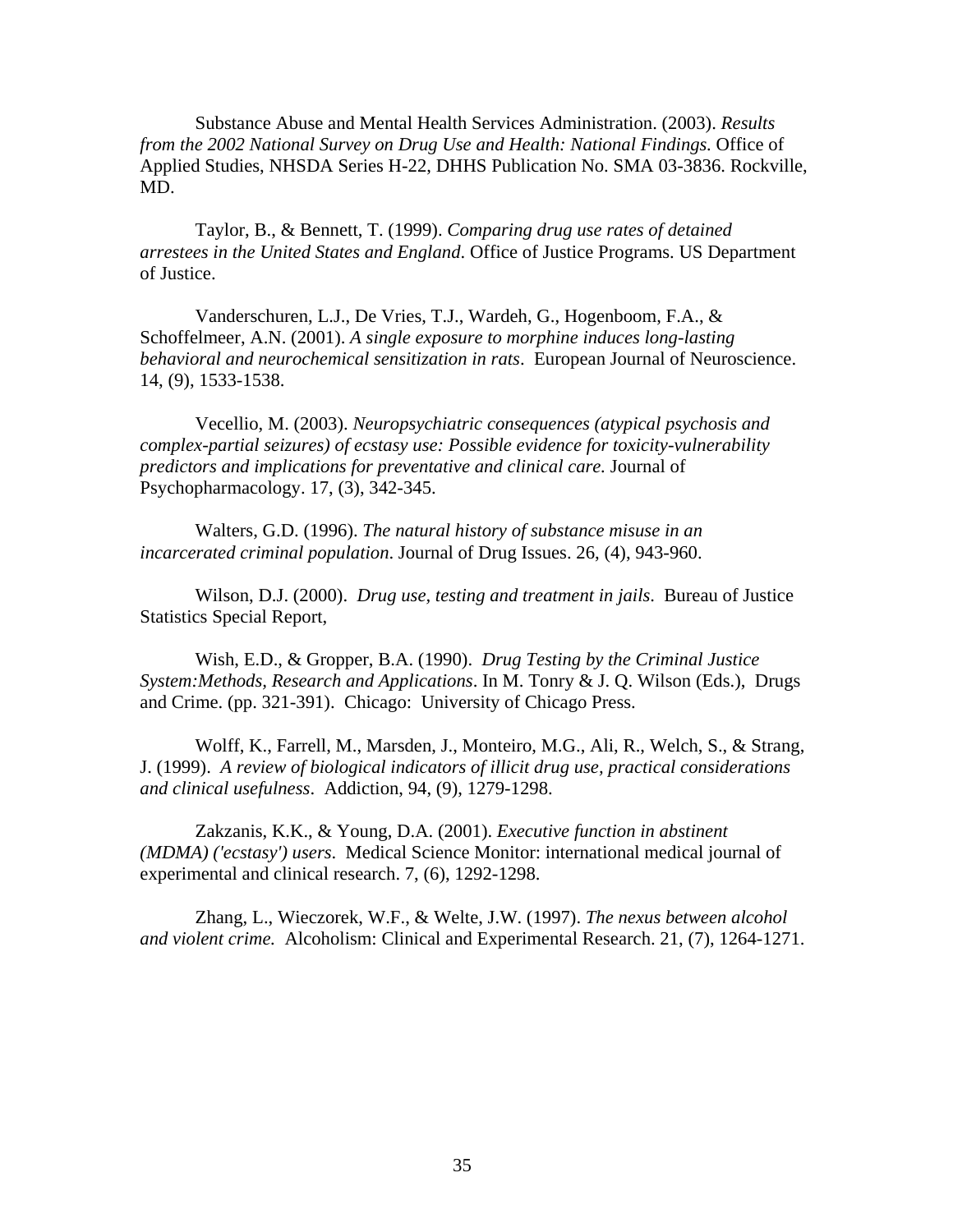# **APPENDIX A**

# **PHARMACOLOGICAL BASIS FOR URINE TESTING**

## **Absorption**

Drug absorption is dependent on the chemical properties of the drug and on the method for introducing the drug into the body, also known as the route of administration. The main routes of administration for the drugs of abuse are intravenous, oral, inhalation and intranasal; they are described more fully in Table 3. For each route of administration the rate at which the drug will be absorbed differs. For example, the onset of pharmacological effect is much slower for a drug taken by the oral route than for one taken intravenously because it has to first pass through the lining of the intestine into the bloodstream before it is distributed throughout the body. In comparison, intravenous injection puts the drug immediately into the bloodstream. Drugs are rapidly absorbed from the lungs due to the large alveolar surface area and extensive regional blood flow. Drugs absorbed from the mouth are rapidly absorbed into the bloodstream, which also results in a faster onset of pharmacological effect. Subcutaneous and intramuscular injection result in a slower onset of effect depending on the blood flow to the local injection site and the solution in which the drug is dissolved in the syringe. Application of a drug intranasally will result in a slower onset of effect, however still more rapid than the oral, subcutaneous or intramuscular routes. The drug is absorbed into the bloodstream through the nasal mucosa, although some will be ingested and absorbed orally.

The rate of drug absorption depends on the chemical properties of the drug itself, in particular the drug's lipid solubility, or how well the drug can pass through cell membranes. In general, there are three main ways in which small molecules cross cell membranes: 1) Cell membranes are made up of a lipid bylayer, and highly lipid soluble drugs diffuse easily through cell membranes to reach target tissues; 2) Smaller molecules can diffuse through aqueous pores or channels in the membrane, however, most drug molecules are too large to pass through these pores; and 3) Specialized transport mechanisms located in cell membranes regulate entry and exit of molecules. These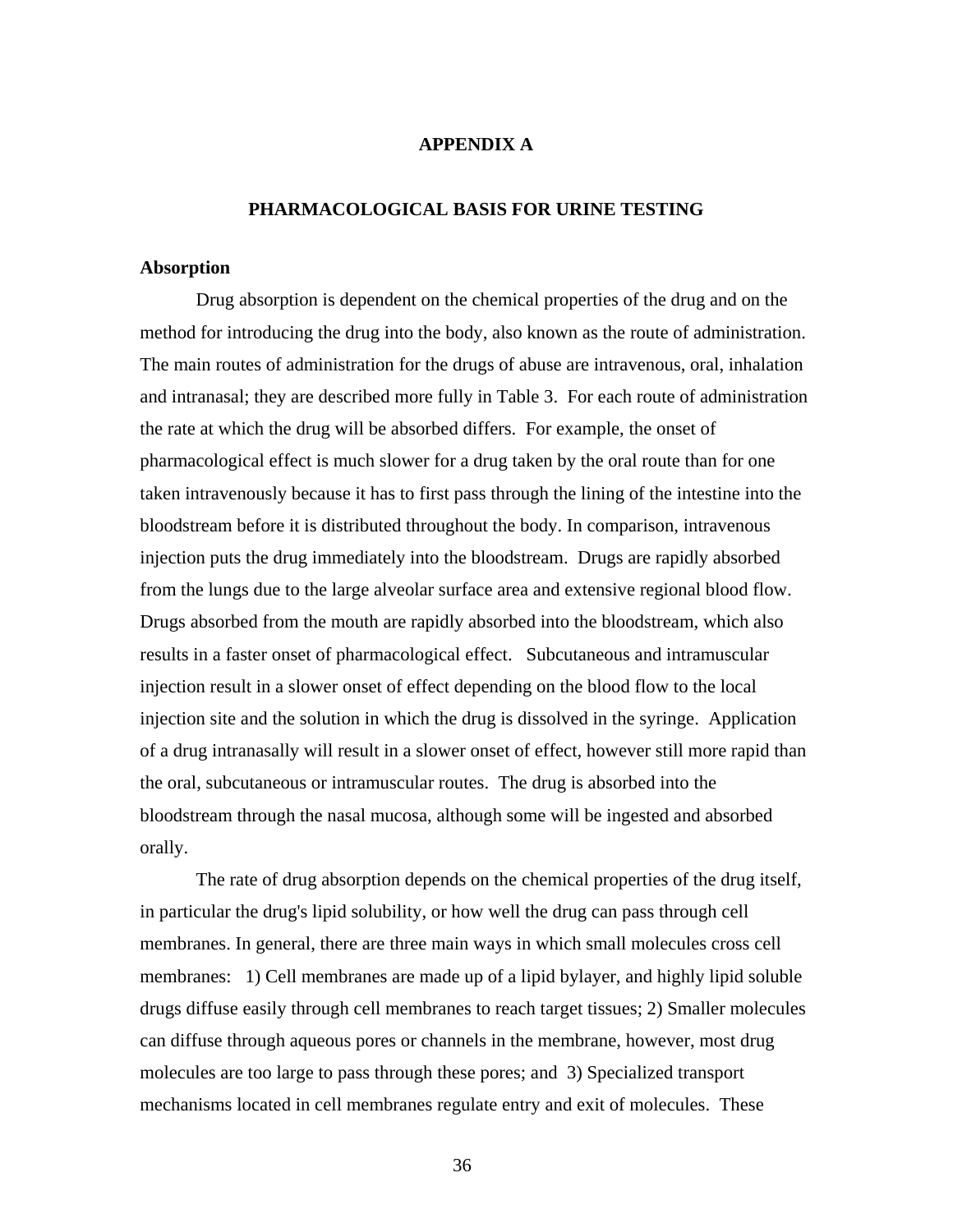generally involve a carrier protein, which binds the transported molecule and deposits it on the other side of the membrane.

## **Distribution**

Once the drug is absorbed into the bloodstream, it is rapidly distributed throughout the body. Depending on the lipid solubility of the drug, it can be deposited in tissue reservoirs such as adipose (fat) tissue, which may act as a storage depot for the drug. For example, THC is very lipid soluble, and is readily distributed to tissues, including adipose tissue. It has been suggested that the slow release of THC from adipose tissue is the reason for the slow elimination of the drug from the body and the lengthy detection time in urine (Hawkes and Chiang, 1986).

Another factor that influences the distribution of the drug is binding to plasma (blood) proteins. Drug molecules may become bound in plasma, which renders the drug inactive until it is released. The amount of drug free to exert the intended pharmacological effect consists of drug molecules not bound to plasma protein. Extensive plasma protein binding will prolong the drug effect and slow drug elimination.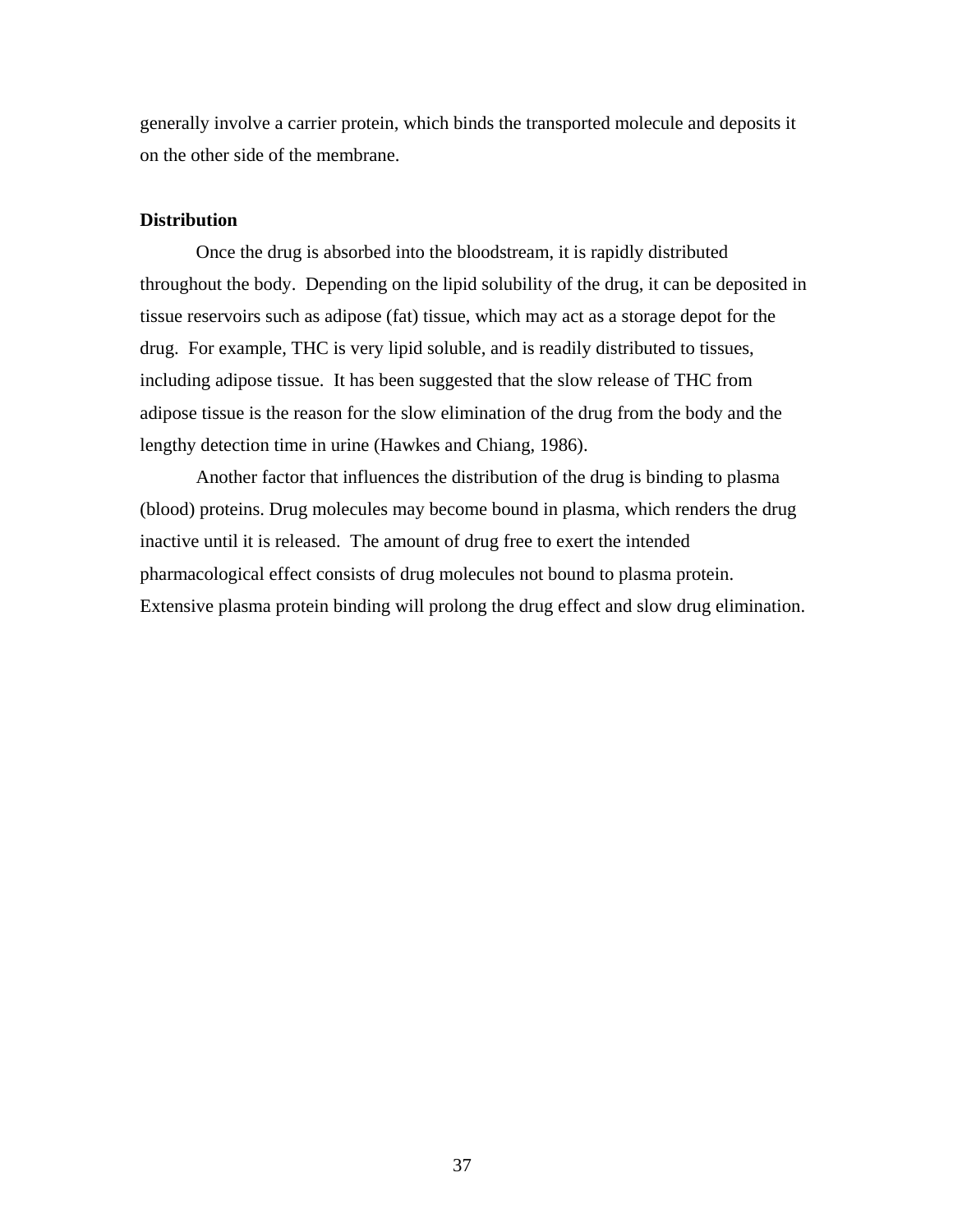|                                     | <b>Route of</b><br><b>Administration</b> | <b>Site of Absorption</b>         | <b>Drug Examples</b>                |
|-------------------------------------|------------------------------------------|-----------------------------------|-------------------------------------|
|                                     | Intravenous<br>injection                 | <b>Blood</b>                      | Heroin, diazepam,<br>cocaine        |
|                                     | Inhalation                               | Lungs                             | Anaesthetics,<br>Marijuana, cocaine |
| <b>Common for</b>                   | Intranasal                               | Mucous membrane                   | Cocaine                             |
| drugs of abuse                      | Sublingual                               | Mouth                             | Nitroglycerine, LSD                 |
|                                     | Subcutaneous<br>injection                | Skin                              | Steroid hormones                    |
|                                     | Oral                                     | Intestine                         | Amphetamine,<br>Valium, codeine     |
|                                     | Intramuscular<br>injection               | Muscle                            | Insulin                             |
| Not common<br>for drugs of<br>abuse | Spinal injection                         | Cerebrospinal fluid               | Opiate analgesics                   |
|                                     | Eye drops                                | Cell layer (epithelial<br>tissue) | Physostigmine                       |
|                                     | Transdermal                              | Skin                              | Nicotine,<br>Nitroglycerine patches |

# **Table 3. The main routes of drug administration**

# **Metabolism**

The primary function of metabolism is to terminate the pharmacological activity of a drug, in other words, deactivate the drug and produce metabolites that will be more easily excreted in urine. Metabolism refers to enzymatic degradation of drug molecules, which occurs mainly in the liver. While other areas in the body, such as the kidney, lung, and intestine, also have metabolic abilities, the metabolism that occurs in these areas is minimal.

Biochemical degradation of molecules usually occurs in two phases, known as Phase I and Phase II. Both stages normally decrease the lipid solubility of the substance, thereby increasing the rate of urinary clearance. The metabolism occurring as a result of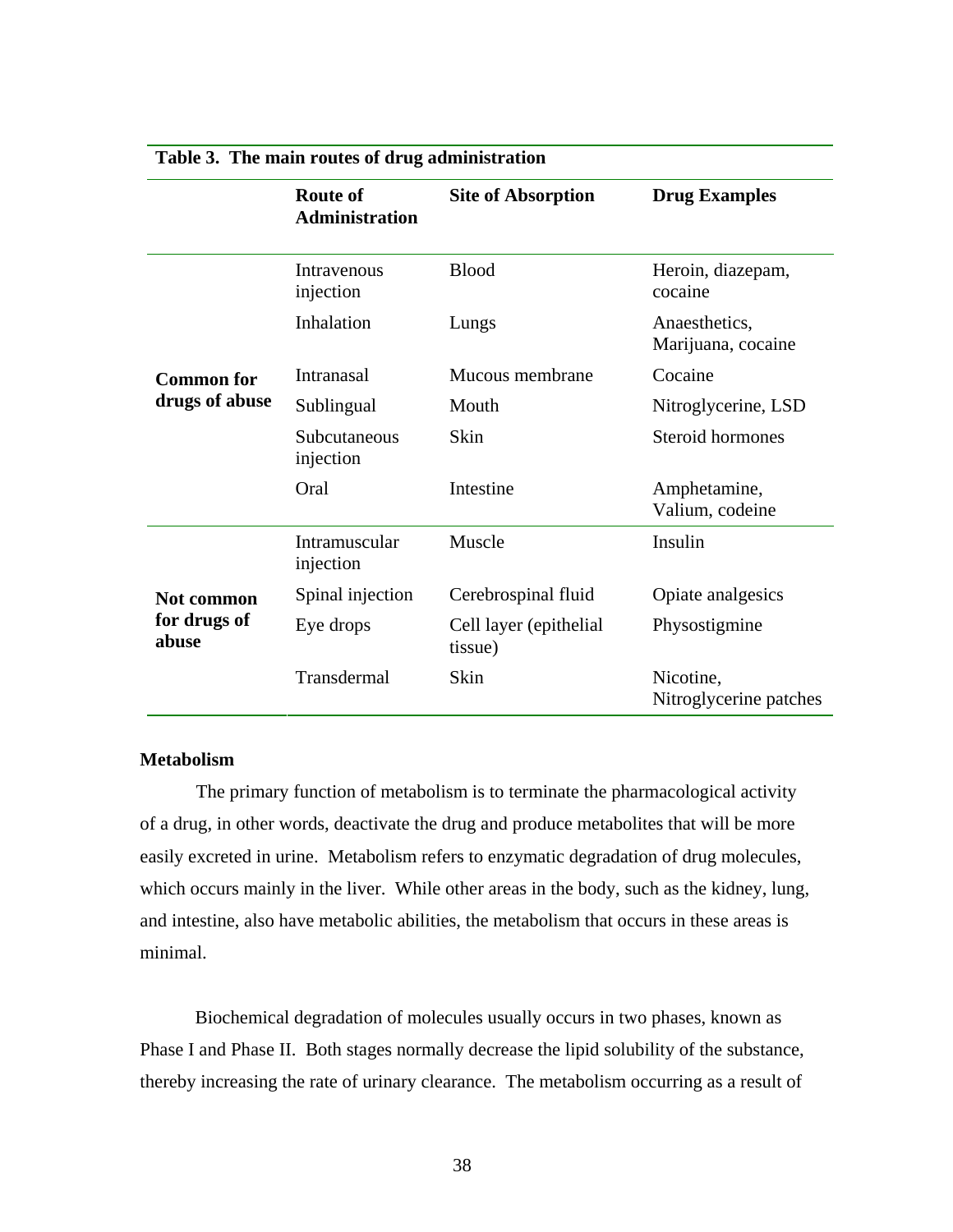Phase II enzymes is primarily involved in the deactivation of the drugs and metabolites, facilitating their excretion in urine.

However, other effects of metabolism can occur. Phase I metabolism can produce reactive intermediate compounds. In some cases, these metabolites have different pharmacological activity than the drug that was taken, which can cause adverse side effects. In the extreme, metabolites can produce toxic effects. An example of a toxic metabolite is cocaethylene, which is created in the liver as a result of taking alcohol and cocaine simultaneously (Horowitz and Torres, 1999).

Metabolites can also have biological activity similar to the parent compound, which prolongs the pharmacological effect long after the parent drug has been eliminated. Many benzodiazepine metabolites have this characteristic. In fact, while oxazepam (Serax) is sold as a prescription drug, it is also a common benzodiazepine metabolite. Some drugs only become pharmacologically active after they have been metabolized. This is the case with codeine, which is inactive until it is metabolized to morphine. In cases such as this, the drug administered is termed a pro-drug.

Repeated exposure to some drugs can cause an increase in their own metabolism, as well as that of other drugs metabolised by the same system, known as enzyme induction. This is one mechanism that accounts for the development of tolerance to a particular drug or class of drugs. If metabolism is increased, the drug will be eliminated more quickly, and therefore the pharmacological effect of the same dose of a drug will be less than it was in the naive system.

A particular characteristic of some drugs taken orally is that they can be susceptible to an effect known as first-pass metabolism. This means they are metabolised in the liver before being distributed in the bloodstream. Some drugs can also be metabolised in the wall of the intestine. This greatly reduces the effectiveness of a drug, and a much higher dose is needed to give the desired pharmacological effect. Increasing the dose of a drug administered orally to overcome first-pass metabolism is not the most effective method. Certain drugs such as the benzodiazepine midazolam is not administered orally since a large proportion is no longer active after first pass metabolism. As was discussed, drug metabolites can have serious, sometimes toxic adverse consequences. If the extent of first-pass metabolism is great for a given drug, alternate methods of drug delivery that bypass this effect are employed.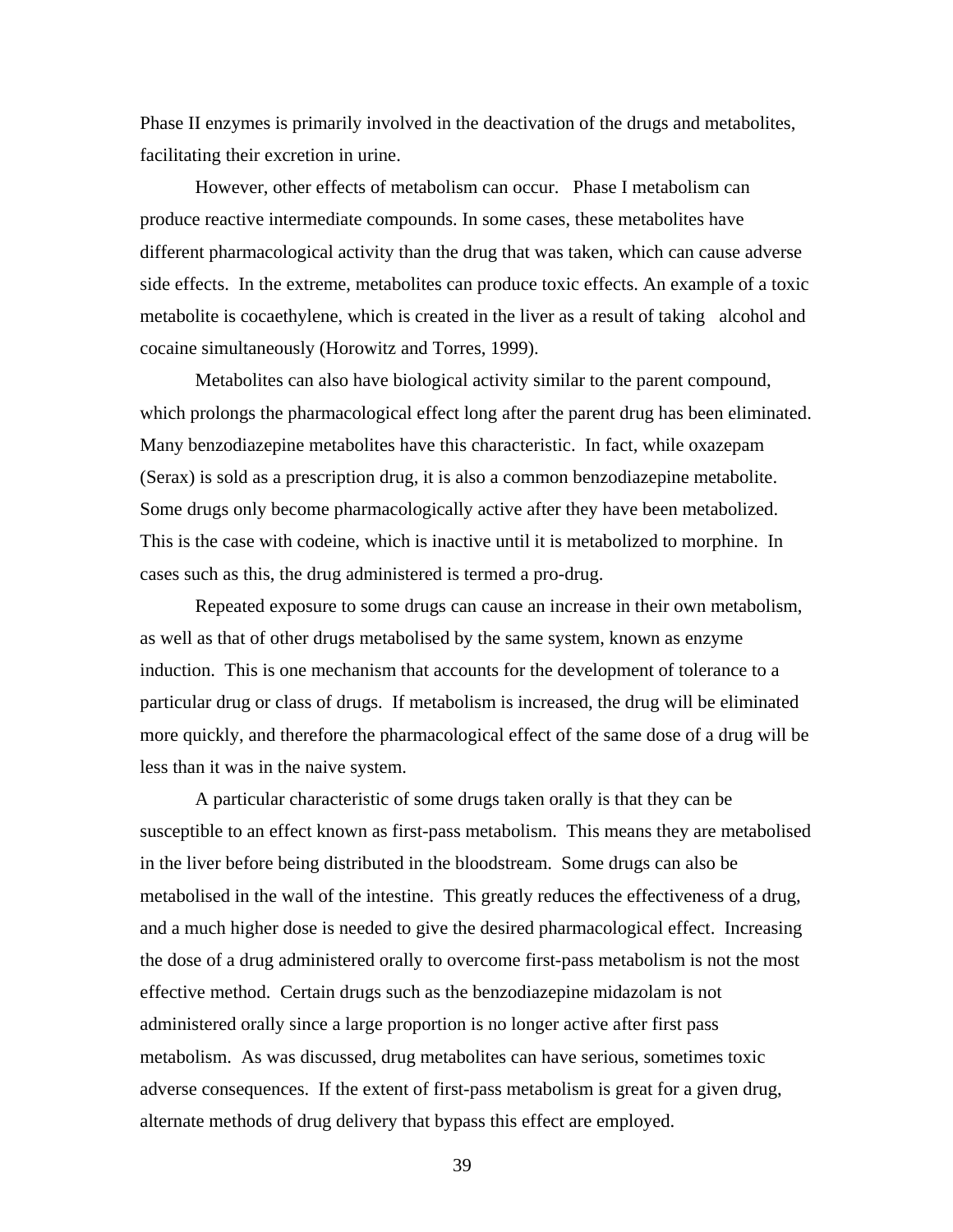# **Excretion**

The major route of elimination of most drugs is from the kidney, where drugs and metabolites are excreted in urine. Some elimination can also occur in sweat glands, saliva, feces, and in expired air from the lungs. Drugs and metabolites are distributed to the kidney through the systemic circulation. Once there, molecules can either be filtered into the kidney, or transported across membrane barriers by an active carrier mechanism. In the kidney, drugs that are highly lipid soluble will be reabsorbed into the blood by passive diffusion. The result of reabsorption is the redistribution of drugs and metabolites via the bloodstream, which prolongs their activity and slows excretion, increasing the length of time they are detectable in urine. Drugs and metabolites that are not reabsorbed remain in the filtrate and leave the kidney to the bladder as urine.

Urinary pH also influences how quickly drugs are eliminated. The "ion-trapping" effect states that a basic drug will be eliminated more rapidly in acid urine, because the low pH within the tubule of the kidney will favour ionization and thus inhibit reabsorption. The opposite is true for an acidic drug, whose excretion would be most rapid if the urine is alkaline. Excretion of amphetamines and methamphetamine is influenced by urinary pH. For example, in 24 hours, 79% of a dose of amphetamine will be excreted in acidic urine, whereas only 45% will be excreted if the urine is more basic (Hawkes and Chiang, 1986).

Table 4 outlines some of the common drugs of abuse and clearance rates in urine. The length of time different drugs can be detected in urine varies considerably, and is highly dependent on pharmacological and chemical properties of the drug, and physiological characteristics of the user. In addition to the processes described above, there are individual variations in the ability to metabolise certain drugs (Hedenmalm et al., 1997)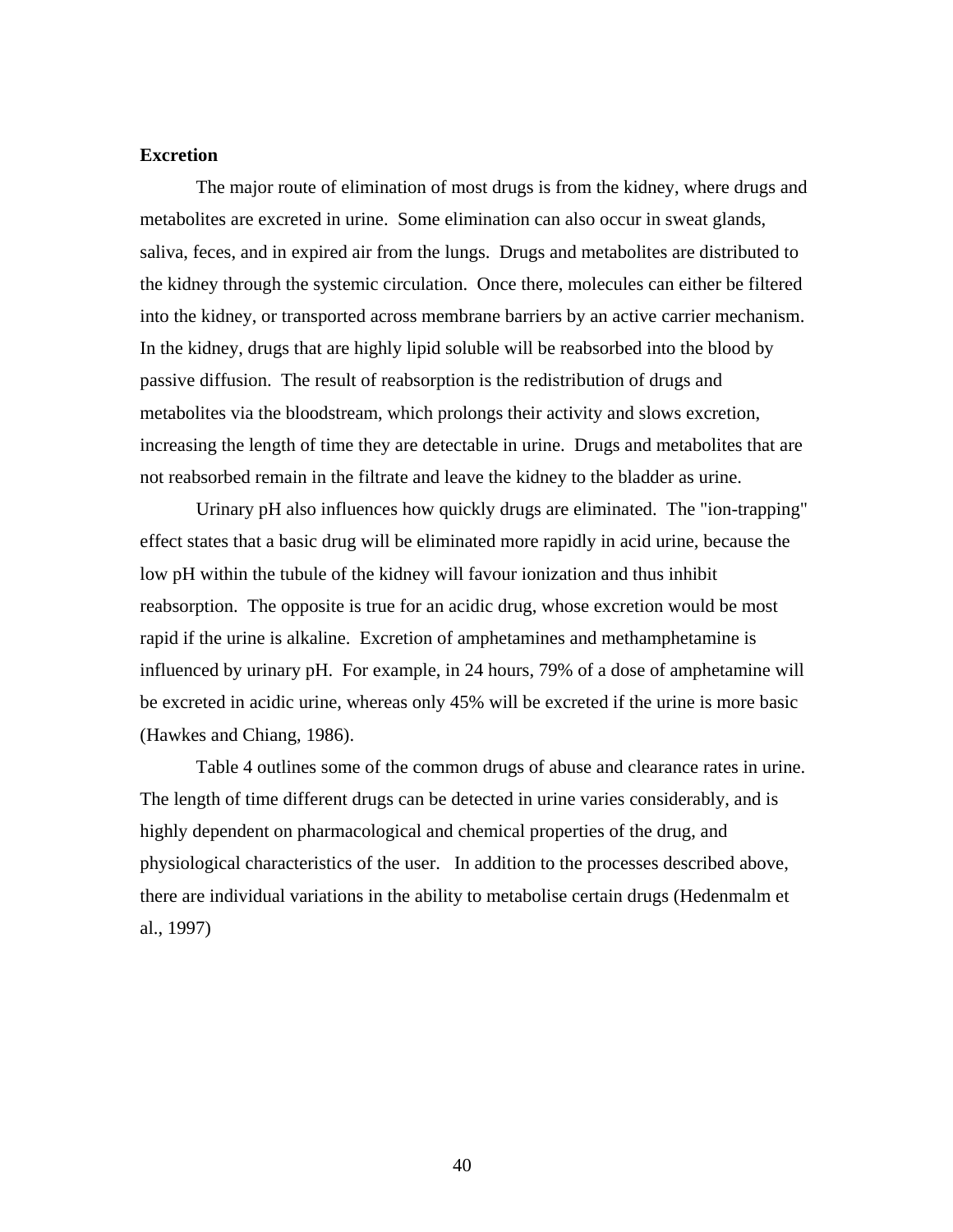| Drug            | Clearance rate                                          |
|-----------------|---------------------------------------------------------|
| Alcohol         | 2 - 10 hours (at a constant rate of<br>$18-20$ mg/dL/h) |
| Opiates         | $1 - 2$ days                                            |
| Amphetamine     | $1 - 2$ days                                            |
| Cocaine         | $1 - 3$ days                                            |
| Ritalin         | $1 - 2$ days                                            |
| Prozac          | $2 - 4$ days                                            |
| Benzodiazepines | $1 - 6$ weeks                                           |
| <b>PCP</b>      | $1$ day - 5 weeks                                       |
| THC             | 1-4 days single use; 14-21 days<br>chronic use          |

**Table 4. Clearance rates of some common drugs of abuse**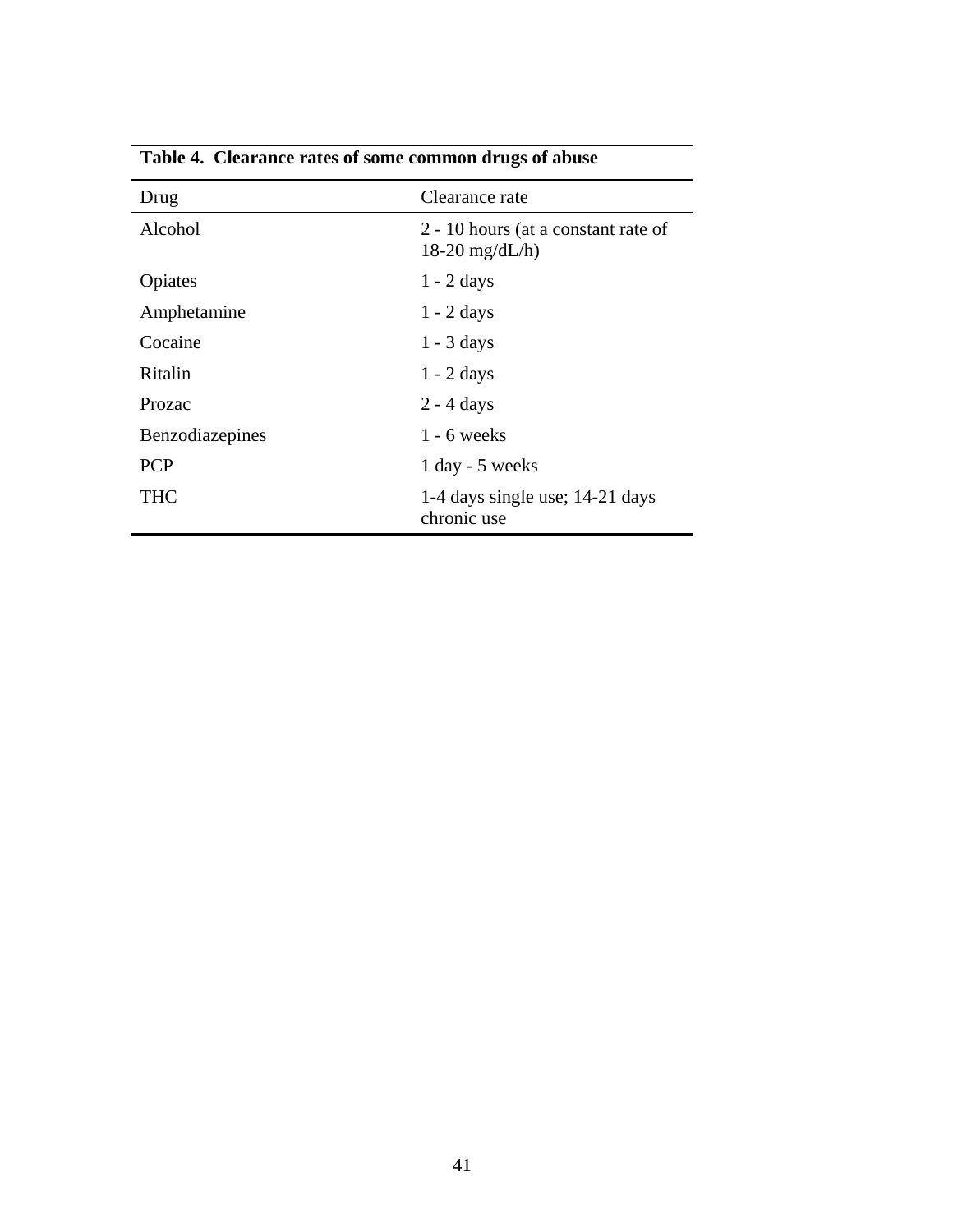# **APPENDIX B**

# **CSC COLLECTION AND LAB PROCESSING**

# **Notification to Provide**

Under random urinalysis guidelines (Commissioner's Directive 566-10, 2003), each inmate is given written notification to provide a urine sample stating the reason for testing, which they are required to sign. From that time they have 2 hours to provide a urine sample. During this time they must be kept separate from any other person and supervised, preferably in a separate room. They are also allowed water during the 2 hour period. CSC guidelines further specify that the time and date of collection should be irregular, and offenders should not be informed in advance of the date and time they will be required to provide a sample.

# **Chain of Custody**

A strict chain of custody is established from the time the sample is requested to the point where results are communicated back to the offender. This is done to protect the rights of the offender, as well as the integrity of the results. A Chain of Custody form must be completed by the collector, signed by the offender, and accompany each urine sample. The document includes data identifying the offender with the accompanying sample, and specifies the collection steps required and if they were completed by the collector.

# **Collection**

The collector must escort the offender to the collection area, and may conduct a routine non-invasive or routine frisk search. The offender is required to remove any bulky clothing, and wash his/her hands. The specimen must be provided under direct observation by the collector, and once completed the offender must place the lid on the container before giving it to the collector. In the case of alcohol testing, the container is given over to the collector open, upon which the collector will extract a certain amount of the sample and place it in a separate vial specified for alcohol testing. The collector then closes both containers in the presence of the offender. A temperature reading must be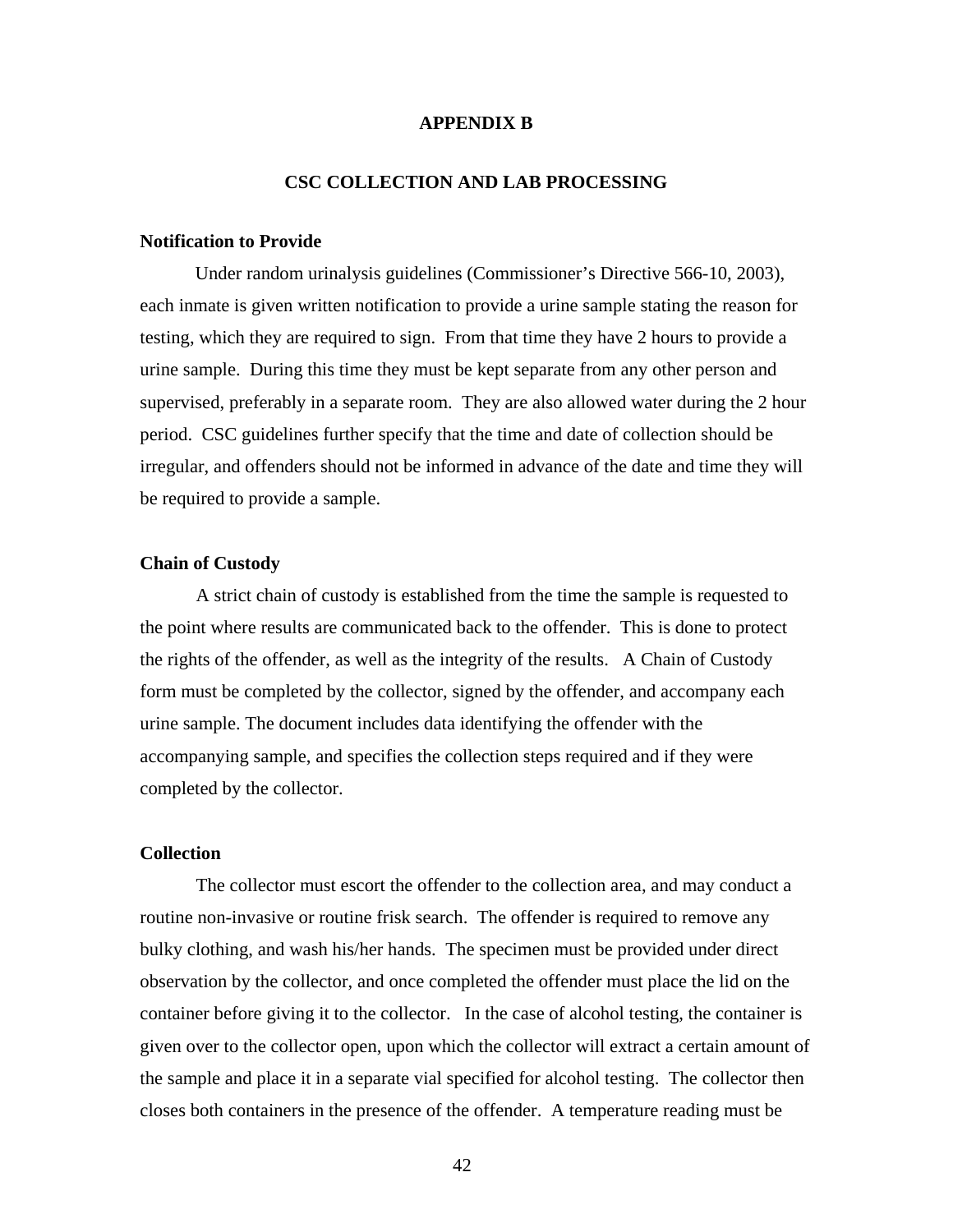taken within 4 minutes of collection and recorded on the chain of custody form. In the presence of the offender, the collector places tamper-resistant tapes on each of the containers, and both the offender and collector initial the tape. The specimen is then sealed in a waterproof bag with chain of custody documentation. The samples are then shipped by purolator courier overnight to the CSC contract laboratory, MAXXAM Analytics Inc. Once the sample is received, the laboratory matches chain of custody paperwork and specimen bottles, and begins its own internal chain of custody documentation.

### **Collection Facilities**

Urine collection requires that the inmate be under direct observation by the collector at all times during the collection process. For this reason collection facilities must be designed to be at least large enough for two people, yet allow sufficient space such that there is not a threat to the security of the collector, or that there is not unreasonable infringement on the privacy of the offender. Collection facilities should also be equipped with a small fridge to keep the urine samples, and a sink to be used by both the offender and the collector.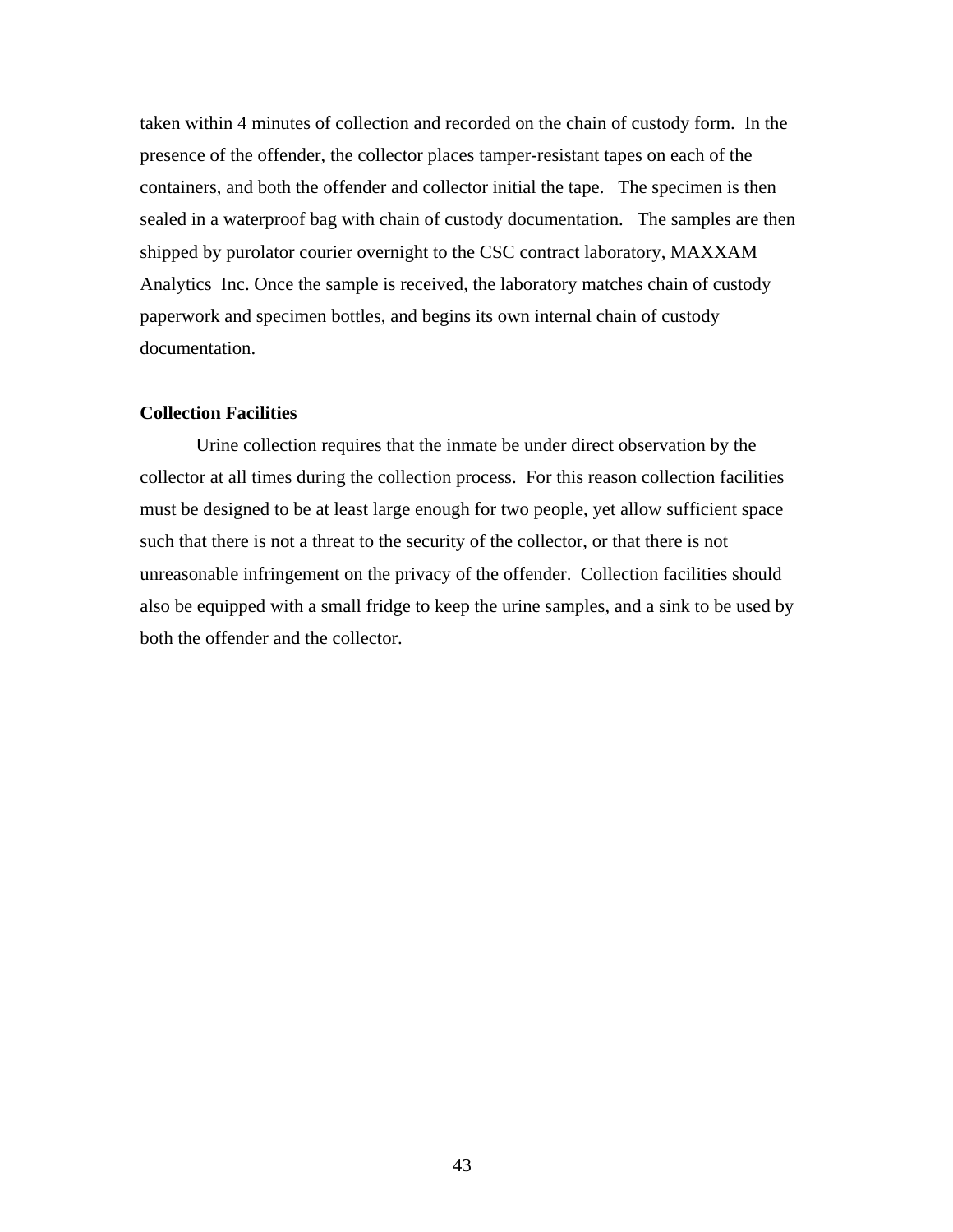# **LABORATORY ANALYSIS**

Purolator Courier transfers samples overnight to the CSC contract laboratory, MAXXAM Analytics Inc., in Mississauga, Ontario. Once at the laboratory, staff checks the packaging and verifies that the samples match with offender identification information. Receiving staff also checks specimens for any obvious signs of adulteration. The lab then starts internal chain of custody documentation (for a depiction of the lab process, see figure 1.)

# **Figure 1. Procedure for processing samples at Maxxam Laboratories. (reprinted with permission from** *Overview of Urine Drug Testing 2003***, Security Division, CSC).**



**Sample Flow**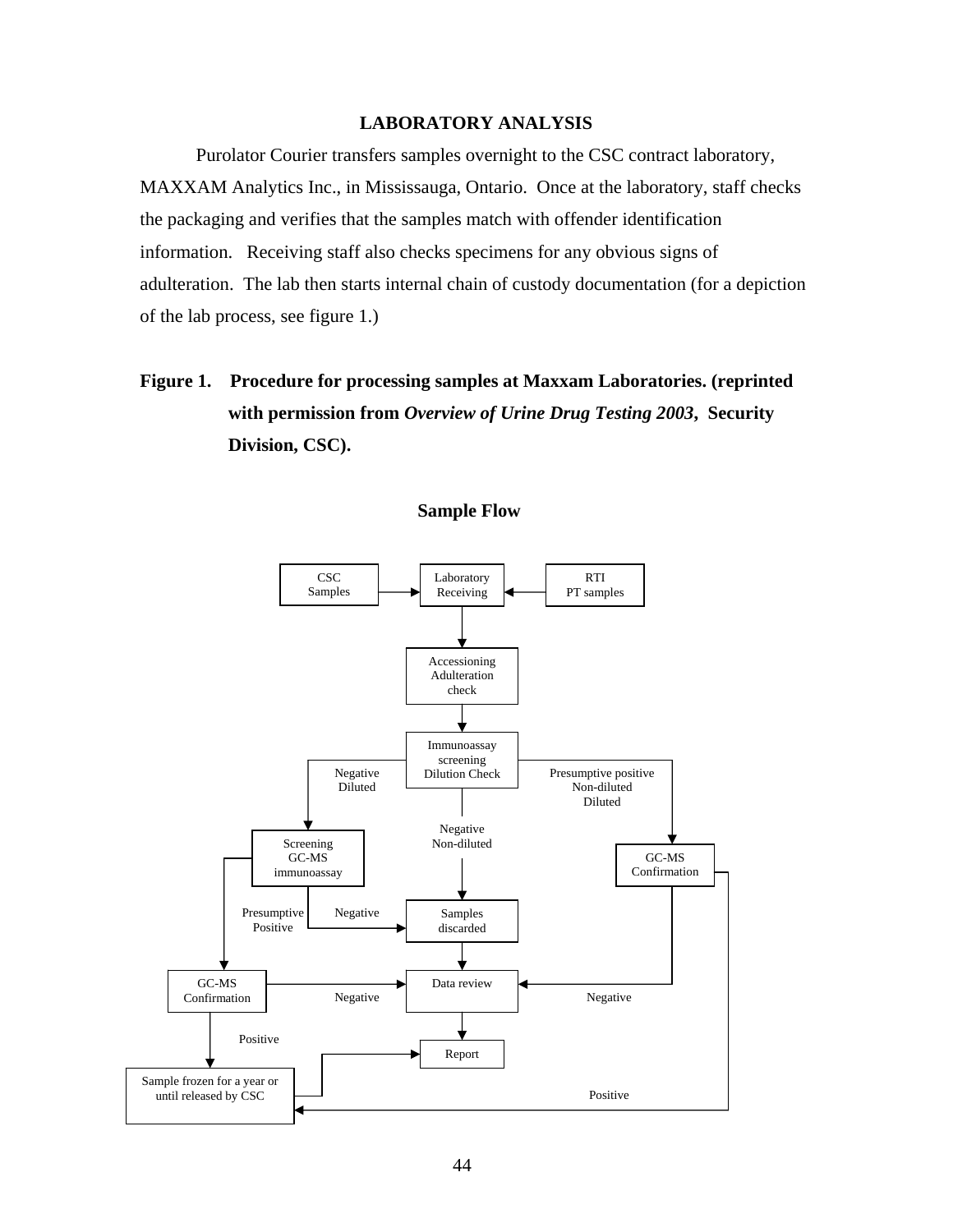Once the lab has received the sample, a process begins whereby it is screened using immunoassay techniques as described previously. Non-diluted, negative samples are discarded, non-diluted positive samples are sent for confirmation testing, and diluted samples are screened again according to the dilution protocol and revised cut off levels. Presumptive positive samples that are confirmed to be positive using GC/MS are then stored for a year according to CSC policy. Diluted samples that screen positive are sent for confirmation testing, and if they are confirmed positive they also are stored for a year. Diluted samples that screen negative are discarded.

# **Drugs and Cut Off Levels**

**Table 5. Screening and Confirmation Cut-Off Levels for CSC Urine Testing Drug Screening Cut-Off Level (ng/mL) Confirmation Cut-Off Level (ng/mL) Stimulants**  Cocaine 150 (benzoylecgonine) 150 (benzoylecognine) Amphetamines MDMA 1000 (d-methamphetamine) 500 (amphetamine and/or methamphetamine + 200 amphetamine) **Opiates and Morphine Derivatives**  Opiates A (Morphine, Codeine, 6-monacetyl morphine) 300 (morphine equivalent) 300 (morphine and/or codeine)

Table 5 outlines the drugs tested for in the CSC urine testing program and the cutoff levels associated with non-diluted samples.

| Opiates B (Hydrocodone,  | 300                   | None                          |
|--------------------------|-----------------------|-------------------------------|
| Hydromophone, Oxycodone) | (morphine equivalent) | (If the confirmation for      |
|                          |                       | subgroup a) of Opiates is     |
|                          |                       | negative, the laboratory will |
|                          |                       | proceed to confirm subgroup   |
|                          |                       | b) by using the limit of      |
|                          |                       | quantitation for each drug as |
|                          |                       | the cut-off.)                 |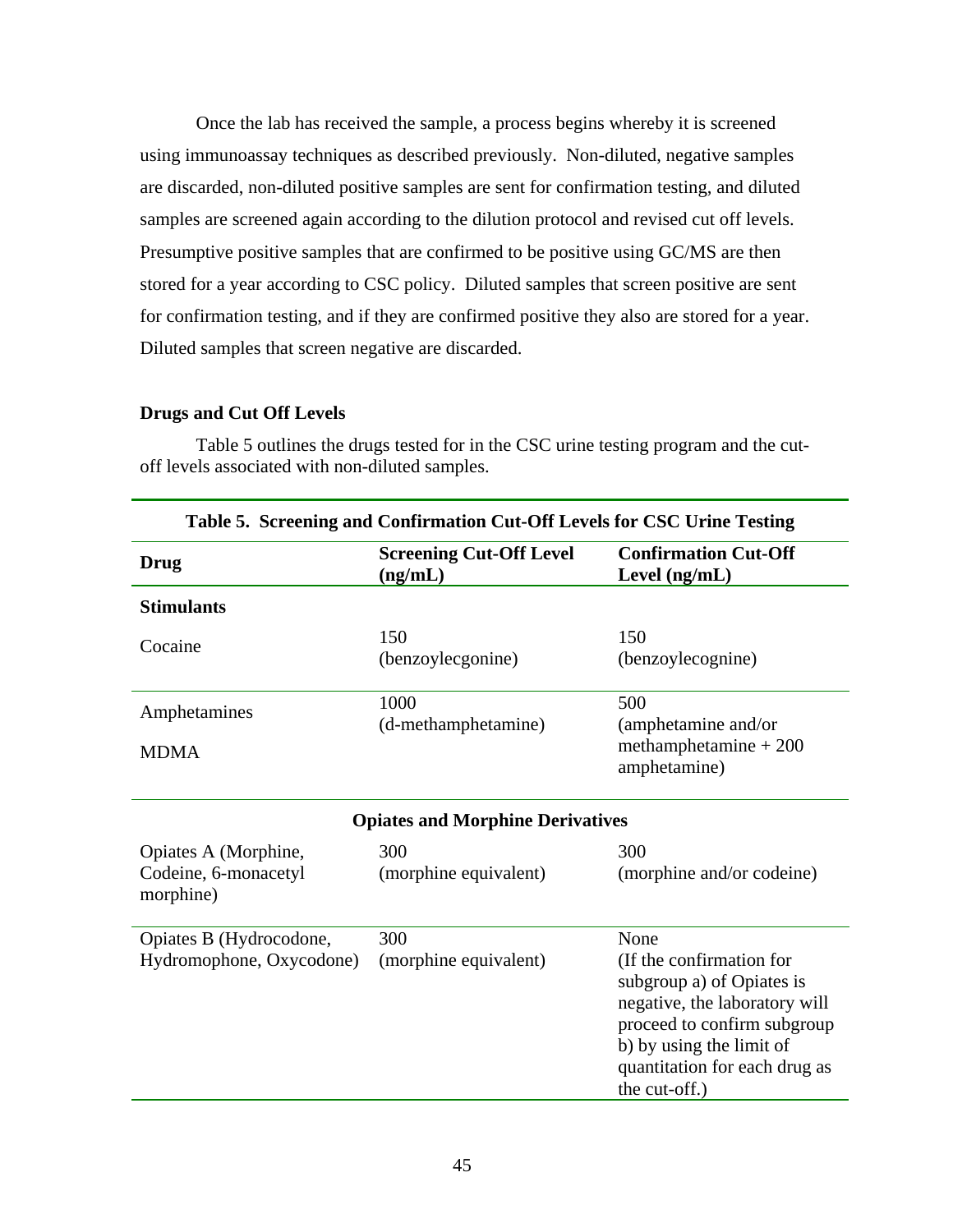| <b>Drug</b>                                                                                                  | <b>Screening Cut-Off Level</b><br>(ng/mL) | <b>Confirmation Cut-Off</b><br>Level (ng/mL)                                                                                                                                                                                   |  |  |
|--------------------------------------------------------------------------------------------------------------|-------------------------------------------|--------------------------------------------------------------------------------------------------------------------------------------------------------------------------------------------------------------------------------|--|--|
|                                                                                                              | <b>Hallucinogens</b>                      |                                                                                                                                                                                                                                |  |  |
| Phencyclidine (PCP)                                                                                          | 25                                        | 25                                                                                                                                                                                                                             |  |  |
| THC (cannabinoid)                                                                                            | 50<br>(THC-COOH equivalent)               | 15<br>(THC-COOH)                                                                                                                                                                                                               |  |  |
|                                                                                                              | <b>Depressants</b>                        |                                                                                                                                                                                                                                |  |  |
| Benzodiazepines                                                                                              | 200                                       | 100                                                                                                                                                                                                                            |  |  |
| a) Oxazepam, Nordiazepam,<br>Temazepam<br>b) Alprazolam, Lorazepam,<br>Triazolam<br>c) Halazepam, Clonazepam | (as oxazepam equivalents)                 | (If the confirmation for<br>subgroup a) of<br>Benzodiazepines is negative,<br>the laboratory will<br>sequentially proceed to<br>confirm subgroup b) and then<br>subgroup c) using the limit of<br>quantitation for each drug.) |  |  |
| <b>Samples Tested on Demand Only (Special Request Tests)</b>                                                 |                                           |                                                                                                                                                                                                                                |  |  |
| Alcohol                                                                                                      | 20                                        | 20                                                                                                                                                                                                                             |  |  |
| <b>LSD</b>                                                                                                   | 0.1                                       | 0.5                                                                                                                                                                                                                            |  |  |
| Volatile Substances (mg/dl)                                                                                  | <b>LLOQ</b>                               | <b>LLOQ</b>                                                                                                                                                                                                                    |  |  |

# **Table 5. Screening and Confirmation Cut-Off Levels for CSC Urine Testing**

# **Dilution**

Dilute specimens are analysed under a specific dilution protocol (Figure 1.). If a specimen is considered dilute (creatinine < 20mg/dL) but tests positive in initial screening immunoassays, it is sent for GC/MS confirmation using the regular cut-off values for a positive test. If the drug or metabolite concentration is below the regular cutoff value for the confirmation test, the lowest limit of quantitation (LLOQ) cut-off for the drug is used instead. If the initial screening process fails to find any drug in a dilute sample (negative result), the immunoassay and confirmation cut-off levels will be lowered and drugs screened. If a sample then tests positive, it is sent for GC/MS